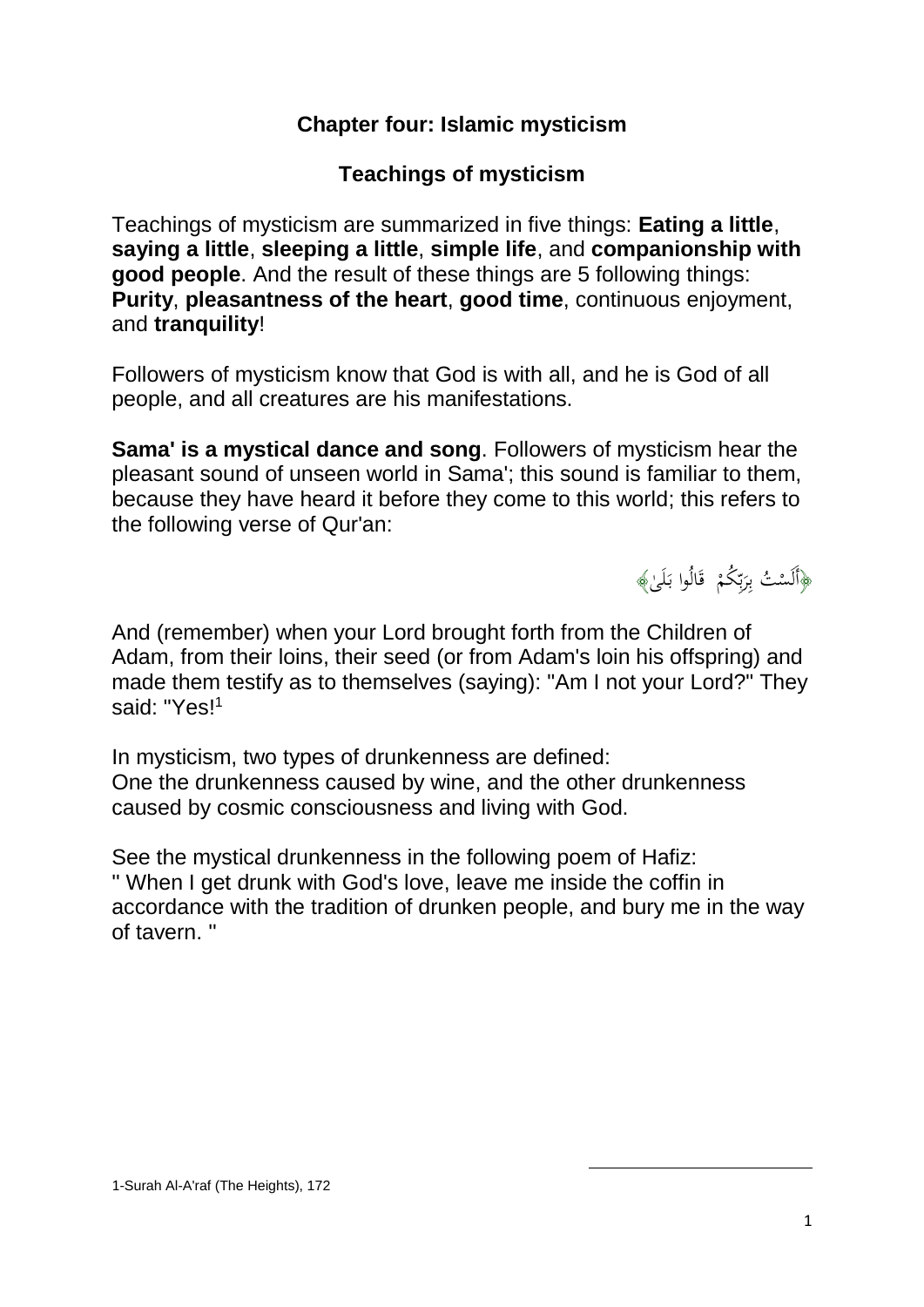## **Sama'**

Prophets showed man the right way of life, and thought human beings that they should not depend on this mortal world. This world is the stage of preparation for the hereafter.

And hereafter is the pure world, in which we see the result of our actions.

> ﴿وَأَن لَّيْسَ لِلْإِنسَانِ إِلَّا مَا سَعَىٰ. ۚ وَأَنَّ سَعْيَهُ سَوْفَ يُرَىٰ﴾  $\overline{a}$  $\overline{\phantom{a}}$ إ  $\ddot{\phantom{0}}$ ِ ل .<br>-ي َ ر<br>. ْ  $\overline{a}$ ا<br>ا ي ْ  $\ddot{\phantom{0}}$ َ

And that man can have nothing but what he does (good or bad). And the result of his deeds will be seen.<sup>1</sup>

Jesus said: ''See the birds; they don't plant seed and don't harvest; God gives them what they need. But humans must plant seed and harvest. There is no escape. **Live with nature and rely on god.**''

Sama' is the special way of the mystics. In Sama', they rotate like a ring, say God's name, and dance, they are happy to go to the way of Prophets. Sama' is a connection between the ear and the soul. And in the end they realize that everything will return to God.

# **About Sama' in mysticism**

Philosophers claim that the existence has beginning, but it doesn't have end.

But religious scholars believe that the existence has beginning and end.

And mystics believe that existence has no beginning and no end! All the phenomena are new.

God has created the creatures continuously and there is no interruption in his creation.

Someone who chooses purity and wisdom can understand the unseen world. In the unseen world, today and yesterday and tomorrow are meaningless; and there is no time; only there is now moment.

1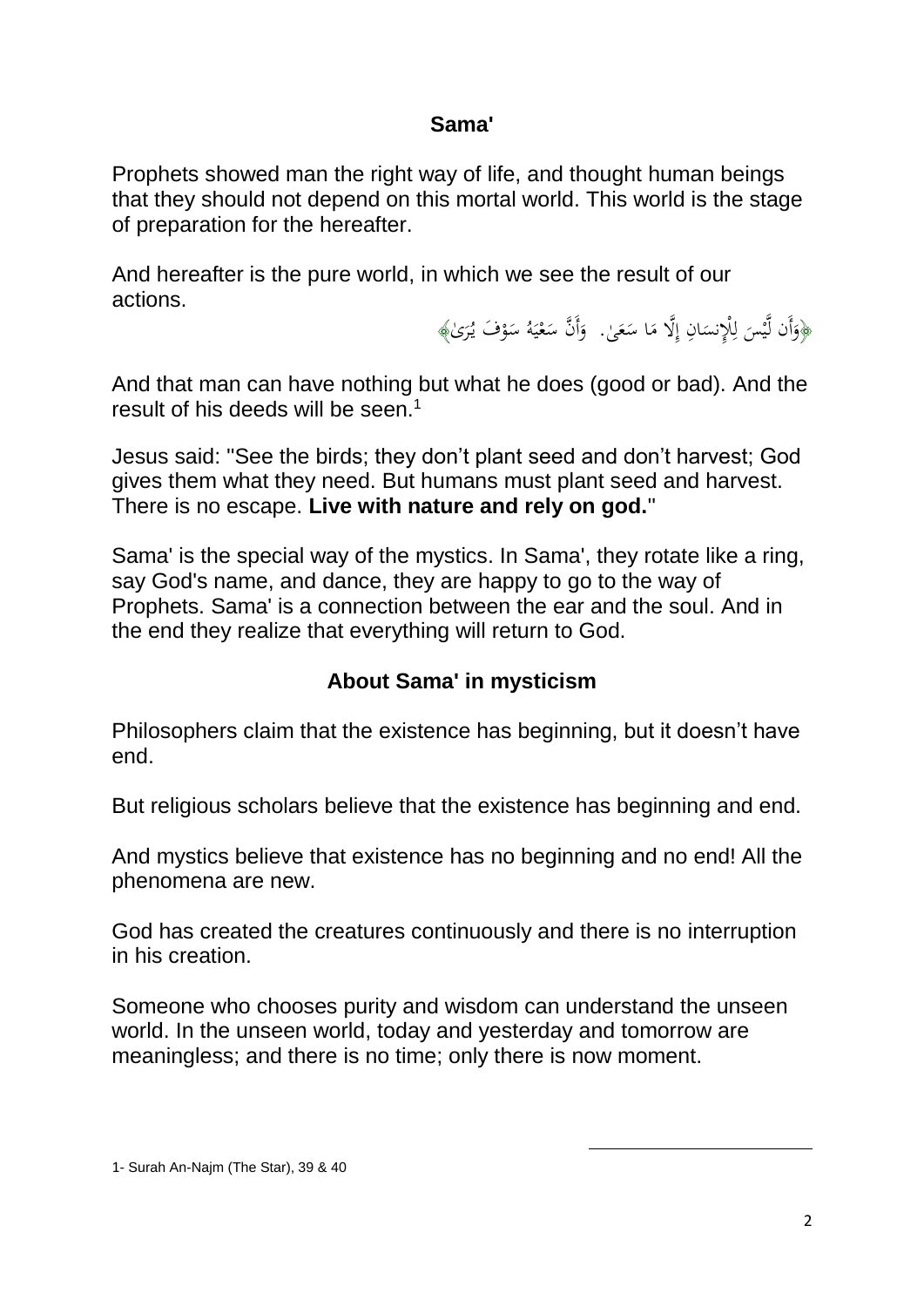So pure people live in the moment, and that's why they know something about past and future.

> ﴿هَلْ يَسْتَوِي الَّذِينَ يَعْلَمُونَ وَالَّذِينَ لَا يَعْلَمُونَ﴾ ْ ب<br>: َ َ ْ ب<br>: أُمُّ ت ْ ي  $\zeta$

Are those who know equal to those who don't know? Only men who get a lesson from Allah's Signs and Verses can know.<sup>1</sup>

For example, Pharaoh was proud. So he can't understand the truth.

﴿إِنَّ فِرْعَوْنَ عَلَا فِي الْأَرْضِ﴾ ر<br>د ،<br>' .<br>.<br>. ِ<br>فرا

<sup>2</sup> Verily, Fir'aun (Pharaoh) exalted himself in the land.

See the Qur'an's view about monotheist:

﴿لِلَّذِينَ لا يُرِيدُونَ عُلُوًّا فِي الْأَرْضِ وَلَا فَسَادًا﴾ ِ<br>ا ا  $\ddot{\phantom{0}}$ َ .<br>.<br>.

We shall assign paradise to those who rebel not against the truth with pride and oppression in the land nor do mischief by committing crimes.<sup>3</sup>

Monotheist and pious people aren't arrogant and proud and corrupt.

**In Sama people rotate for God like Hajj.** Hajj pilgrims rotate around the Ka'bah. Both of these ceremonies are for the sake of thanking God!

٭٭٭

In Sama', after a while, people rotate without any effort. In fact, soul rotates the body.

Everything is spinning in the universe, isn't it?

ُ أَوْ كُلُّ فِي فَلَكٍ يَسْبَحُونَ﴾ <u>:</u> ب ْ

Everything is spinning and praying and glorifying God.<sup>4</sup>

﴿وَلَهُ أَسْلَمَ مَن فِي السَّمَاوَاتِ وَالْأَرْضِ طَوْعًا وَكَرْهًا﴾ <u>ّز</u> َ د<br>ا ،<br>' .<br>.<br>. َ ا َ  $\overline{\phantom{a}}$  $\overline{\phantom{a}}$ ا **ـ** َ

 $\overline{a}$ 

<sup>1-</sup> Surah Az-Zumar (The Groups), 9

<sup>2-</sup> Surah Al-Qasas (The Naration), 4

<sup>3-</sup> Surah Al-Qasas (The Naration), 83

<sup>4-</sup> Surah Al-Anbiyah' (The Prophets), 33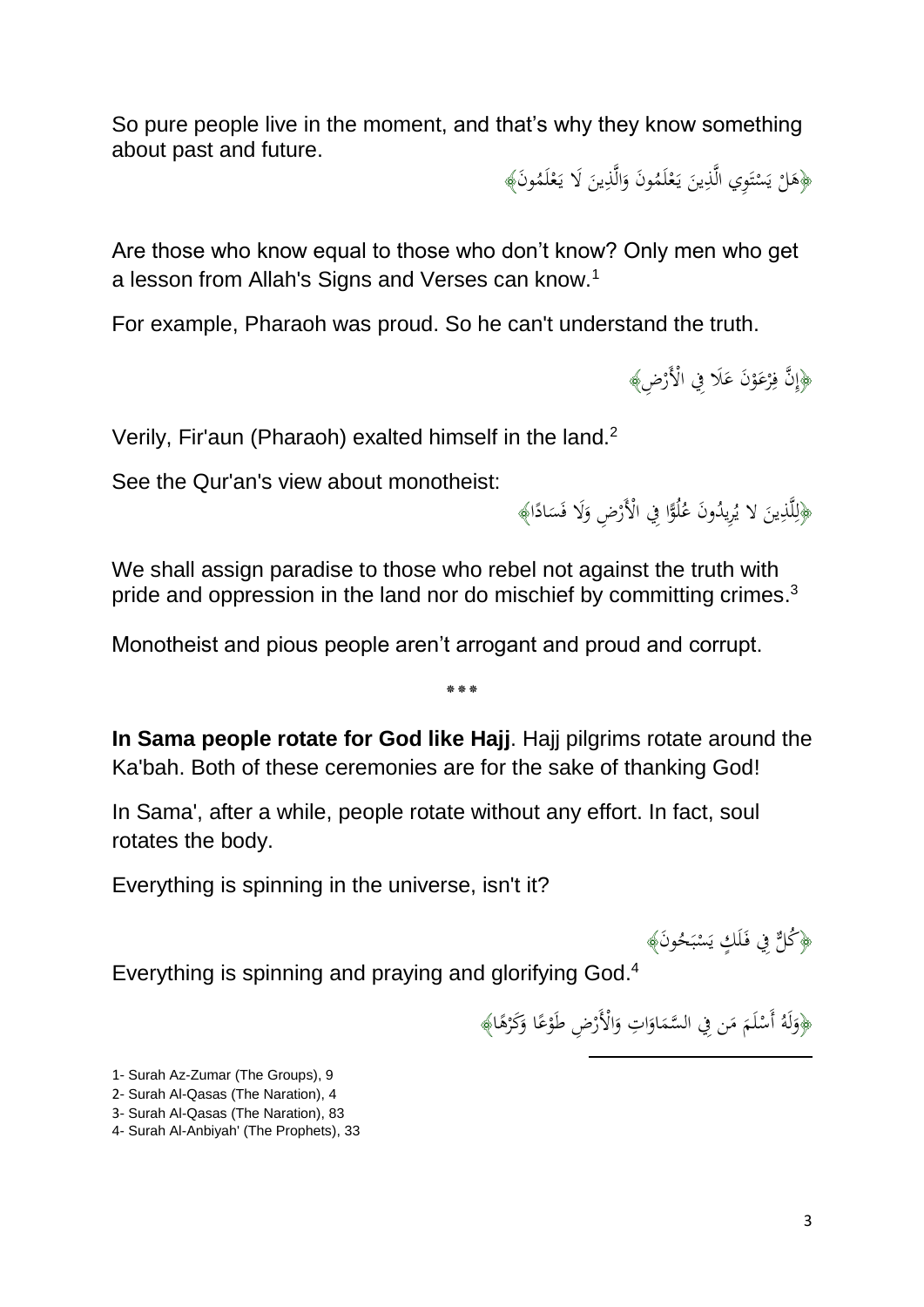All creatures in the heavens and the earth, willingly or unwillingly submitted to him.<sup>1</sup>

According to the definition of the mystics, the world is a song by God, it's a divine melody. Yes, the world is dependent on God.

Shams said: '' During the prostration in the circular prayer of the holy mosque, if we remove the Ka'bah, in fact, the pilgrims prostrate themselves to each other's hearts. Isn't heart the God's house? Kaaba is only a symbol to avoid getting lost the way. ''

God said the following verses in holy Qur'an about Kaaba:

﴿إِنَّ أَوَّلَ بَيْتٍ وُضِعَ لِلنَّاسِ﴾ ِ ل  $\zeta$ **:** ي بہ<br>:

The first House (of worship) appointed for mankind was that at *Bakkah*  (Makkah), full of blessing, and a guidance for the mankind and jinns.<sup>2</sup>

> ﴿وَطَهِّرْ بَيْتِيَ لِلطَّائِفِينَ وَالْقَائِمِينَ وَالرَّكَعِ السُّجُودِ﴾ <u>ِ</u> َ ِ<br>ئ .<br>ع َ ِ ِ<br>ئا ِ ل َ **ٔ** ي بہ<br>: ر<br>ا َ

Sanctify My House for those who circumambulate it, and those who stand up for prayer, and those who bow (submit themselves with humility and obedience to Allah). $3$ 

Mystics hear the sound of the wind blowing, waterfall, praying of the birds and all the sounds of praise of creatures from the depth of his heart. All of these sounds make people remember God.

﴿وَلِلَّهِ يَسْجُدُ مَن فِي السَّمَاوَاتِ وَالْأَرْضِ﴾ َ ا َ  $\overline{\phantom{a}}$  $\overline{\phantom{a}}$ ي ِ ڶ ل َ

And unto Allah (Alone) falls in prostration whoever is in the heavens and the earth, willingly or unwillingly, and also their shadows in the mornings and in the afternoons  $4$ 

> ﴿يُسَبِّحُ لِلَّهِ مَا فِي السَّمَاوَاتِ وَمَا فِي الْأَرْضِ﴾ َ َ ا َ  $\overline{\phantom{a}}$  $\overline{\phantom{a}}$ ِ ڵ ل ِ ب  $\ddot{\phantom{0}}$

> > 1

- 1- Surah Ale-Imran (The Family of Imran), 83
- 2- Surah Ale-Imran (The Family of Imran), 96
- 3- Surah Al-Hajj (The Pilgrimage), 26
- 4- Surah Ar-Ra'd (The Thunder), 15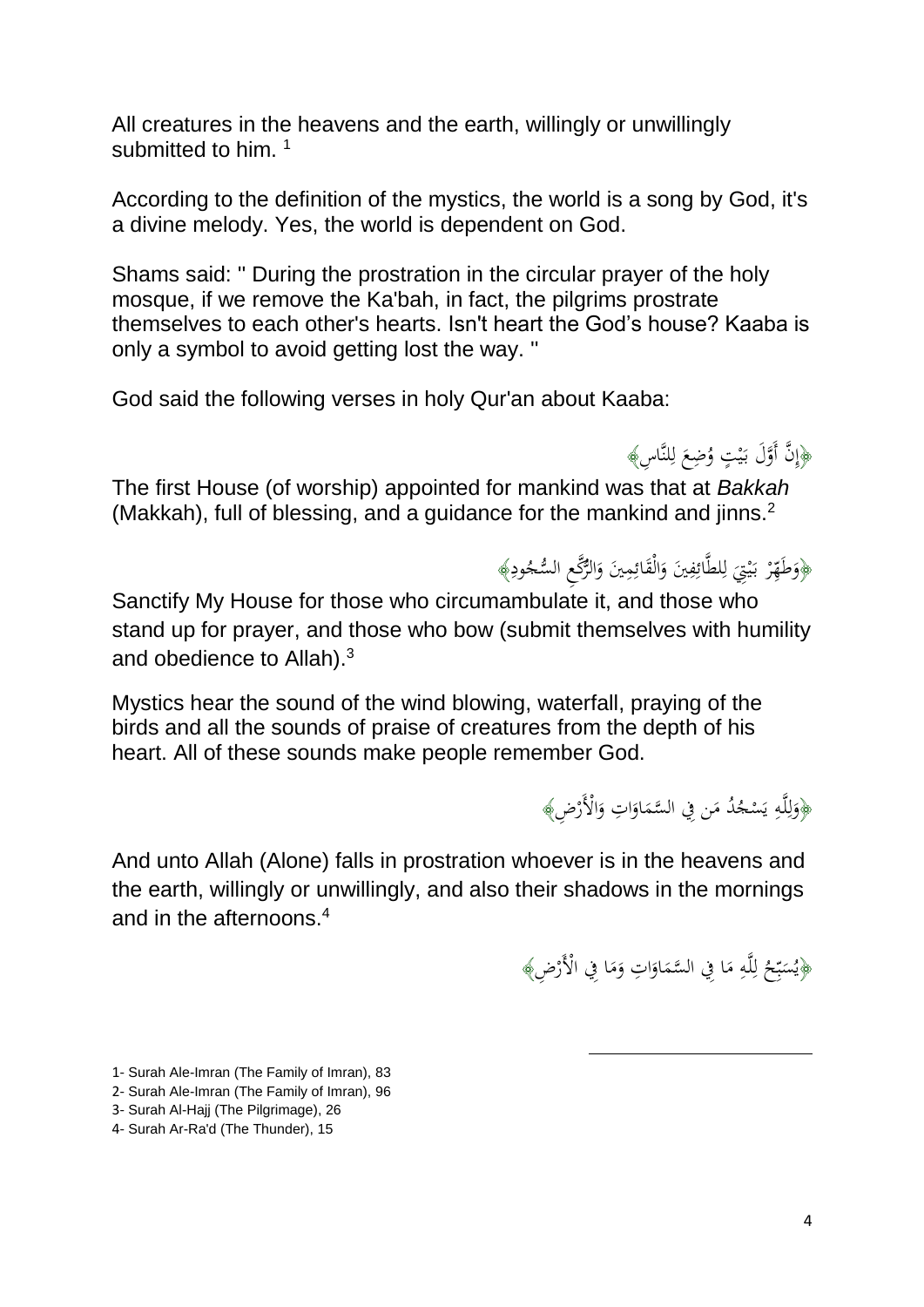Whatsoever is in the heavens and whatsoever is on the earth glorifies Allah $1$ 

**Sama' affects the heart;** and Heart is a brilliant and immortal gem.

# **Spirit of the good**

﴿يا أَيَّتُهَا النَّفْسُ الْمُطْمَئِنَّةُ .ارْجِعِي إِلَىٰ رَبِّكِ رَاضِيَةً مَّرْضِيَّةً. فَادْخُلِي فِي عِبَادِي. وَادْخُلِي جَنَّتِي﴾ ِ:<br>شا ئي<br>مئي  $\overline{\phantom{a}}$ َ ة<br>أ ر<br>.  $\ddot{\phantom{0}}$ ا َ ب<br>بِ َ ِ ِ ؚ<br>با **∶**  $\ddot{\cdot}$ َ ِ َ

God said: "O Spirit of the good! The one in (complete) rest and satisfaction! Come back to your Lord, Well-pleased (yourself) and wellpleasing unto Him! Enter among my honored slaves, and enter you to My Paradise!"<sup>2</sup>

The heart is a symbol of humanity and spirit of good. This human spirit does not have an inherent tendency to selfishness and selfcenteredness.

The heart understands the following verse of Qur'an:

﴿اللَّهُ نُورُ السَّمَاوَاتِ وَالْأَرْضِ. نُّورٌ عَلَىٰ نُورٍ ۖ يَهْدِي اللَّهُ لِنُورِهِ مَن يَشَاءُ﴾ َ ا َ  $\overline{\phantom{a}}$ بر<br>ن بر<br>ز  $\overline{a}$ ر<br>گ بة<br>ف َ ن <u>ل</u> ل ب<br>:

1

Allah is the Light of the heavens and the earth. The light upon Light! Allah guides to His Light whom He wills.<sup>3</sup>

Guidance is the greatest secret of God; and to God belongs whatever is in the heavens and the earth. All are obedient to Him, and praise him.

**Sama' means hearing,** hearing the sound of creation, it is rhythmical circular movements, and can excite the depressed man and motivate him to rise and turn around with the universe; so he can see the greatness and beauty of God with his heart!

In other words, the world is a concert of God! And we are members of this concert in creation. We are part of the whole that seek for ourselves and God.

<sup>1-</sup> Surah Al-Jumu'ah (Friday), 1

<sup>2-</sup> Surah Al-Fajr (The Break of Day or the Dawn), 27-30

<sup>3-</sup> Surah An-Nur (The Light), 35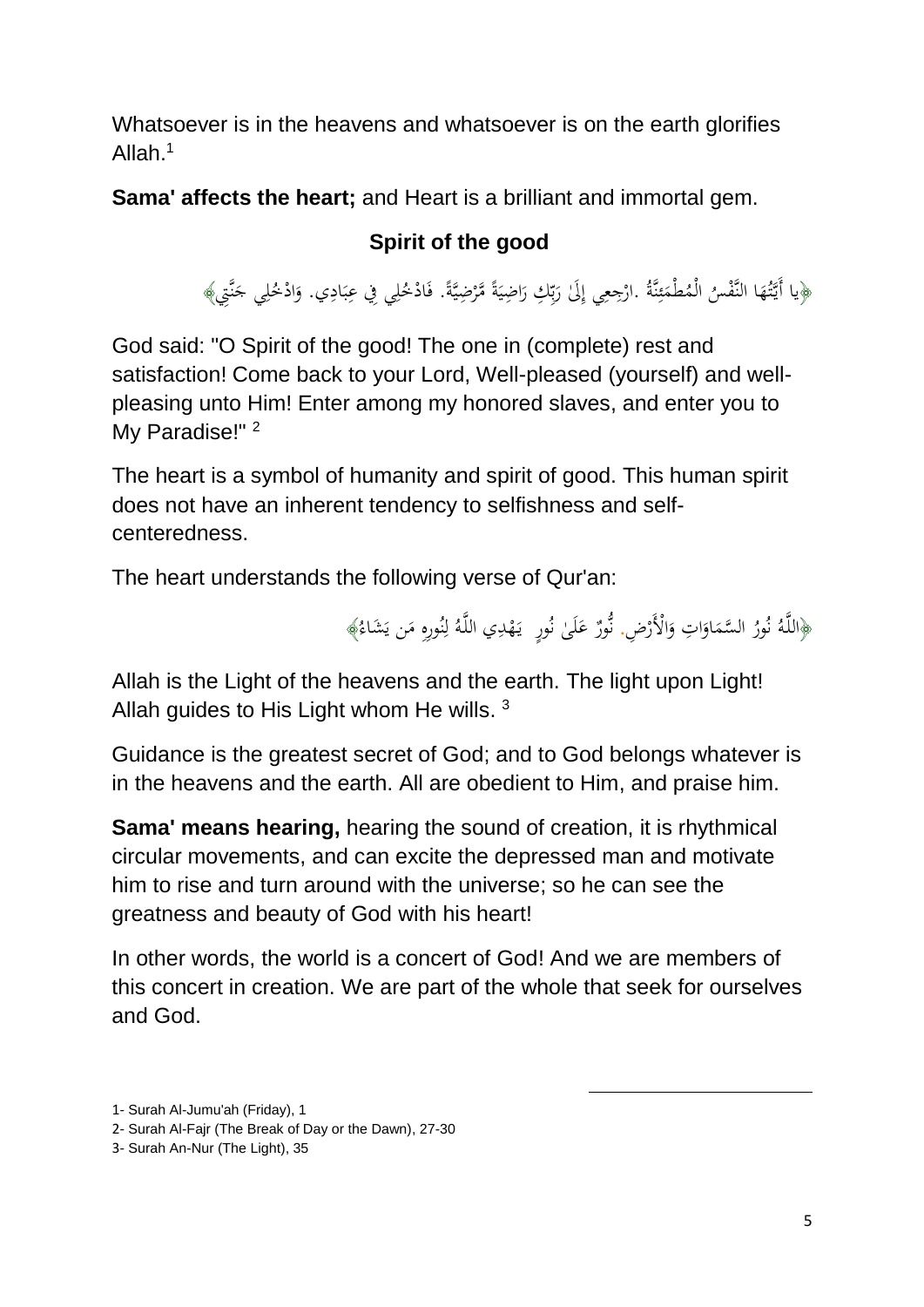God can't be understood by senses or mind; he must be understood by heart and love, because he is within us.

# **Music of creation**

Some music has therapeutic effects. And most of them affect the growth and flora of flowers and plants. Church's music is effective in creating spiritual space.

The composer's role in creating the rhythm of the film is undeniable**.**

Military marches have a special role in provoking the soldiers' morale**.**  And some other types of music increase the concentration of the mind.

The main impact of music is on human heart, because it provokes feelings and emotions.

Rhythmic phrases affect the human spirit, and this makes it easy to communicate with God. That's why Sama' is one way of communicating with God.

The influence of mystical verses varies from person to person, it May make some people happy and miss some others.

٭٭٭

Imam Ali said: «Traders worship God with the greed of paradise, and cowards worship him because of the fear of hell. But freemen worship God to thank him. »

# **Only the sound that stays!**

Melodious voices, sounds of musical instruments, nightingale sound, all of these sounds affect the spirit and heart of mystics.

The art of singing of Prophet David (Dawood) is praised in the Qur'an:

﴿وَلَقَدْ آتَيْنَا دَاوُودَ مِنَّا فَضْلًا ﴾ ∕' ٔ<br>ا  $\ddot{ }$ .<br>. ن **:** ي َ َ

And indeed we bestowed grace on David from Us (It means the beautiful voice of David.) $1$ 

1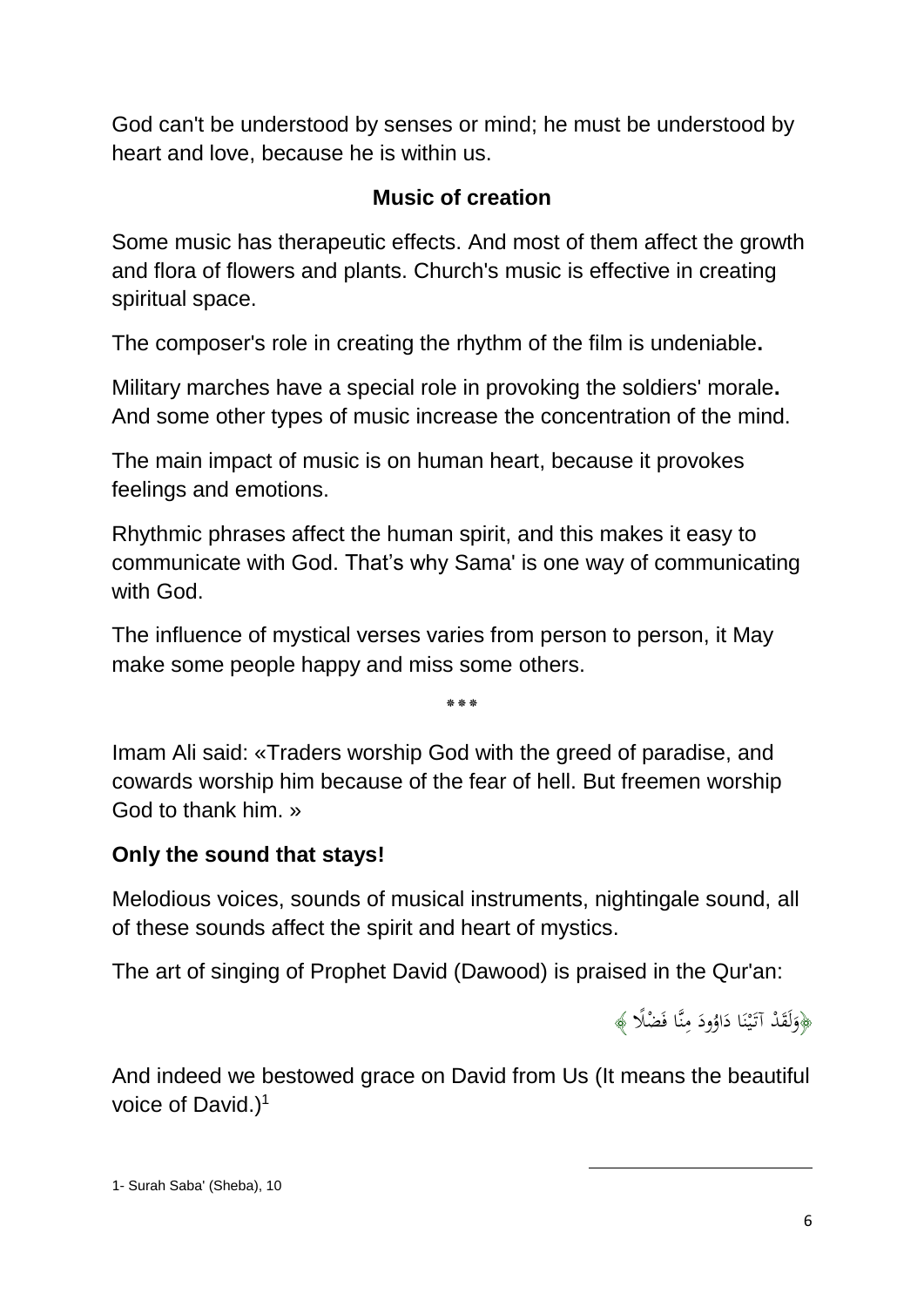#### ﴿وَاذْكُرْ عَبْدَنَا داؤودَ. إِنَّا سَخَّرْنَا الْجِبَالَ مَعَهُ يُسَبِّحْنَ بِالْعَشِيِّ وَالْإِشْرَاقِ .وَالطَّيْرَ مَخْشُورَةً كُلِّ لَّهُ أَوَّابٌ. وَشَدَدْنَا ُ<br>نا ب ر<br>د .<br>. َ ا َ َ ِ ب َ ِ ب  $\ddot{\phantom{0}}$ و<br>يە َ  $\overline{\phantom{a}}$  $\ddot{\cdot}$ ب .<br>ا ن .<br>.<br>.  $\overline{a}$ َ َ  $\overline{\phantom{a}}$ ْ .<br>. ن <u>:</u> َ مُلْكَهُ وَآتَيْنَاهُ الْحِكْمَةَ وَفَصْلَ الْخِطَابِ﴾  $\overline{\phantom{0}}$ ِ<br>ف َ  $\overline{\phantom{a}}$ .<br>. ن .<br>: ي َ َ

Remember our slave, David. We made the mountains to glorify Our Praises with him (David) at night and day. And the birds assembled all with him to glorified His Praises. We made his kingdom strong and gave him prophethood, wisdom, and justly judgment in speech and decision.<sup>1</sup>

> ﴿يا دَاوُودُ إِنَّا جَعَلْنَاكَ خَلِيفَةً فِي الْأَرْضِ﴾ ة<br>أ ِ َ .<br>. َ َ ِ إ

O Dawud (David)! Verily! We have placed you as a successor on the earth. 2

As you see, Arabic verses of Qur'an are rhythmical. So our soul can understand them.

Interestingly, all the birds in their own style sing for God, they express their love to him with their sounds!

Know that all voices are available in the Earth's atmosphere from the beginning of the universe.

Yes…Only the sound remains.

# **To commemorate the seven-hundredth anniversary of Rumi's death**

Where have we come from? What do we do? Where are we going?

Consider the massive and blazing objects in the endless space of the universe that are constantly born and die.

As Nezami said, "Each of the phenomena is a world; they have separate sky and earth.'' God is glorified; He is the creator of the throne.

1

What do we understand other than the wonder with observing the phenomena?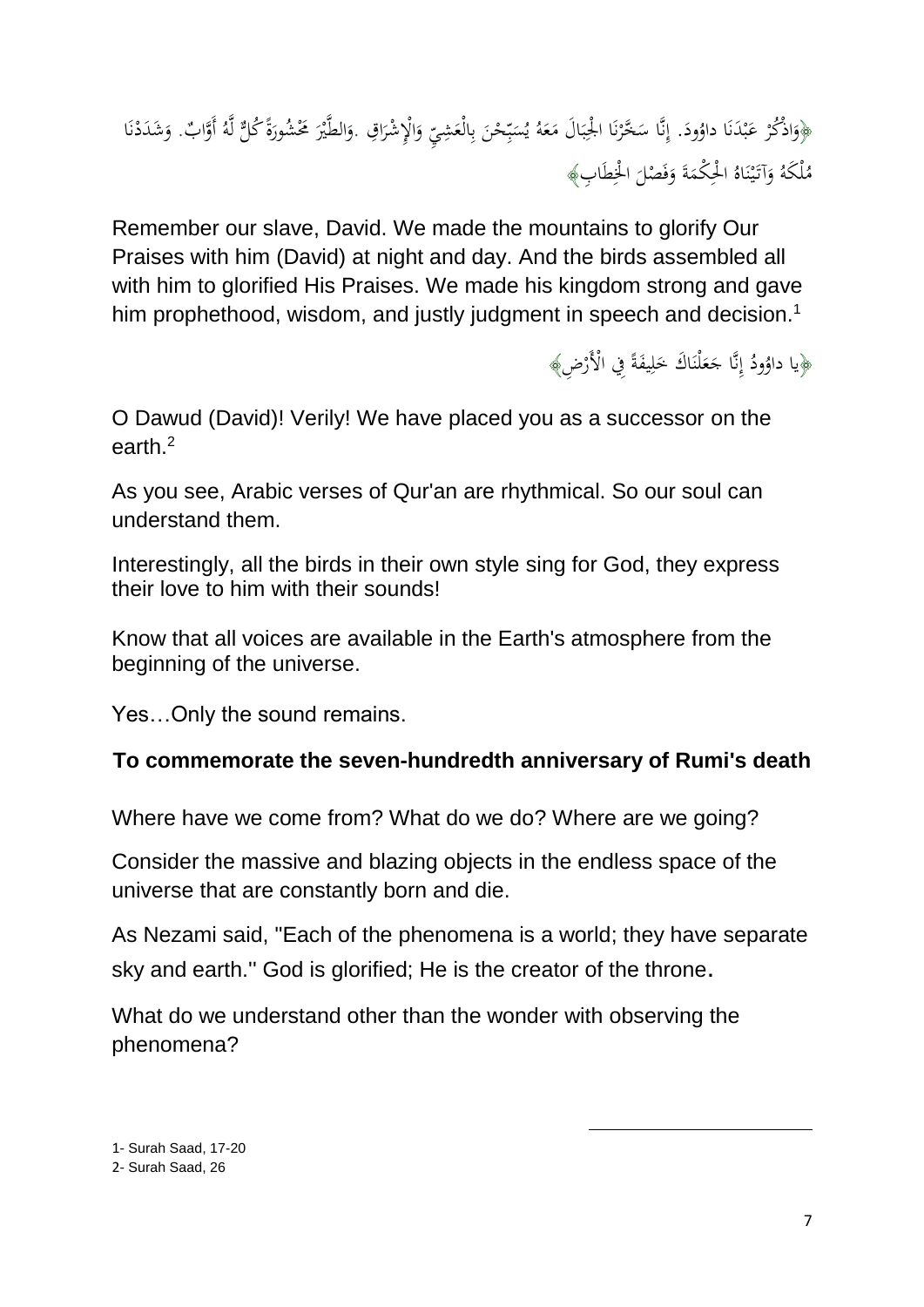Man is one of the signs of the God's existence, and he has many wonders, but unfortunately we are unaware of the wonders of our existence. Mystics understand these wonders and reach monotheism and **unity of being.**

# **Monotheism in Rumi's works**

«Only God is effective»… What does this sentence mean? It means everything is mortal.

Rumi said:'' This Masnavi is the shop for Unity and monotheism: everything that you see (there) except the One (God) is an idol.'' <sup>1</sup>

Masnavi begins with the description of the separation of the reed from reed-brake, and this is an example for separation of human from god.

What do we understand from mystical issues? We do not understand anything except amazement of God's greatness.

O God! Increase our understanding and astonishment towards yourself.

Jesus Christ always smiled, and talked about God's mercy and blessing.

John the Baptist was always sad, and warned people of the retribution of Allah.

But Prophet Muhammad preached and warned, he was a complete pattern of behavior!

> ﴿إِنَّا أَرْسَلْنَاكَ شَاهِدًا وَمُبَشِّرًا وَنَذِيرًا[.](http://tanzil.ir/#33:45) وَدَاعِيًا إِلَى اللَّهِ بِإِذْنِهِ وَسِرَاجًا مُّنِيرًا﴾ ا ن َ ا ب َ ا ِ .<br>.  $\ddot{\phantom{0}}$ ِ ِ<br>نا ِ ِ<br>بہ ب ِ اٍ ا ي  $\ddot{ }$ َ ا ِ.<br>ِم ا َ َ

> > 1

O Prophet (Muhammad)! Verily, we have sent you as witness, and a bearer of glad tidings, and a warner, And as one who invites to Allah [Islamic Monotheism, i.e. to worship none but Allah (Alone)] by His Leave, and as a lamp spreading light (through your instructions from the Qur'an and the Sunnah the legal ways of the Prophet).<sup>2</sup>

The first lesson for Muslims is **monotheism.**

Every phenomenon is unique and there is no repetition in the creation.

<sup>2-</sup> Surah Al-Ahzab (The Confederates), 45 & 46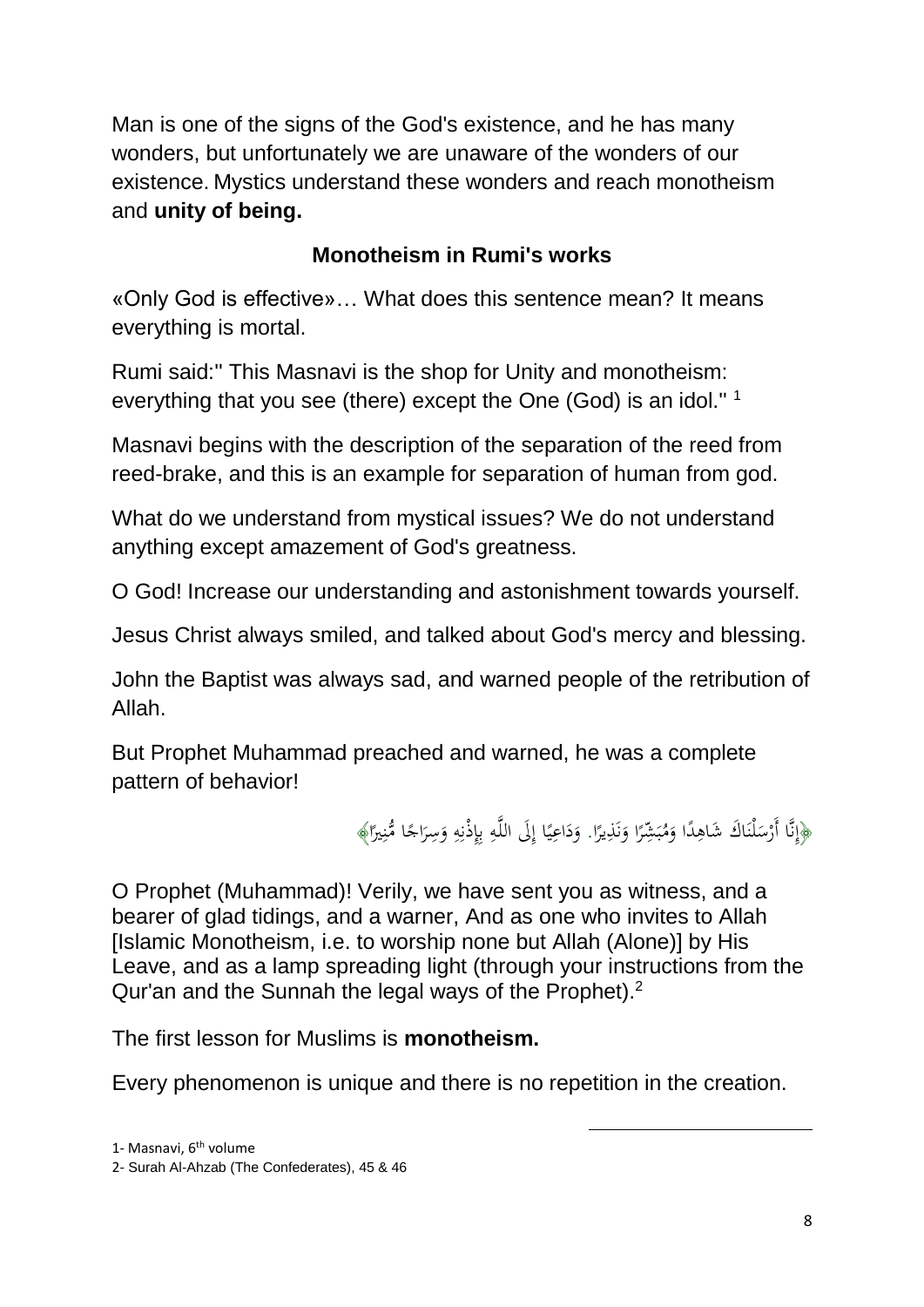Every human being worships God in a special way, so there are ways to God as much as creatures' breaths. And monotheism means worshipping God only.

The way to God can be walked honestly like the shepherd in Masnavi

Or bravely like Moses

Or humbly like Abu Hamed Ghazali

This way can be romantic and lovely like Rumi after seeing Shams Tabrizi…

# **But the way of Imam Ali is the best and smoothest way.**

So follow the way of **Imam Ali and Prophet's family**.

Unfortunately we don't understand Imam Ali perfectly, and only exaggerate about loving him.

Imam Ali says: «Two groups of people are losing: an enemy who speaks in vain and a friend who exaggerates. »

٭٭٭

Ja'far ibn Abi Talib, the great brother of Imam Ali, said to the sultan Najashi In the migration of Muslims to Ethiopia that: «O sultan! We were ignorant and idolatrous people who would have done evil and eat dead

corpses. We weren't thinking about our neighbors, and we were tortuous. But God sent down a prophet for us. We knew his ancestors, and remembered his honesty and purity. »

Najashi liked the words of Ja'far ibn Abi Talib, so sheltered the immigrants.

Abi Talib has 4 sons: Talib, Aqil, Ja'far, Ali

In the battle of Mu'tah, the Romans defeated Muslims because of the superiority of their military weapons, and Ja'far and some of the companions were martyred.Ja'far ibn Abi Talib was 33 years old when he was martyred.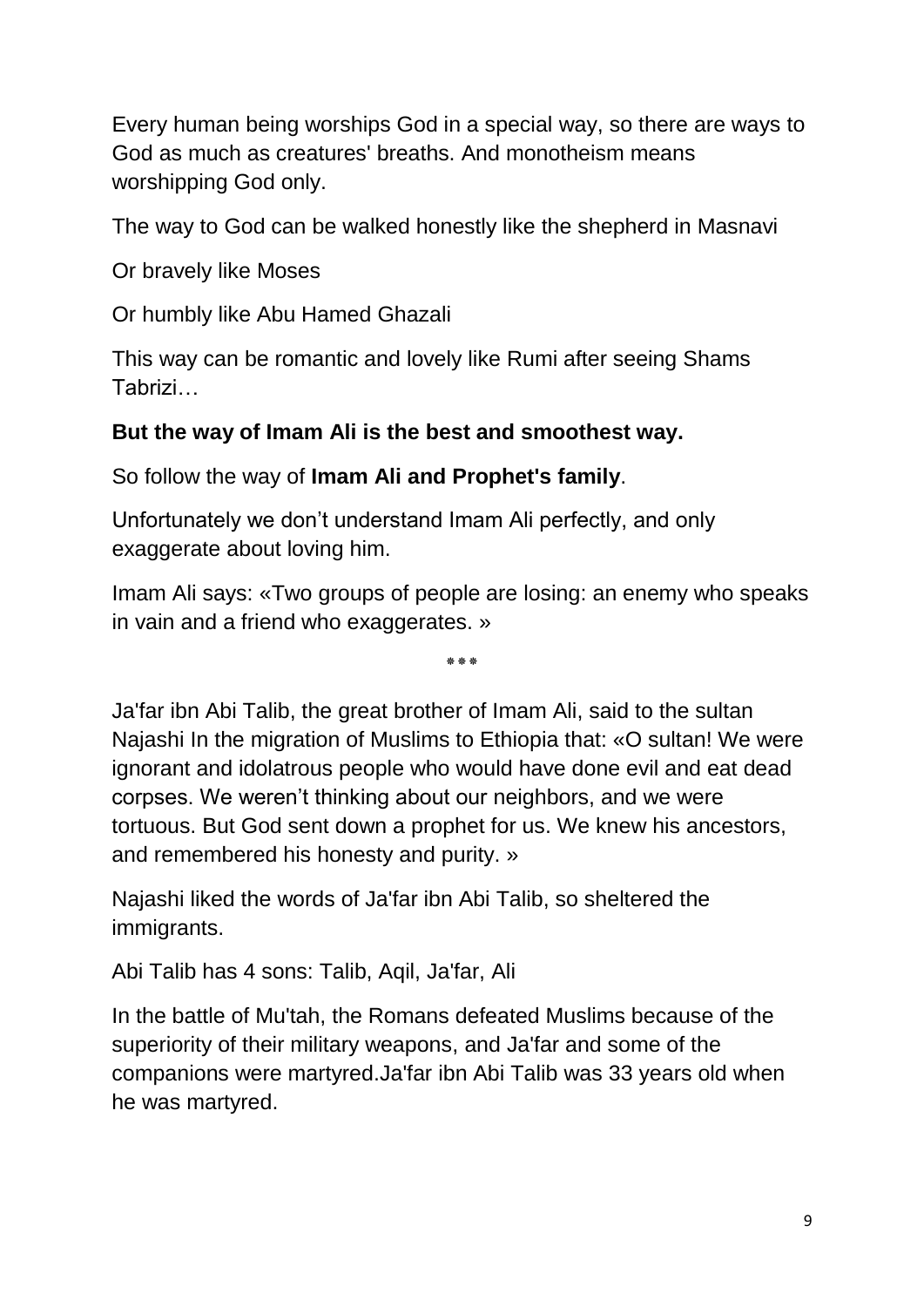God said:

﴿تِلْكَ الدَّارُ الْآخِرَةُ بَحْعَلُهَا لِلَّذِينَ لَا يُرِيدُونَ عُلُوًّا فِي الْأَرْضِ وَلَا فَسَادًا ۚ وَالْعَاقِبَةُ لِلْمُتَّقِينَ﴾  $\ddot{\phantom{0}}$ َ .<br>. َ ا  $\Leftrightarrow$ َ َ  $\overline{\mathsf{l}}$ ِ<br>نا ت<br>تر ِ ل  $\ddot{\cdot}$ ب ِ<br>ف َ َ ِ.

That home of the Hereafter (i.e. Paradise), we shall assign to those who rebel not against the truth with pride and oppression in the land nor do mischief by committing crimes. And the good end is for the pious.<sup>1</sup>

٭٭٭

Imam Ali said: «Everything in the creation is an example for humans to get lesson from it. »

> ﴿خَلَقَ لَكُم مَّا فِي الْأَرْضِ جَمِيعًا﴾ .<br>ا  $\overline{\phantom{0}}$ َ

God created for you all that is on the earth. <sup>2</sup>

All the works of God are wise and purposeful.

The human fetus grows in the mother's womb by feeding the blood.

After the birth, this blood turn into the breast milk and mother feed her baby with it.

After infancy, the baby teethes, so he can eat food.

Then Maturation changes begin, it's amazing!

Even the cry of the child has many secrets! There is a lot of wisdom even in the way of sexual intercourse.

Great mystics said: '' God is the one who does not need to be interpreted.''

Monotheistic lessons of mysticism are all of Islam; and Islam is the religion of prophets from Adam to Muhammad.

And the most important task of man is self-knowledge; self-knowledge means knowing our spirit! Our spirit is a manifestation of God's will.

1

There is no God but Allah…And God is the truth of everything.

<sup>1-</sup> Surah Al-Qasas (The Naration), 83

<sup>2-</sup> Surah Al-Baqarah (The Cow), 29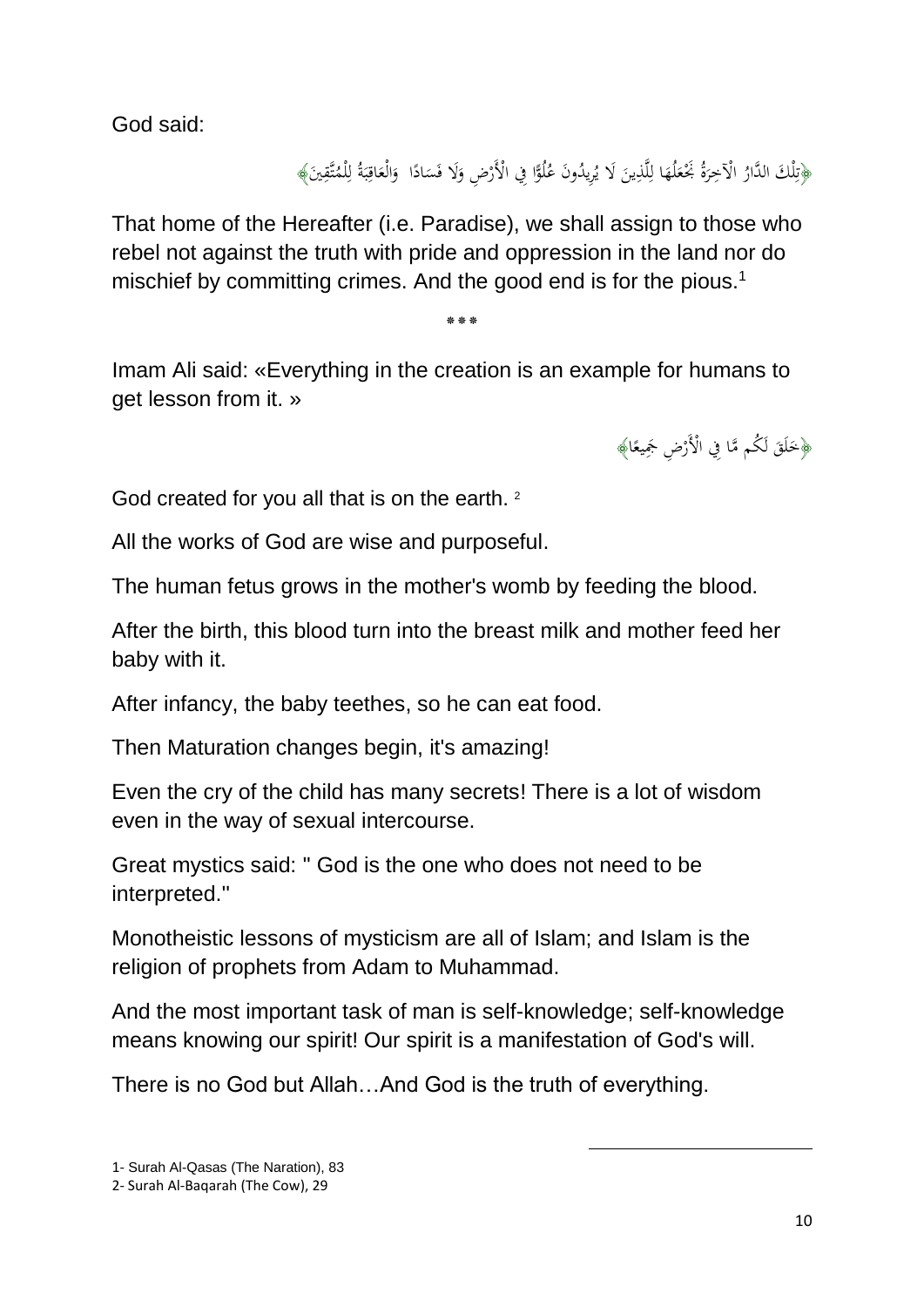Qur'an is a book based on monotheism; and prophets and imams describe monotheism.

Prophet's family and imams were violent with the tyrants of their time, but friendly to the poets and Islamic scholars and thinkers.

Unfortunately, the Shiite-Sunni wars have had a lot of harms for Muslims and the only way to get rid of these harms is Qur'an.

Prophet Muhammad said: «Qur'an is God's house of politeness for Muslims. »

Dr Shariati said: '' The only tight string that has been sown from the sky and everyone can benefit from it is Qur'an! ''

> ﴿إِنَّ هَاذَا الْقُرْآنَ يَهْدِي لِلَّتِي هِيَ أَقْوَمُ﴾ َ  $\ddot{\cdot}$ ِ ڶ .<br>أ ر<br>.  $\overline{a}$ ر<br>أ

This Qur'an guides to that which is most just and right.<sup>1</sup>

Prophet said: « The best of you is who learns Qur'an and teaches it to others. »

ے<br>ماد عاد عاد

If we are satisfied, we will be happier than our ancestors.

O God! Make me satisfied with what you have given me.

Don't use negative words. See the good, and do not talk about pain.

﴾All the praises and thanks be to Allah, the Lord of the mankind, jinns and all that exists﴿**…** this is the prettiest word.

Exercise and pray at sunrise, because the sunlight has a lot of energy.

We should see valuable things and don't waste our time with vain things.

Don't depend on friendship. Schedule your time, and know the value of remaining seconds of your life.

Rumi said: '' O people! Remember Judgment Day, and be Just. Get rid of futile things to understand God.''

1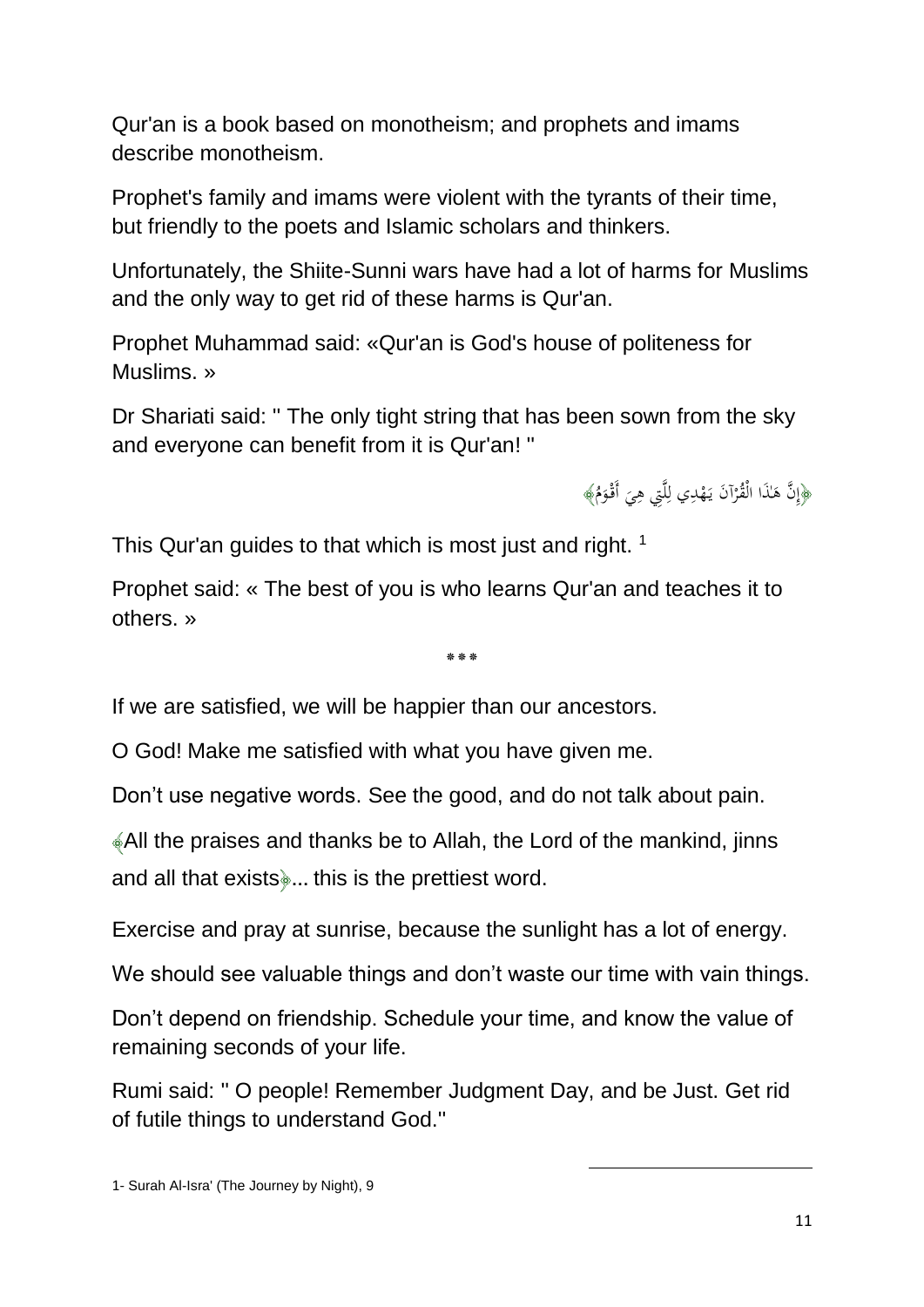# **Hanifa Religion, Allah's Fitrah, God's Sibghah**

The word of Hanifa is used 12times in holy Qur'an. Also, Allah's Fitrah and God's Sibghah are used very much in Quran. These three words mean **monotheism**.

Read the following verse of Qur'an, and see these words:

﴿فَأَقِمْ وَجْهَكَ لِلدِّينِ حَنِيفًا فِطْرَتَ اللَّهِ الَّتِي فَطَرَ النَّاسَ عَلَيْهَا لا تَبْدِيلَ لِخَلْقِ اللَّهِ﴾ **ٔ** َ .<br>-ر<br>ا ِ ِ.<br>ف .<br>م ِ ن َ J ْ َ <sup>أ</sup> ِ :<br>أ :<br>نا  $\overline{\phantom{0}}$ .<br>. ب ِّ ِ

(O Muhammad) set your face towards the religion of pure Islamic Monotheism *Hanifa* **(worship none but Allah Alone) Allah's** *Fitrah* **(i.e. Allah's Islamic Monotheism)**, with which He has created mankind. No change let there be in *Khalq*-*illah* (i.e. the Religion of Allah Islamic Monotheism), that is the straight religion.  $1$ 

> ﴿إِنِّي وَجَّهْتُ وَجْهِيَ لِلَّذِي فَطَرَ السَّمَاوَاتِ وَالْأَرْضَ﴾ َ ا َ  $\overline{\phantom{a}}$ ر<br>ا ِ<br>ا ل  $\ddot{\cdot}$ ْ َ َ

I have turned my face towards Him who has created the heavens and the earth.<sup>2</sup>

> ة<br>أ ﴿صِبْغَةَ اللَّهِ وَمَنْ أَحْسَنُ مِنَ اللَّهِ صِبْغَةً﴾ .<br>. :<br>با ِ  $\ddot{\phantom{0}}$ ْ ا<br>ا َ ِ <u>ة</u> .<br>. .<br>.

Believe **God's Sibghah (monotheism and Islam)**, which Sibghah (religion) can be better than Allah's?  $3$ 

> ﴿مَاكَانَ إِبْرَاهِيمُ يَهُودِيًّا وَلَا نَصْرَانِيًّا وَلَكِن كَانَ حَنِيفًا مُّسْلِمًا وَ ماكَانَ مِنَ الْمُشْرِكِينَ ﴾ َ ي ِ َ َ ي **∶** ب<br>: ِ َ .<br>ا ْ .<br>ا ِ ن َ َ ا :<br>با ِ<br>ِم

> > 1

Ibrahim was neither a Jew nor a Christian, but he was a true Muslim Hanifa (Islamic Monotheism - to worship none but Allah Alone), and he was not polytheist*. 4*

Human nature is ready to accept Islamic monotheism. Prophet Muhammad said: ''Each infant is born with a desire for monotheism.''

<sup>1-</sup> Surah Ar-Rum (Rome), 30

<sup>2-</sup> Surah Al-An'am (The Cattle), 79

<sup>3-</sup> Surah Al-Baqarah (The Cow), 138

<sup>4-</sup> Surah Ale-Imran (The Family of Imran), 67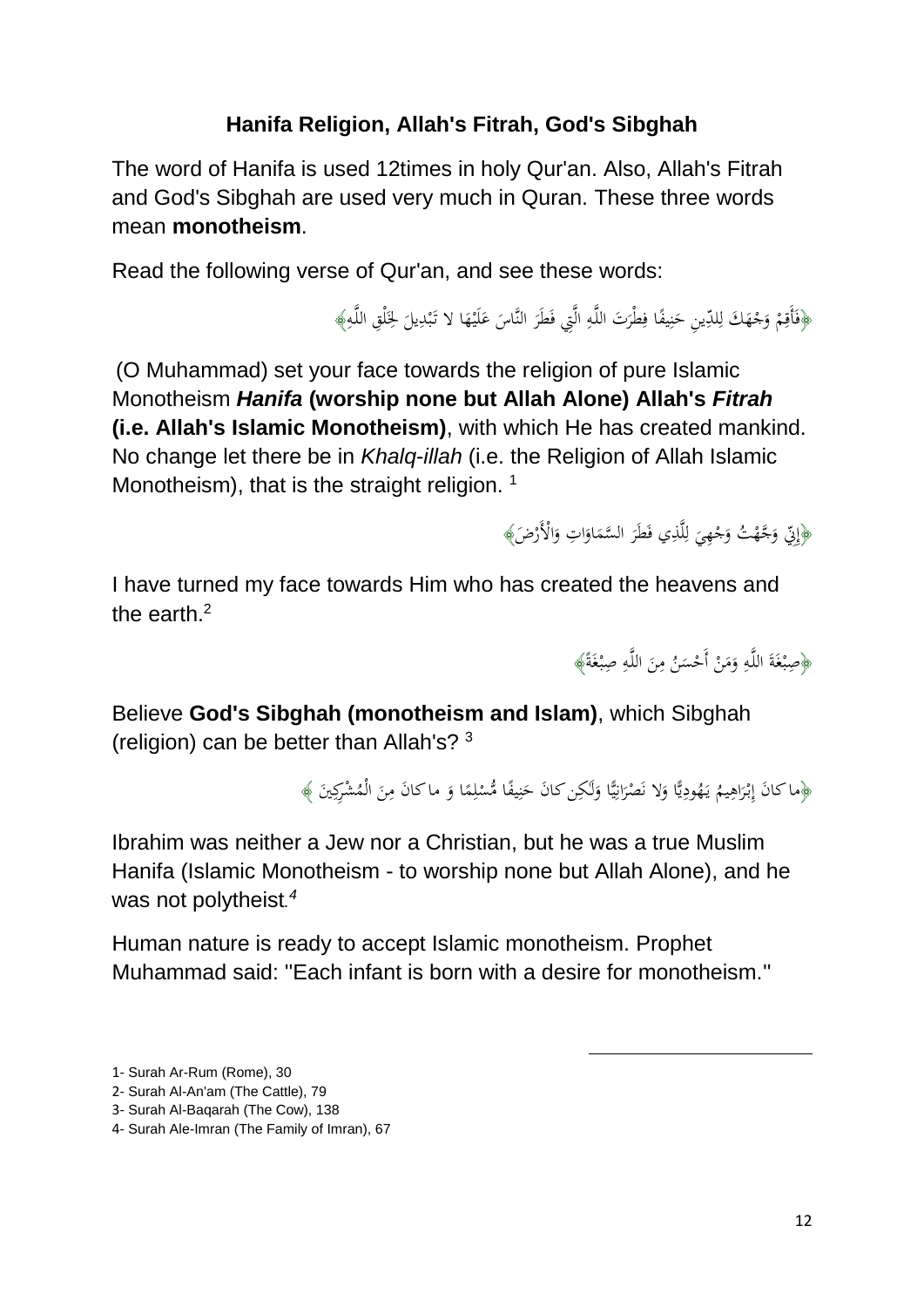Imam Ali said: ''God has created men based on nature.'' And human nature is based on Hanifa religion. Hanifa religion is Islam; it's God's religion for men.

Religious law is a part of religion!

God said in holy Qur'an that:

﴿شَرَعَ لَكُم مِّنَ الدِّينِ مَا وَصَّىٰ بِهِ... ﴾ َ ِ ِ ب Ĺ َ  $\overline{\phantom{a}}$ َ

He (Allah) has ordained for you the same religion (Islam) which He ordained for Noah.<sup>1</sup>

The human soul is his truth, and it tends to God and truth and monotheism.

Human being is a wonderful creature that always needs to be interpreted.

> :<br>أ وَاللَّهُ أَخْرَجَكُم مِّن بُطُونِ أُمَّهَاتِكُمْ لَا تَعْلَمُونَ شَيْئًا وَجَعَلَ لَكُمُ السَّمْعَ وَالْأَبْصَارَ وَالْأَفْئِدَةَ لَعَلَّكُمْ تَشْكُرُونَ﴾ .<br>ن  $\overline{a}$ َ  $\zeta$ ا<br>أ  $\overline{\phantom{0}}$ َ َ ا ا: .<br>. ْ <sup>1</sup> :<br>با  $\Leftrightarrow$ ِ َ .<br>. ْ َ ِ ئ ة<br>م ً<br>ا ت ْ َ

And Allah has brought you out from the wombs of your mothers while you know nothing. And He gave you hearing, sight, and hearts that you might give thanks (to Allah)!  $2$ 

Human nature is pure at his birth, because he doesn't have any acquisitions. Then he gains things with his ears and eyes and heart.

Know the innate things of man: tendency to truth and justice, good moral, God, honesty, beauties, curiosity, love, praise, benevolence, worship, creativity, and etc.; these things originate from his nature, and will remain with him until the moment of death. Unfortunately, acquisitions make us forget these things, but remembering God reminds us of these things.

God said in holy Qur'an that:

﴿فَذَكِّرْ إِنَّمَا أَنتَ مُذَكِّرٌ. لَّسْتَ عَلَيْهِم بِمُصَيْطِرٍ﴾ إ .<br>. ي  $\overline{a}$ ِ **ٔ** َ

 $\overline{a}$ 

1- Surah Ash-Shurah (The Consultation), 13

2- Surah An-Nahl (The Bees), 78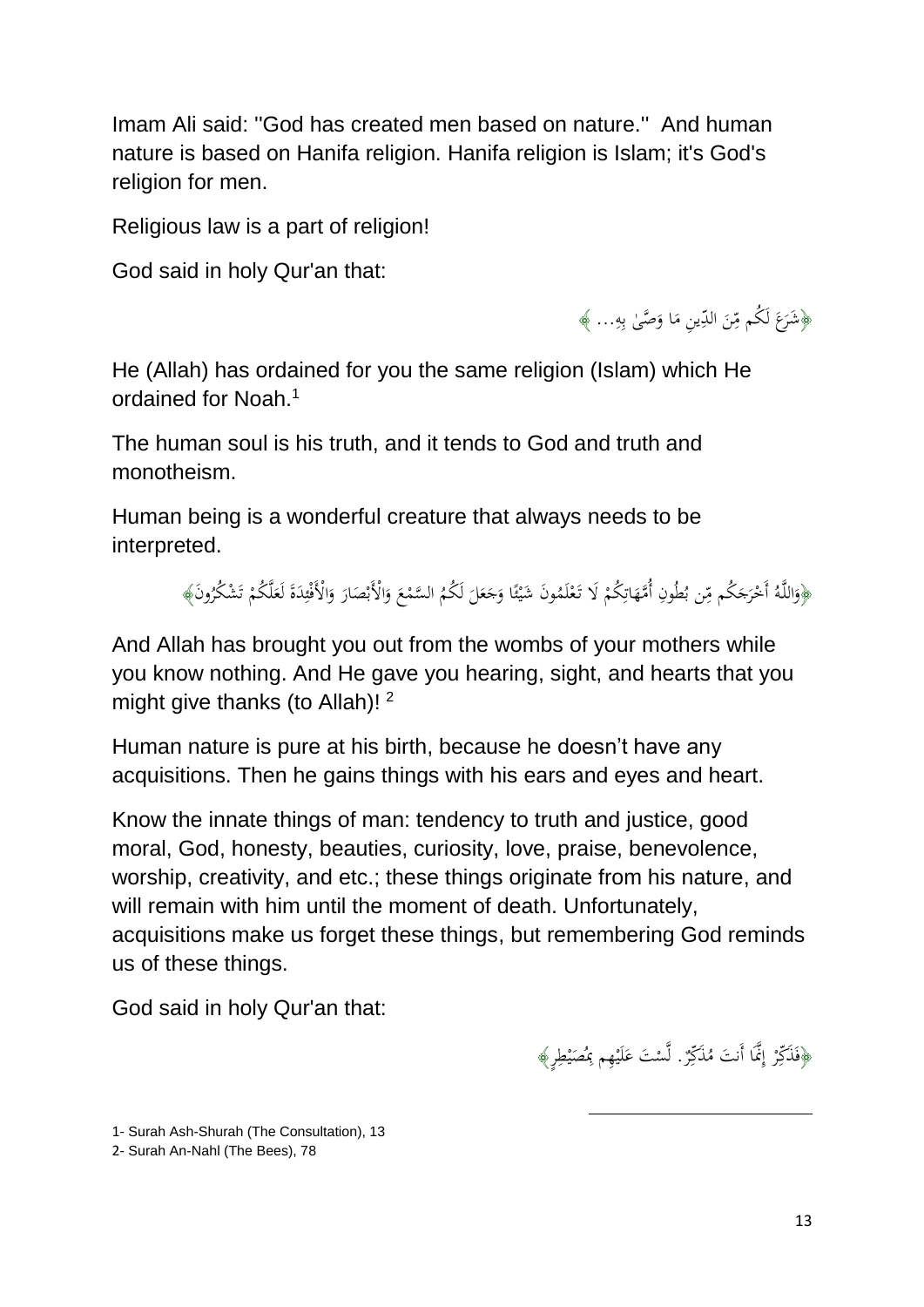O Muhammad! Remind them, you are only a one who reminds. You are not a dictator over them. <sup>1</sup>

> ﴿إِنِّ وَجَّهْتُ وَجْهِيَ لِلَّذِي فَطَرَ السَّمَاوَاتِ وَالْأَرْضَ حَنِيفًا وَمَا أَنَا مِنَ الْمُشْرِكِينَ﴾ ڹ ن َ َ ا َ  $\overline{\phantom{a}}$ ر<br>ا ا ل َ ْ َ َ َ ∕. .<br>.  $\overline{\phantom{a}}$ َ

Verily, I have turned my face towards Him who has created the heavens and the earth *Hanifa* (Islamic Monotheism, i.e. worshipping none but Allah Alone) and I am not a polytheist.  $2$ 

٭٭٭

The mystics believe in love as the real stimulant in creation, they believe that love is intrinsic.

Mystics said: ''There is no beauty other than God's beauty, and all beauties are manifestations of God's beauty! ''

Those who look for fleeting loves like love intrinsically, but they make a mistake, so they constantly look for new loves and this story continues!

Because they realize that what they want isn't ideal and perfect!

﴿الَّذِينَ آمَنُوا وَتَطْمَئِنُّ قُلُوبُهُم بِذِكْرِ اللَّهِ أَلَا بِذِكْرِ اللَّهِ تَطْمَئِنُّ الْقُلُوبُ﴾ ن ا<br>ا َ ِ ِ ئ ً<sup>ٍ</sup> ِ ئ  $\overline{a}$ ت ِ

1

Those who believe in the Oneness of Allah - Islamic Monotheism), and whose hearts find rest in the remembrance of Allah, Verily, just by remembrance of God, the hearts are calmed down**. 3**

Therefore, the true love is God… he has all the beauties.

One of the great poets said: '' God is the real love, so reject virtual love. Love is like a lion's tail, do not play with it.''

Virtual love is a practice to get inexperienced to true love.

When you love a beauty, in fact, you love its creator!

٭٭٭

<sup>1-</sup> Surah Al-Ghaashiyah (The Overwhelming), 21 & 22

<sup>2-</sup> Surah Al-An'am (The Cattle), 79

<sup>3-</sup> Surah Ar-Ra'd (The Thunder), 28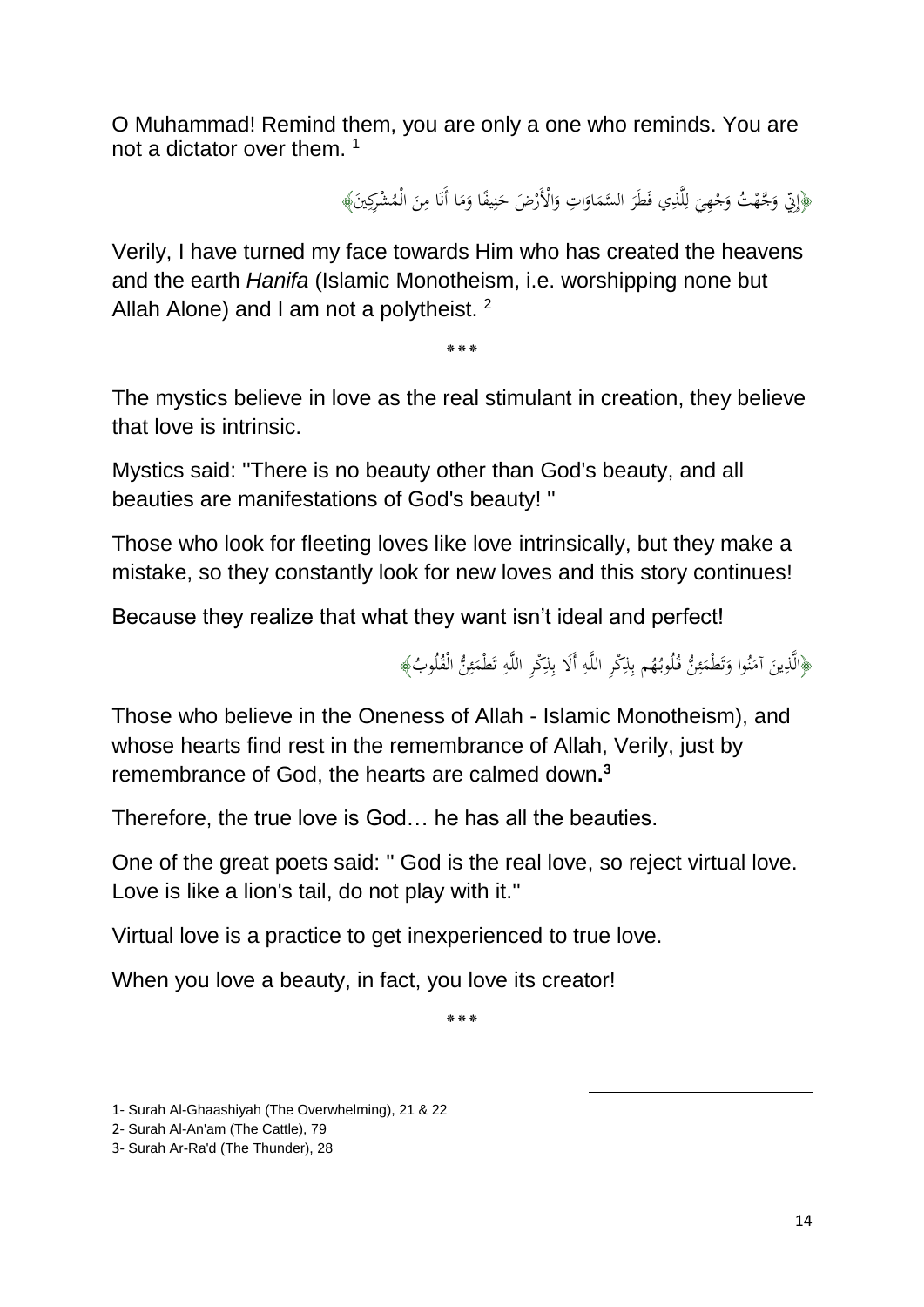God said about Ibrahim in holy Qur'an that:

﴿فَلَمَّا جَنَّ عَلَيْهِ اللَّيْلُ رَأَىٰ كَوْكَبًا قَالَ هَاٰذَا رَبِّي،فَلَمَّا رَأَى الْقَمَرَ بَازِغًا قَالَ هَاٰذَا رَبِّي،فَلَمَّا رَأَى الشَّمْسَ بَازِغَةً قَالَ هَاٰذَا<br>. <u>ٔ</u> َ ي ِ **:** َ َ .<br>أ َ  $\overline{\phantom{a}}$ َ َ َ ֧ׅׅׅׅׅ֧ׅ֧ׅ֧֧ׅ֧ׅ֧ׅ֧֚֚֚֚֚֚֚֚֚֚֚֚֚֚֚֚֚֚֚֚֚֚֚֚֚֚֚֡֕֝֡֡֡֡֝֟֓֡֡֡֜֜֝֬֝֜֝֬ **م** ن<br>ا با<br>ا ب ر<br>.  $\ddot{\phantom{0}}$ َ .<br>ف  $\overline{a}$ َ َ ة<br>أ با<br>. ب .<br>-َ :<br>؛ ِّ ِب ر ...﴾ ُ.

When the night covered him over with darkness he saw a star. He said: "This is my lord ''. When he saw the moon rising up, he said: "This is my lord" .When he saw the sun rising up, he said: "This is my lord. This is greater." But when it set, he said: "O my people! I am indeed free from all that you join as partners in worship with Allah.'' <sup>1</sup>

Ibrahim guided unbelievers of **monotheism** with a special method. At first, he pretended to accept their beliefs, and then he proved to them their opinion was wrong.

> ﴿إِنِّي وَجَّهْتُ وَجْهِيَ لِلَّذِي فَطَرَ السَّمَاوَاتِ وَالْأَرْضَ﴾ َ ا َ  $\overline{\phantom{a}}$ ر<br>ا ِ<br>ا ل  $\ddot{\cdot}$ ْ َ َ

Verily, I have turned my face towards Allah who has created the heavens and the earth. I don't like mortal things; because they aren't worthy of worship.<sup>2</sup>

The glow of the moon and the stars and the sun isn't immortal and permanent. It is like earthly pleasures. At first, they shine and excite and then make us regret.

Only the pleasures which lead to the growth of soul are permanent, for example poetry, travel, art and literature, book reading, mysticism, helping others, and…

So know the value of moments of life, and don't waste your time with mortal things.

٭٭٭

1

<sup>1-</sup> Surah Al-An'am (The Cattle), 76-78

<sup>2-</sup> Surah Al-An'am (The Cattle), 79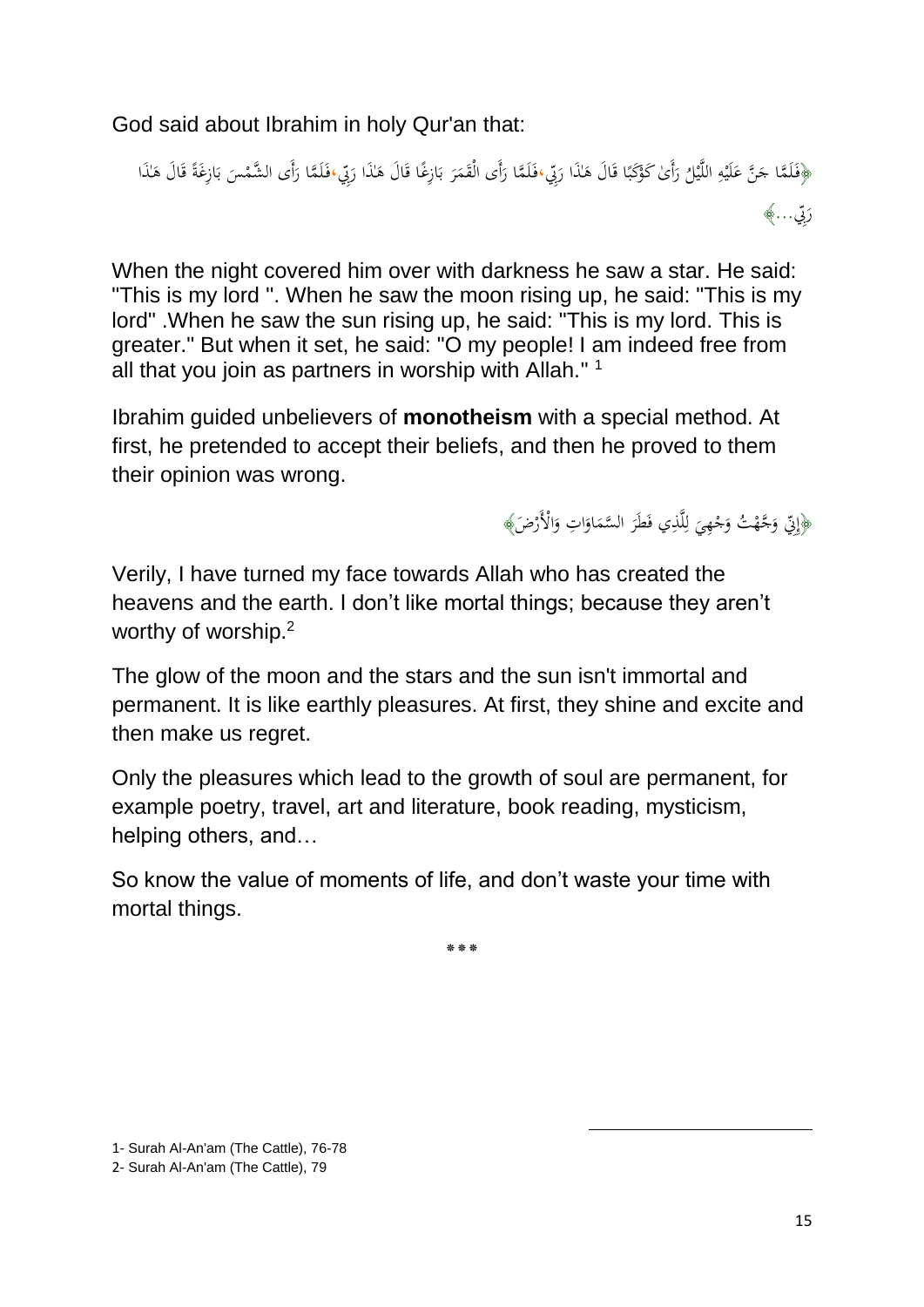# **Rumi!**

Rumi was born in 604 AH in Balkh, Uzbekistan.

At the age of 40, he met Shams Tabrizi in Konya. And this created a great transformation in his life.

He died at the age of 68 in 672 AH.

The last words of Rumi are that: we haven't come to this world to stay. We are imprisoned in the prison of world (mind). Hope to reach the truth as soon as possible.

He believed in monotheism.

Rumi's literary works: Masnavi (about Sufism and Ethics), Ghazalit Divan Shams (collection of lyric poems about interting aspects of Rumi's spirit), and Fih Ma Fih.

# **Review of Rumi's thoughts**

•The cause of human depression is selfishness and avarice.

•The way to correct personality is to do good things.

• Harming others is the common disease of the communities that have mental illness.

•The inner states of a person are obvious from his appearance. The word and behavior of each person express his within.

•Mental illness can be cured by discovering the patient's habits.

• Leaving bad habits should be gradual.

●Spiritual medicine is superior to physical medicine.

•Avoiding is the treatment of all diseases.

# **Rumi's last will and testament**

He says in his testament that:

''I've recommended all people to worship God.

Get rid of sensual passion and selfishness and hypocrisy.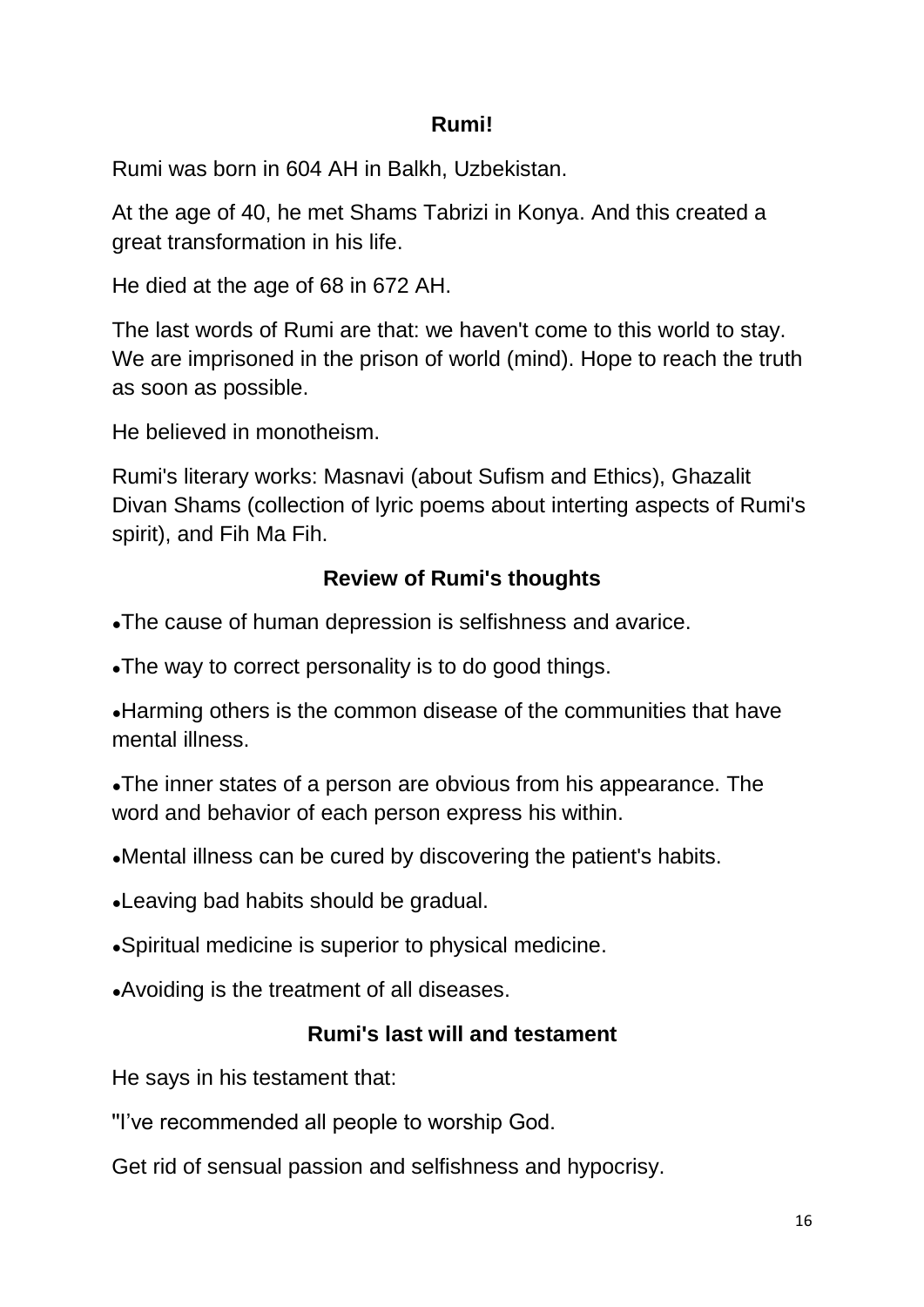Communicate with good people.

Help others and praise God.''

Rumi emphasizes that our beliefs should be purified of the means of the mind that is the enemy of monotheism.

٭٭٭

Rumi and holy Qur'an:

Rumi said about holy Qur'an that: '' Although the Prophet has distributed the Qur'an, but anyone who says that it is not God's word is an infidel. "  $1$ 

He believed that everything is mortal other than God.

Human spirit is from God's spirit, and it isn't limited.

See, feel, and understand signs of God.

﴿فَأَيْنَمَا تُوَلُّوا فَثَمَّ وَجْهُ اللَّهِ﴾ ِ ْ ث َ ل ر<br>ر َ ن **ٍ**<br>∶

So wherever you turn yourselves or your faces there is the Face of Allah (and He is high above, over His Throne).<sup>2</sup>

This verse of Qur'an is the true meaning of **unity of being.**

**٭٭٭**

Rumi's life was not hopeless and uncomfortable. He lived happily with God's love.

Earthly love like the crescent of the moon is initially accompanied by darkness; gradually completed, and will become a full moon. Love is like this.

1

Earthly love is a bridge to achieve true love!

Rumi says the following poem: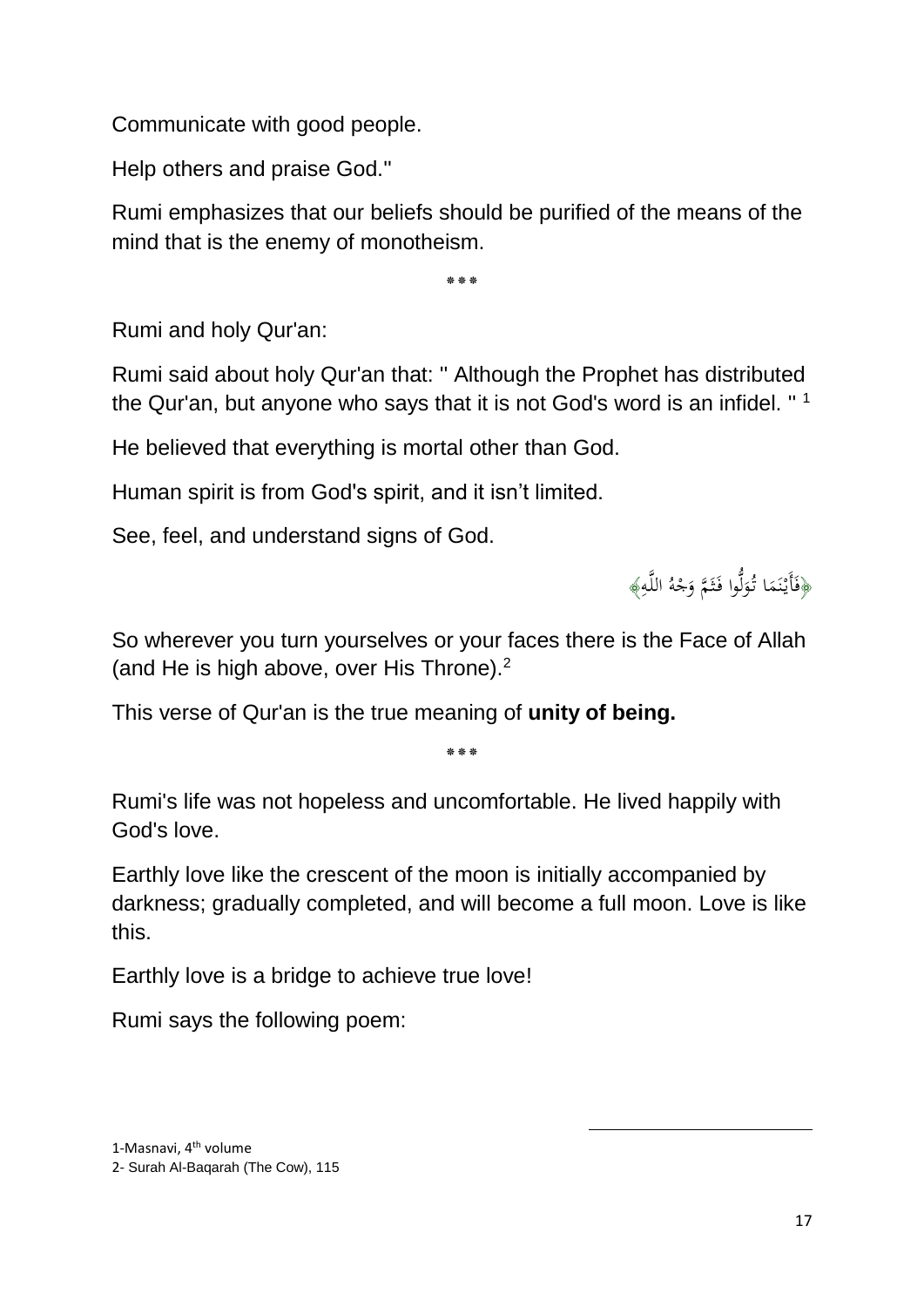'' (But) when some days pass in mourning, the fire of her love sinks to rest. Love for the dead is not lasting: keep your love (fixed) on the Living One who increases spiritual life. ''<sup>1</sup>

God created everything in pair; and couples are all in love.

﴿سُبْحَانَ الَّذِي خَلَقَ الْأَزْوَاجَ كُلَّهَا مِمَّا تُنبِتُ الْأَرْضُ وَمِنْ أَنفُسِهِمْ وَمِمَّا لا يَعْلَمُونَ﴾ ْ یہ<br>۔ ِ َ ْ ْ ِ<br>ِم َ **∶ ∶**  $\epsilon$  $\zeta$ َ  $\overline{a}$ َ َ ب

Glory be to Him, Who has created all the pairs of that which the earth produces, as well as of their own (human) kind (male and female), and of that which they know not.<sup>2</sup>

Some people believe that beauty creates love, but some believe that love makes the beloved beautiful. The truth is that beauty and love have a mutual relationship.

When you love God, you see everything beautiful, because creation is beautiful!

> ﴿الَّذِي أَحْسَنَ كُلَّ شَيْءٍ خَلَقَهُ﴾ َ **ء**ِ ْ َ  $\ddot{\phantom{0}}$

God is the one who made everything He has created well, and He began the creation of man from clay. $3$ 

> ﴿فَانظُرْ إِلَىٰ آثَارِ رَحْمَتِ اللَّهِ كَيْفَ يُحْيِي الْأَرْضَ بَعْدَ مَوْتِحَا﴾ **ٔ**  $\overline{\phantom{a}}$ با<br>أ ي شيا<br>أ ِ .<br>ا ِ إ ر<br>ا

> > 1

Look then at the effects (results) of Allah's Mercy, how He revives the earth after its death? 4

In the story of Masnavi: Four people, each with a particular language, went to a place to buy something. Each of them said in their own language we wanted grapes. In fact, all of them wanted the same thing but with different languages! Most common people's disagreements in

- 3- Surah As-Sajdah (The Prostration), 7
- 4- Surah Ar-Rum (Rome), 50

<sup>1-</sup>Masnavi, 5<sup>th</sup> volume

<sup>2-</sup> Surah Ya-Sin, 36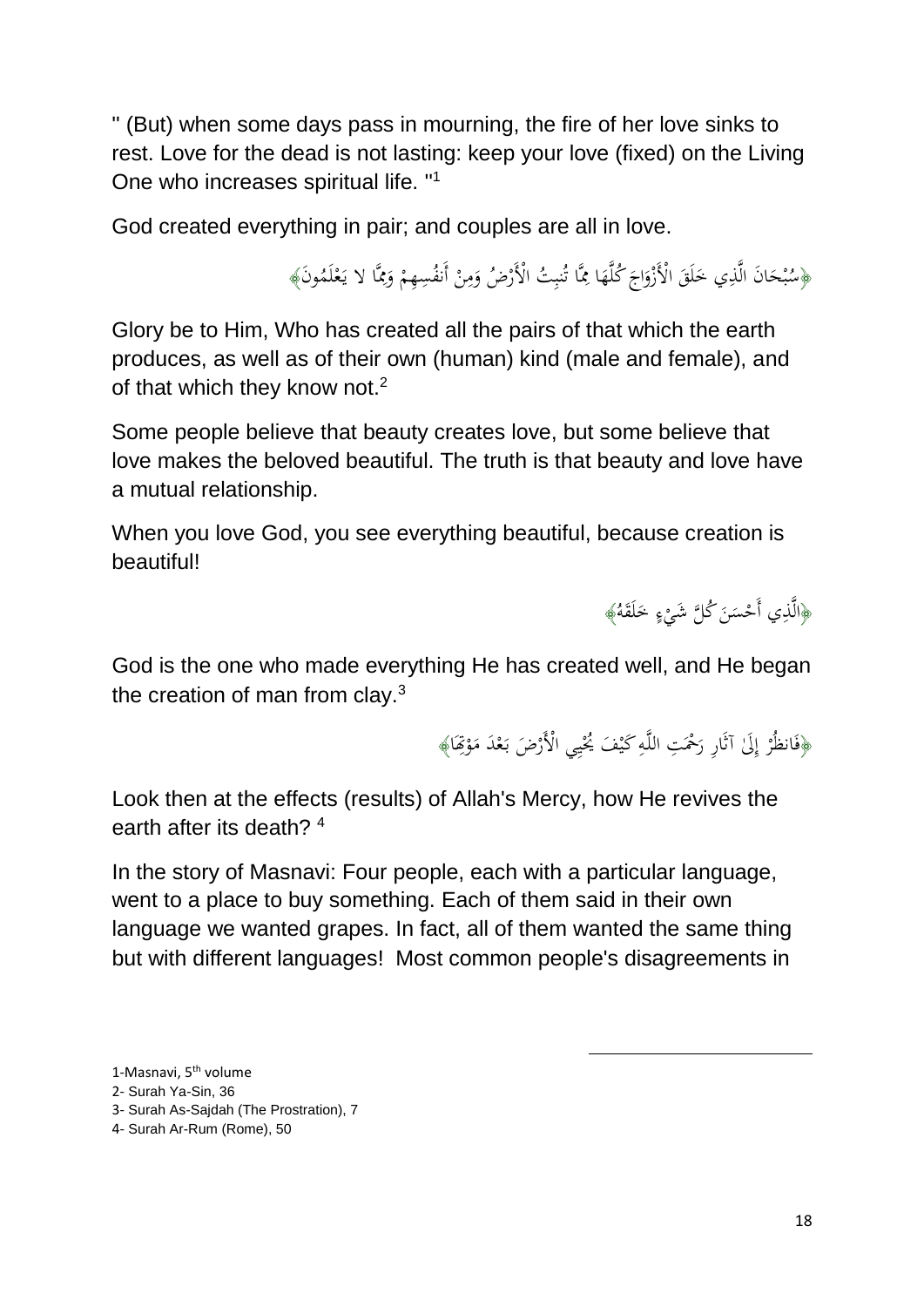the world are verbal, and are due to differences of minds. So consider the nature and essence rather than the words, and think in silence.

Rumi's pen-name is ''Silent''.

Rumi did not establish any monastery or sect, because he believed that mysticism is beyond these things!

The mysticism of love was the mysticism of Rumi and Shams, which was not limited to any particular form. Rumi has only one beloved, Shams! In fact, Rumi expresses his love for God in his poems with this excuse.

He believed that death is not the end of life and it is another creation.

Some people waste their time with grief for the death of the elders.

According to the Qur'an:



God is the one who has created death and life.<sup>1</sup>

## **Who is Rumi? Where is he from? What is his religion?**

Rumi says the following poem, and introduces himself:

'' I don't know who I am. I'm not Christian, not Jewish, not fire worshipper, not Muslim!

I'm not oriental, not occidental, not from natural elements, not from heavenly sphere.

Not from clay, not from wind, not from water, not from fire.

I'm not from India, china, Bulgaria, or Palestine. I'm not from Harat or Khorasan.

Not from the world, not hereafter, not from the hell or paradise. I'm not from Adam, not from Eve. I'm from God.

1

I don't believe in polytheism. I seek for one, see one, and want one.

<sup>1-</sup> Surah Al-Mulk (Dominion), 2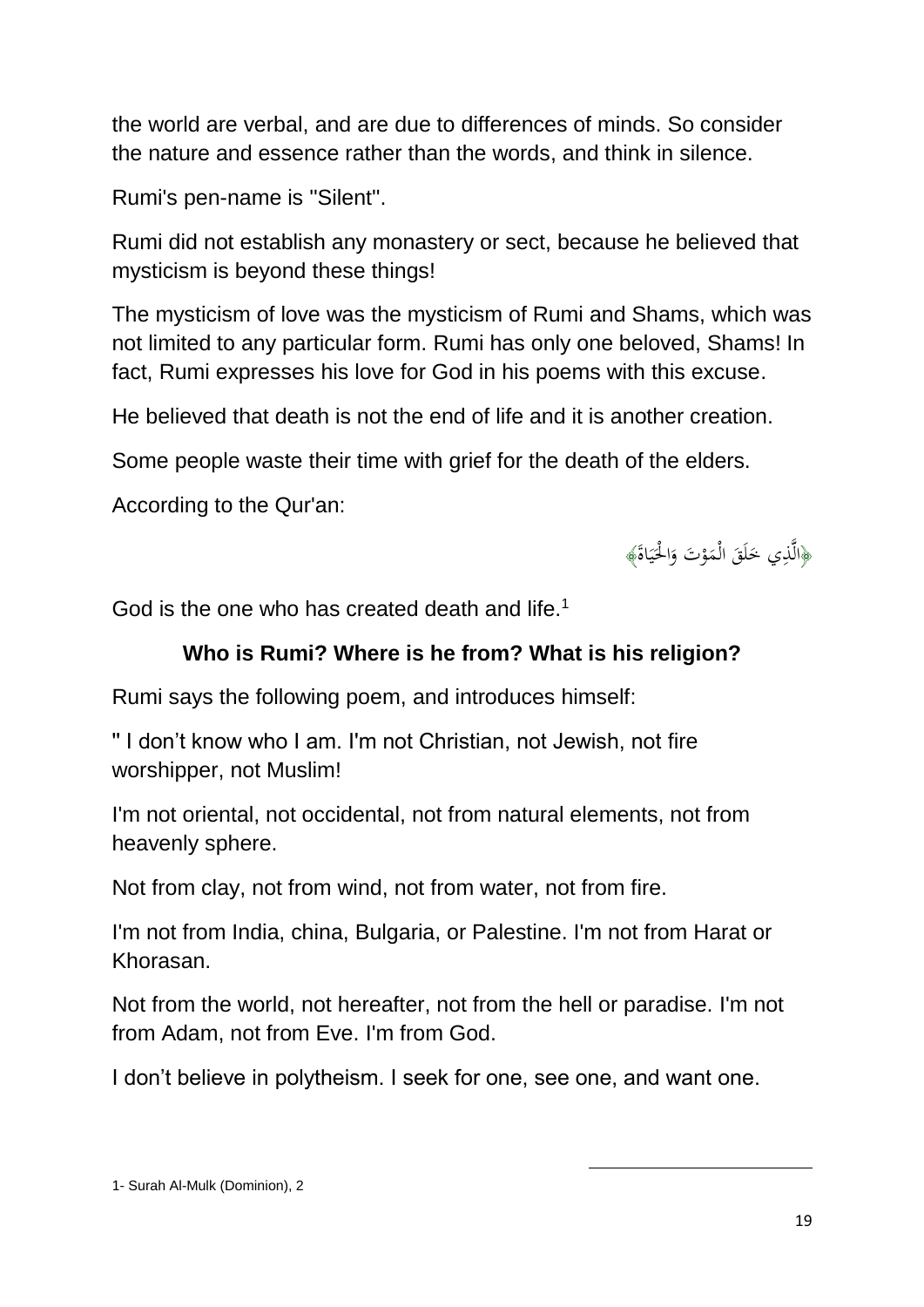Allah is the one who is the First (nothing is before Him) and the Last (nothing is after Him), the Most High (nothing is above Him). I don't know anyone other than God.

If I spend one moment of my life without God's remembrance, I'll regret for this moment."

Some people tried to introduce Rumi as a Shiites or Sunni or Sufi, but their efforts were futile, because Rumi was beyond these limits!

Rumi has used music in his poems, more than all of our poets, and he has treated tiredness and savor with music.

**٭٭٭**

Rumi believes that all of the creatures are love of God and glorify God.

ُ وَأَكُنَّ فِي فَلَكٍ يَسْبَحُونَ﴾ ب ْ لَ .<br>أ

All the heavenly planets and the sun and the moon are in an orbit floating.<sup>1</sup>

> ﴿وَلَهُ مَن فِي السَّمَاوَاتِ وَالْأَرْضِ كُلٌّ لَّهُ قَانِتُونَ﴾ َ ا َ  $\overline{\phantom{a}}$  $\overline{\phantom{a}}$ َ و<br>ته ِ َ

To Allah belongs whatever is in the heavens and the earth. All are <sup>2</sup> obedient to Him.

Yes, the world is endless and the entire universe is circulating. What do you understand?

All the movements in the world from the massive movements of the planets to moving within the atom are circular.

Sama' dance, stomping, rhythmic movements, and watching the world turns psychological depression into happiness.

Rumi says:'' Do not say that "We have no admission to that King (God)." Dealings with the generous are not difficult.''

1

1- Surah Al-Anbiyah' (The Prophets), 33

<sup>2-</sup> Surah Ar-Rum (Rome), 26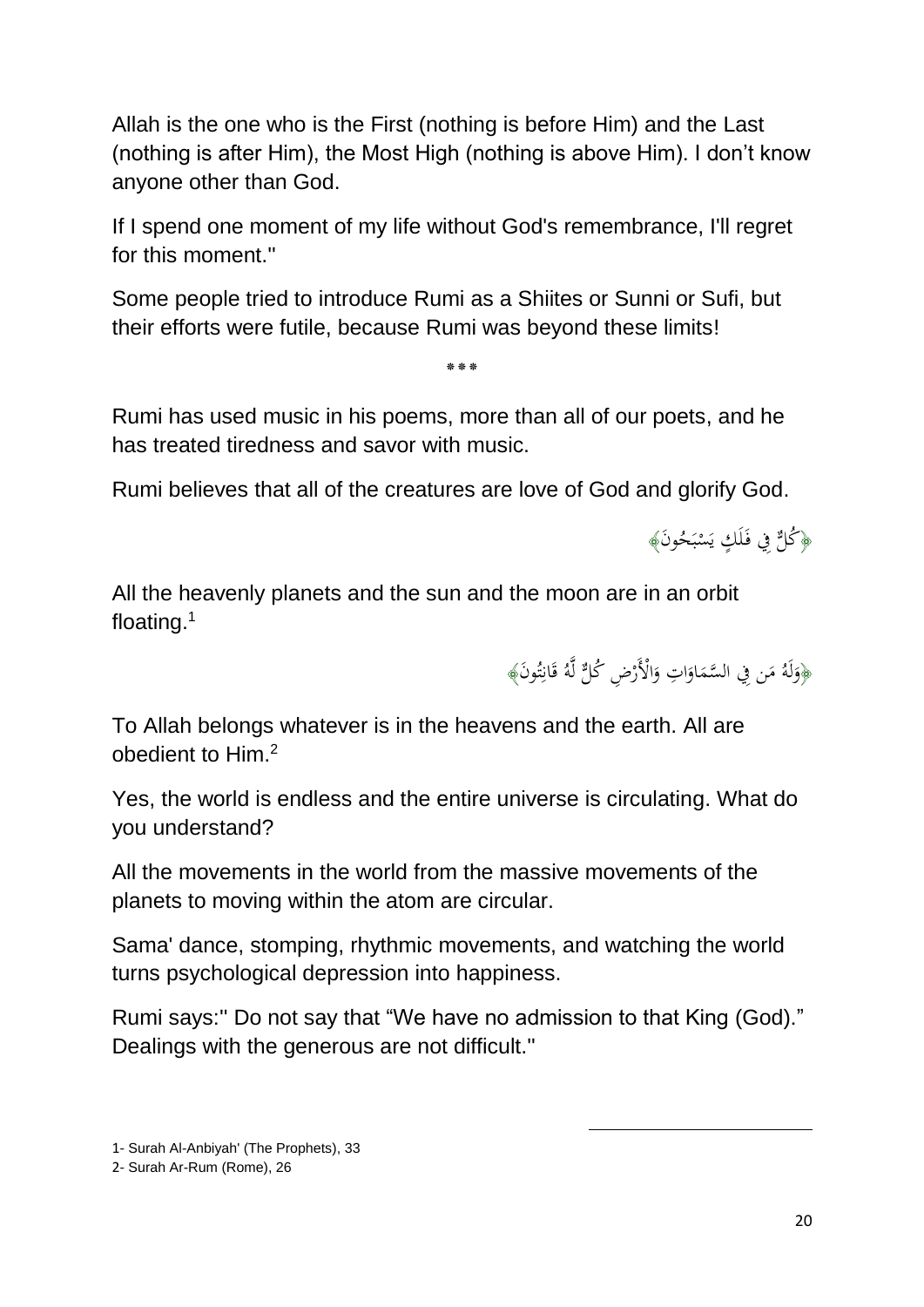In the following poem, Rumi emphasizes the great effect of the song and melody:

''The nightingale would be made beside herself by his voice: by his beautiful voice one rapture would be turned into a hundred. (He was) like Isráfíl (Seraphiel), whose voice will cunningly bring the souls of the dead into their bodies."<sup>1</sup>

**٭٭٭**

Rumi believes all components of the world benefit from God's intelligence. See his quantum poem:

'' (They all say), "We have hearing and sight and are happy, (although) with you, the uninitiated, we are mute."

The stone salaams to Ahmad (Mohammed); the mountain sends a message to Yahyá (John the Baptist).

Air and earth and water and fire are (His) slaves: with you and me they are dead, but with God they are alive.

The sound of water, the sound of earth, and the sound of mud are apprehended for the mystics."<sup>2</sup>



Whatsoever is in the heavens and the earth glorifies Allah.<sup>3</sup>

All creatures love their God, and they are manifestations of God.

Rumi says:'' O God! you contrived this "I" and "we" in order that Thou mightst play the game of worship with Thyself, That all "I's" and "thou's" should become one soul and at last should be submerged in the Beloved." 4

1

- 1-Masnavi, first volume
- 2-Masnavi
- 3- Surah Al-Hadid (Iron), 1
- 4-Masnavi, first volume

<sup>5</sup>- Surah Al-Baqarah (The Cow), 156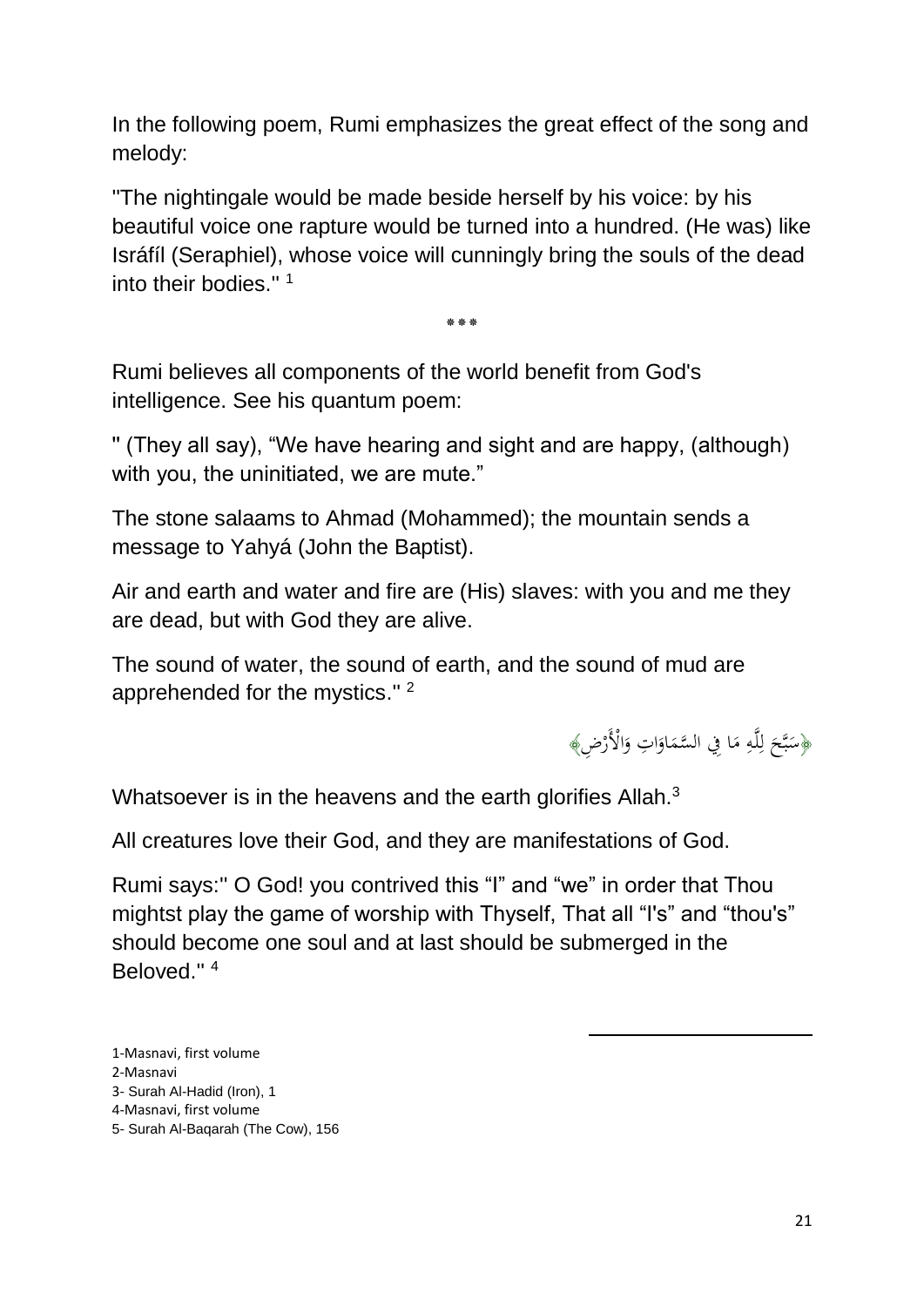The poem above refers to the following verse of Qur'an:

﴿إِنَّا لِلَّهِ وَإِنَّا إِلَيْهِ رَاجِعُونَ﴾ َ ٍ<br>په **ٔ** ِ ֝׀<br>֧֧֧ إ َ ِ ڶ

Truly! To Allah we belong and truly, to Him we shall return.<sup>5</sup>

Rumi said: ''God is like the spirit, and the world is like the body: the body receives from the spirit (both) good and evil.''

**Pascal says: "The heart has reasons that mind doesn't understand** them.'' **Taha Hussein** says: '' Reason is not everything for humans, and everything cannot be measured by reason and logic!'' **Jesus Christ** says: '' What is the benefit of Adam's son if he wins the whole world but loses himself? ''

# **Abu al-La'a Ma'ari**

Abu al-La'a is a great poet, and he says the following poem in the description of Imam Ali and his son, Imam Hussein:

'' On the horizon there is the sign of the blood of two martyrs, Imam Ali and his son, the redness of sunset at first of the night and the redness of sunrise at the end of the night.''

Below is a summary of Abu al-La'a's poem:

The great cemetery you see is only the grave of our people. So where is the grave of the people of Aad?

Walk slowly on the ground because the land is not empty of the past.

Many graves have been buried in the place where you are standing now.

Ask the moon and the sun how many people have seen and over which cities have raised?

People have been created to stay forever not to become mortal, but they have lost the truth.

When you die, you are transferred to the world of rewards and punishment.

**٭٭٭**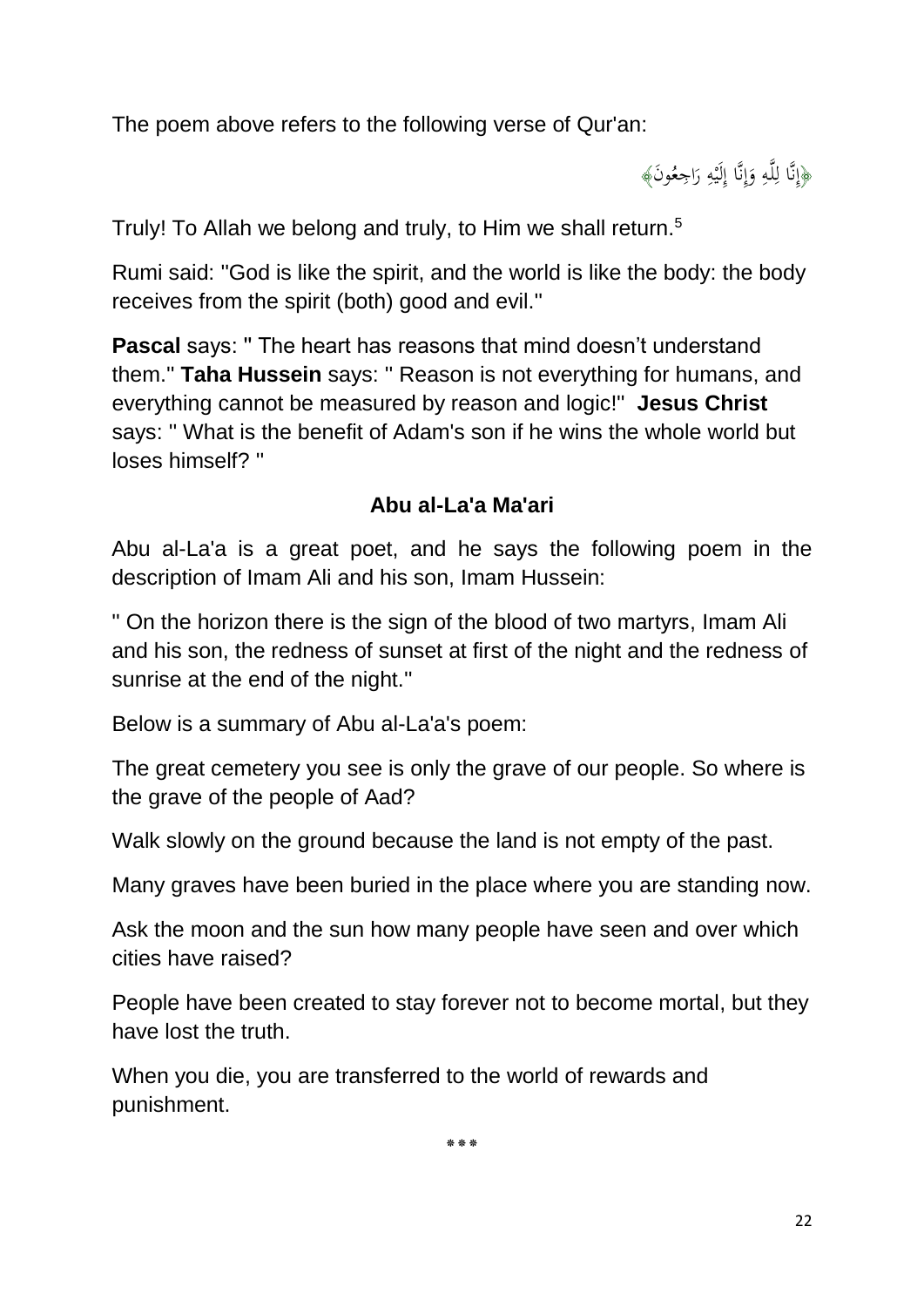Mysticism means looking at the world alertly.

Each animal is a symbol for the trait of human moral vices, isn't it?

For example the fox is a symbol of cunning, wolf is a symbol of brutality, and lion is a symbol of imperialism.

## **In mysticism, human vices must be destroyed.**

Egoism and selfishness is a kind of polytheism. In mysticism, mystic should get rid of selfishness.

Our hearts must be full of God's love.

We need an inner joy and that is possible only with the remembrance of God.

External events and others cannot give us this joy.

﴿مَن كَانَ يُرِيدُ الْعِزَّةَ فَلِلَّهِ الْعِزَّةُ مَجِيعًا﴾ ِ ِ ا نما<br>أ ِ<br>پ  $\overline{\phantom{a}}$ 

Whosoever desires honor, power and glory must ask them from God, because to Allah belong all honor, power and glory [and humans can get honor, power and glory only by obeying and worshipping Allah (Alone)]. <sup>1</sup>

**٭٭٭**

O God! The world is your shadow.

And its mortality and survival is from your light!

What comes out of our hearts is not a lie!

What comes to us from outside is a deception!

We must purify our heart, and know ourselves.

When you know your limits, you understand that you are not unlimited.

1

God is the creator of all creatures, and he is with everything.

So the right thing is to live in the moment, and be with God.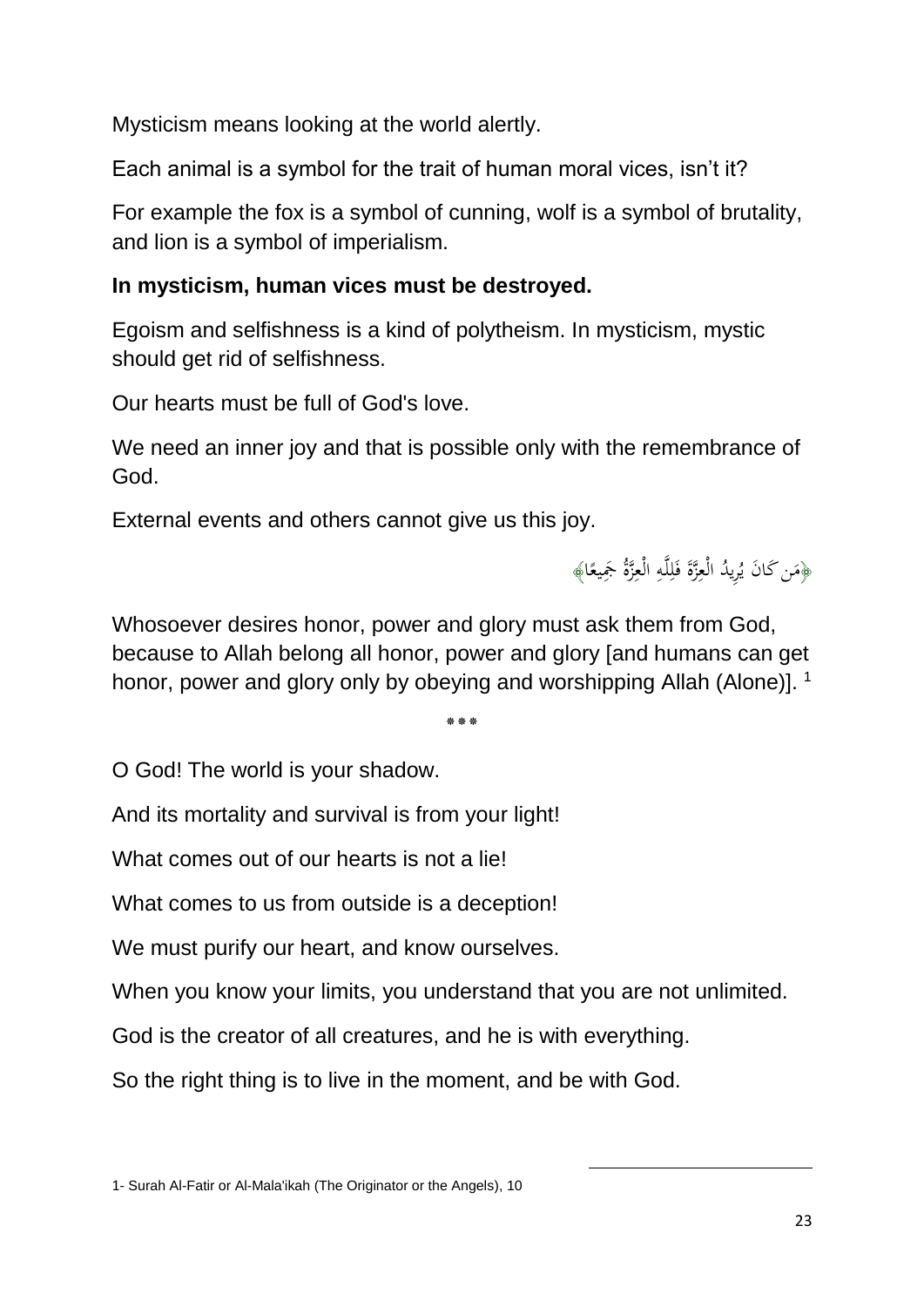# **Sa'adi**

Sa'adi is one of the world's greatest poets; he was in the seventh century. And his literary works are Golestan, Boostan, and collection of lyric poems.

In the Golestan, Sa'adi uses the words of intercessor, worthy of obedience, prophet, generous, handsome, smiling, and beautiful for Prophet Muhammad.

Muhammad is the glory of God to guide people to the right way; he has smiley and beautiful face.

The following poem of Sa'adi can be seen at the United Nations entrance in New York:

''Humans are like the organs of each other, they are from the same essence (God). If one organ feels pain, the rest of organs are restless. Someone who doesn't pay attention to the sadness of others is not a human." $1$ 

Sa'adi went all around the world, and saw Iraq, Damascus, Hejaz, India, Turkestan, Yemen, North Africa, Asia Minor, Azerbaijan, and… because God said in holy Qur'an that: ﴾Travel in the land and see what was the end of those who rejected truth.﴿

Sa'adi wasn't a mystic, but he believed in mysticism! He was Sunnis.

Sa'di's words in Golestan and Boostan are understandable and simple. We must understand the meaning of his poets and use them in our lives.

**٭٭٭**

# **Muhiddin Ibn Arabi Andalusian**

He is the great Sheikh of Islamic mysticism.

''Jewels of Wisdom'' is one of the magnificent works of him; it is unique in the encyclopedia of human beings! This book is about the 26 prophets.

1

Each prophet is a word of the divine book.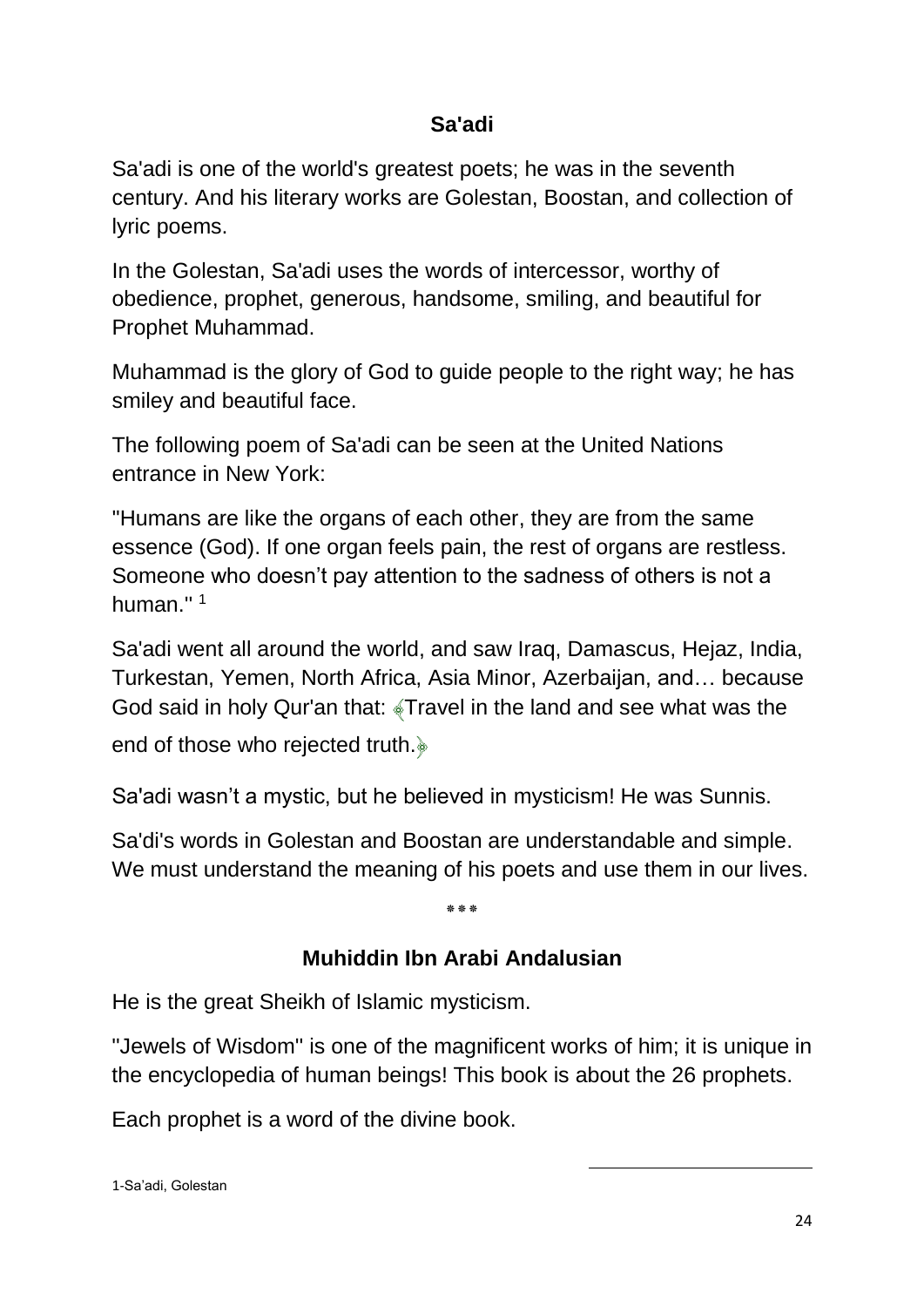Muhiddin believes that all the phrases and words of the previous prophets are in the Prophet Muhammad.

Ibn Arabi is called the great architect of theoretical mysticism, as Rumi is called the great dynamic of the way of love.

He says: « Hear God, and return to him… »

# **The letter of the manifestation, the work of Mohiuddin Ibn Arabi**

Hear, O my beloved! My God!

You are the creator of the world!

The center point of the universe is you!

The providence and command in the heavens and on the earth is you!

# **God's answer:**

I give you perception and the ability of understanding to see me with it.

If you understand me, you can understand yourself too.

But know that you can't understand me by your senses.

O beloved! O my successor!

I called you very much, but you did not hear me.

I showed you my beauty, but you didn't see it.

I spread my smell in the world, but you did not feel it.

I gave you favors and blessings; you ate, but didn't taste!

Why can't you feel me by touching the objects? Why can't you smell me in the scent of roses?

Why don't you see me? Why don't you hear me?

Others love you for their benefit, but I love you for yourself that's why I create you.

Hug me! Kiss me! There is nothing better than me for you.

Think about me! Don't think about things in vain.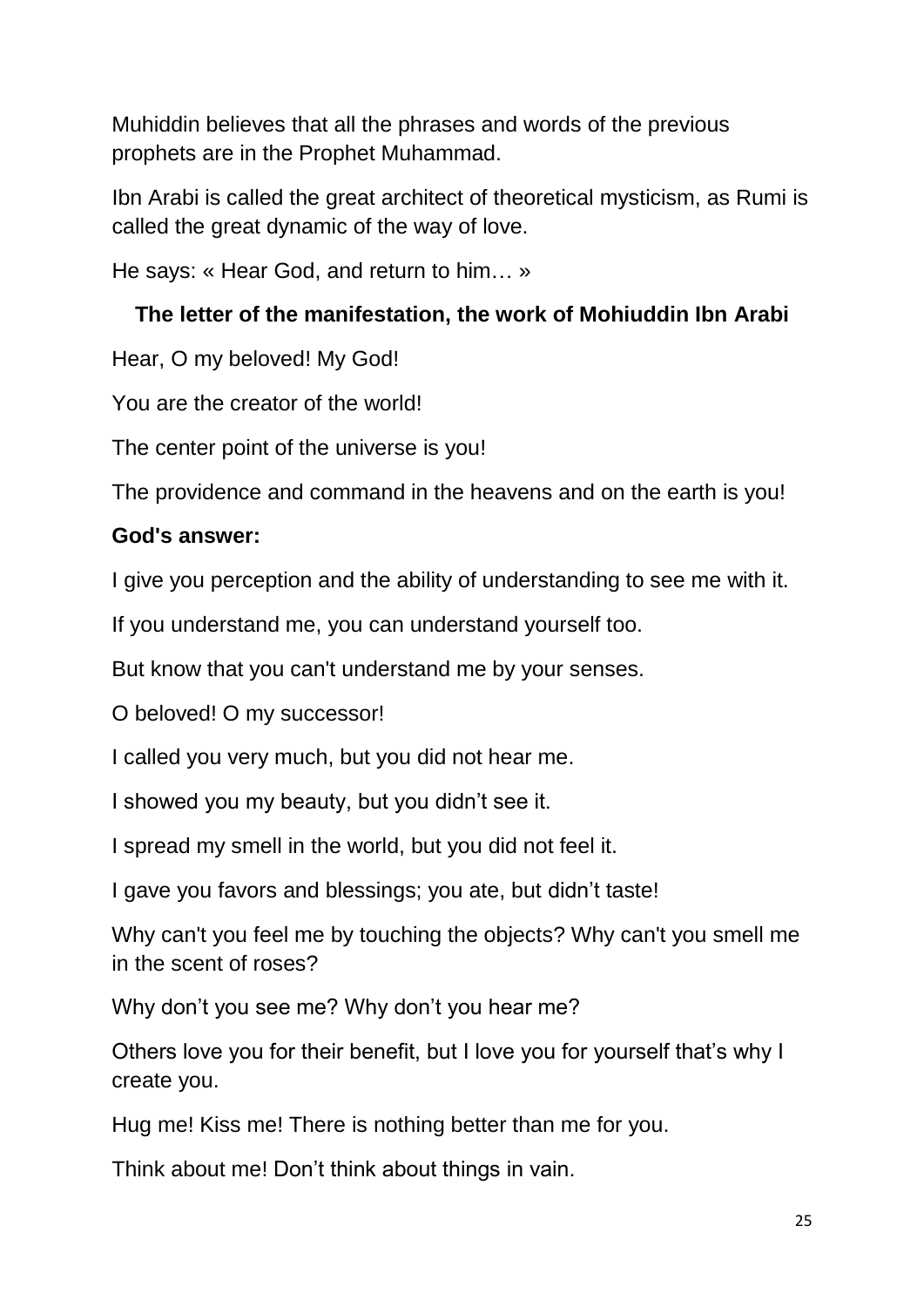Love me! I'm closer to you than everyone.

O beloved! O man!

If you take a step towards me, I'll get you a hundred steps.

I'm nearer to you than your soul and your breath.

Who will treat you like this other than me?

So be with me!

**٭٭٭**

# **Abbas Mahmoud Aqad, Egyptian author and thinker**

I have read the book of Abbas Mahmud in al-Nabi Mosque; in one of the chapters of this book he said about Jesus that:

«Jesus Christ returns from his heavenly ascension to a terrestrial city in Spain, and reads his **monotheistic teachings** to the people again. All Christians will be fascinated by this new invitation and abandoned trinity…**»**

This imaginary writing of Abbas Mahmoud expresses the reality of the Trinity of the Church and the monotheistic truth of Jesus' message. See:

> ﴿وَآتَيْنَا عِيسَى ابْنَ مَرْيَمَ الْبَيِّنَاتِ وَأَيَّدْنَاهُ بِرُوحِ الْقُدُسِ﴾ ِ ب .<br>نا َ .<br>. ن :<br>با ي  $\ddot{\cdot}$ <u>ّا</u>  $\overline{\phantom{a}}$ َ  $\overline{a}$ .<br>. ن .<br>: ي َ

We gave 'Iesa (Jesus), the son of Maryam (Mary), clear signs and supported him with *Ruh-ul-Qudus* [Jibrael (Gabriel)].<sup>1</sup>

> ﴿فَلَمَّا أَحَسَّ عِيسَىٰ مِنْهُمُ الْكُفْرَ قَالَ مَنْ أَنصَارِي إِلَى اللَّهِ﴾ َ َ ر<br>. ن ∕'  $\overline{a}$  $\ddot{\phantom{0}}$ .<br>أ ٍ<br>په ا  $\overline{\phantom{a}}$

Then when 'Iesa (Jesus) came to know of their disbelief, he said: "Who will be my helpers in Allah's Cause?"<sup>2</sup>

> ﴿وَإِذْ قَالَ اللَّهُ يَا عِيسَى ابْنَ مَرْيَمَ أَأَنتَ قُلْتَ لِلنَّاسِ اتَّخِذُونِي وَأُمِّيَ إِلَهَيْنِ مِن دُونِ اللَّهِ﴾ ِ ِ إ َ ِ<br>م َ ِ <u>ّز</u>  $\overline{\phantom{a}}$ َ  $\ddot{\phantom{0}}$ يا<br>-ي ِّ ِ إ َ ِ

> > 1

<sup>1-</sup> Surah Al-Baqarah (The Cow), 87

<sup>2-</sup> Surah Ale-Imran (The Family of Imran), 52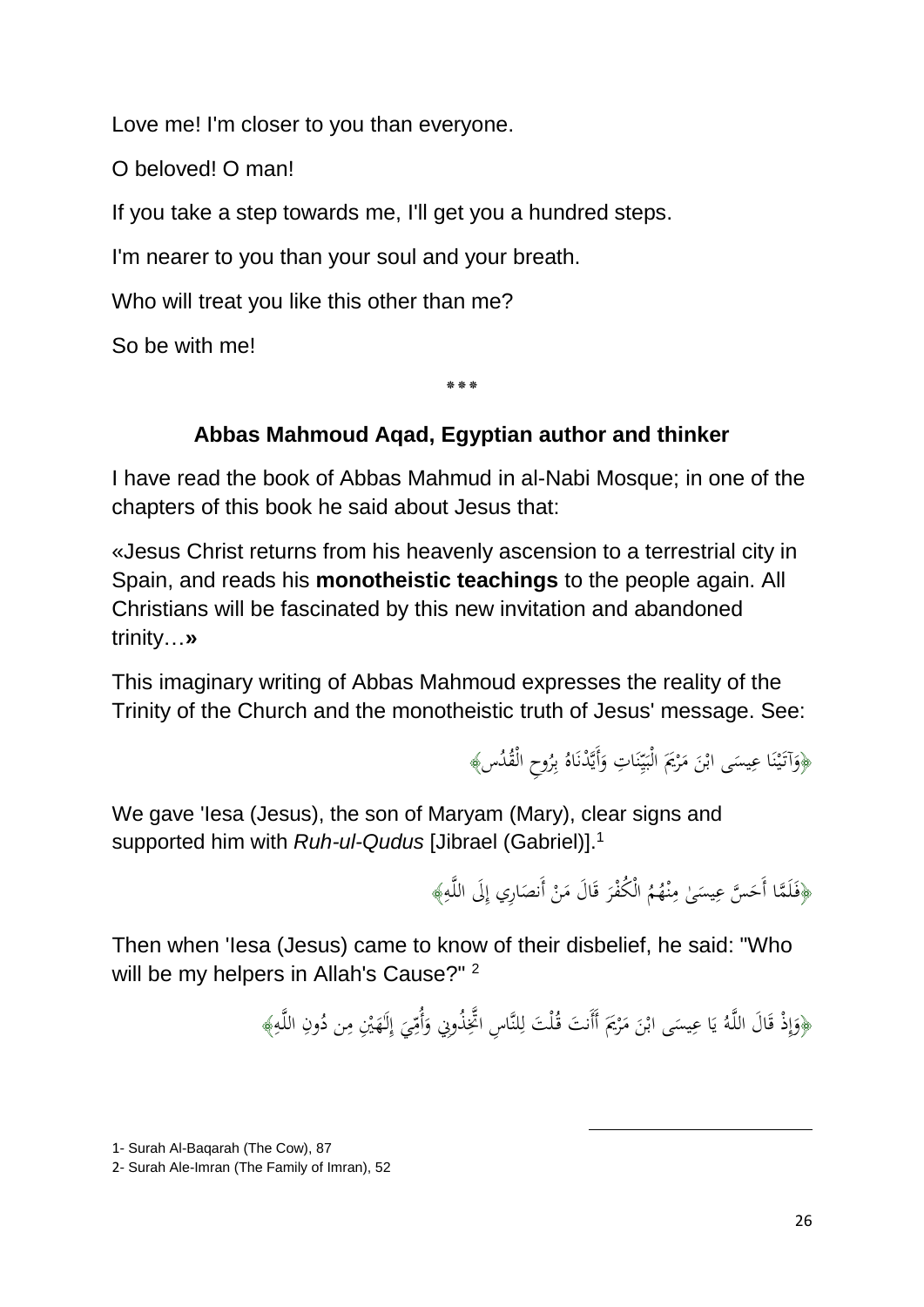And (remember) when Allah will say (on the Day of Resurrection): "O 'Iesa (Jesus), son of Maryam (Mary)! Did you say unto men: 'Worship me and my mother as two gods besides Allah?' "<sup>1</sup>

The following text is written by Aqad, and taken from Dostoevsky, Russian writer. See:

«I know you are Jesus Christ and that's why you were imprisoned.

Why did you come here?

You taught me freedom and power of good and bad detection.

People understood that their problem is the church and padre.

You made people worship God without mediation of the church and padre; you encouraged them to freedom and thinking! »

**٭٭٭**

# **Sadr al-Din Muhammad Shirazi, Mulla Sadra**

He is the greatest Islamic mystic in the eleventh century.

His teachers: Mirdamad, Mirfanderski, Sheikh Baha'i, and Jabal Ameli.

His grooms and students: Mullah Mohsen Feyz and Fayyaz.

He went to Hajj seven times on foot, and he died in his last visit to Basra.

His works: Transcendental Wisdom- origin and Resurrection- Secrets of verses- God's Evidence- poets- description of sufficient principlesinterpretation of the Qur'an- And many mystical treatises.

Mulla Sadra interprets the mystery of the creation of the world as manifestation.

Existence is unique, and it has different degrees.

Mulla Sadra brings two categories below in Transcendental Wisdom:

1

Intrinsic events and time events

<sup>1-</sup> Surah Al-Ma'idah (The Table Spread with Food), 116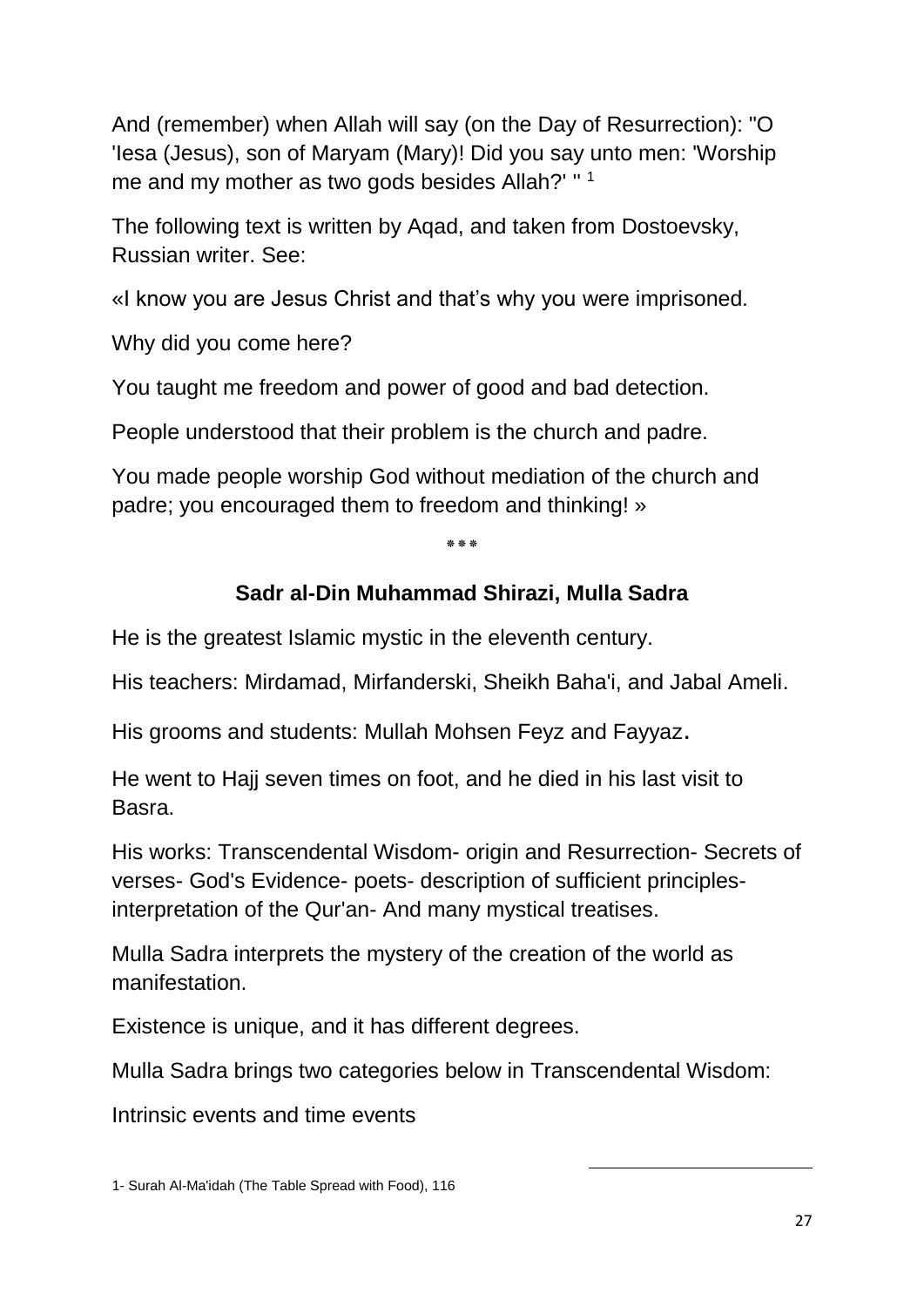Today's events compared to yesterday's events are time events. It means that each event is the start of a new creation.

Everything that varies is an event and every event is variable.

But belief in the events of the world in the view of Mulla Sadra does not contradict the principle of God's creativity and grace, because **eternal and immortal domination** is God.

God has created the universe and the universe is God's creation, so it is an event and it has a beginning. But who can say that God was not active at the time before the creation of the world, and then the world was created?

God has never been inactive, and His creation has not been interrupted. He is before everything, but how to deny that the world is an event?

The preeminence of the will of creator to the creatures' creation must be understood.

Priority of the actor on the act, only this! Time and distance do not matter.

Yes, all things are an event, but there is no interruption in the creation.

Imam Moses (AS) said: «God is the one. There is nothing before him, and there is nothing after him. He is eternal, and he is beyond the objects and events. »

Do you understand? So we should not seek to find a beginning for creation, although every moment is the beginning of creation.

Imam Ali (AS) said: « God created everything in his science at the proper time. »

Mulla Sadra is a wise mystic, not a philosopher, not a jurisprudent, not a Sufi!

He did not pay attention to the worldly officials, and he lived the last decade of his life in Qom. In this city, his thoughts grew very much and peaked.

He said: «The truth can only be found in mysticism. »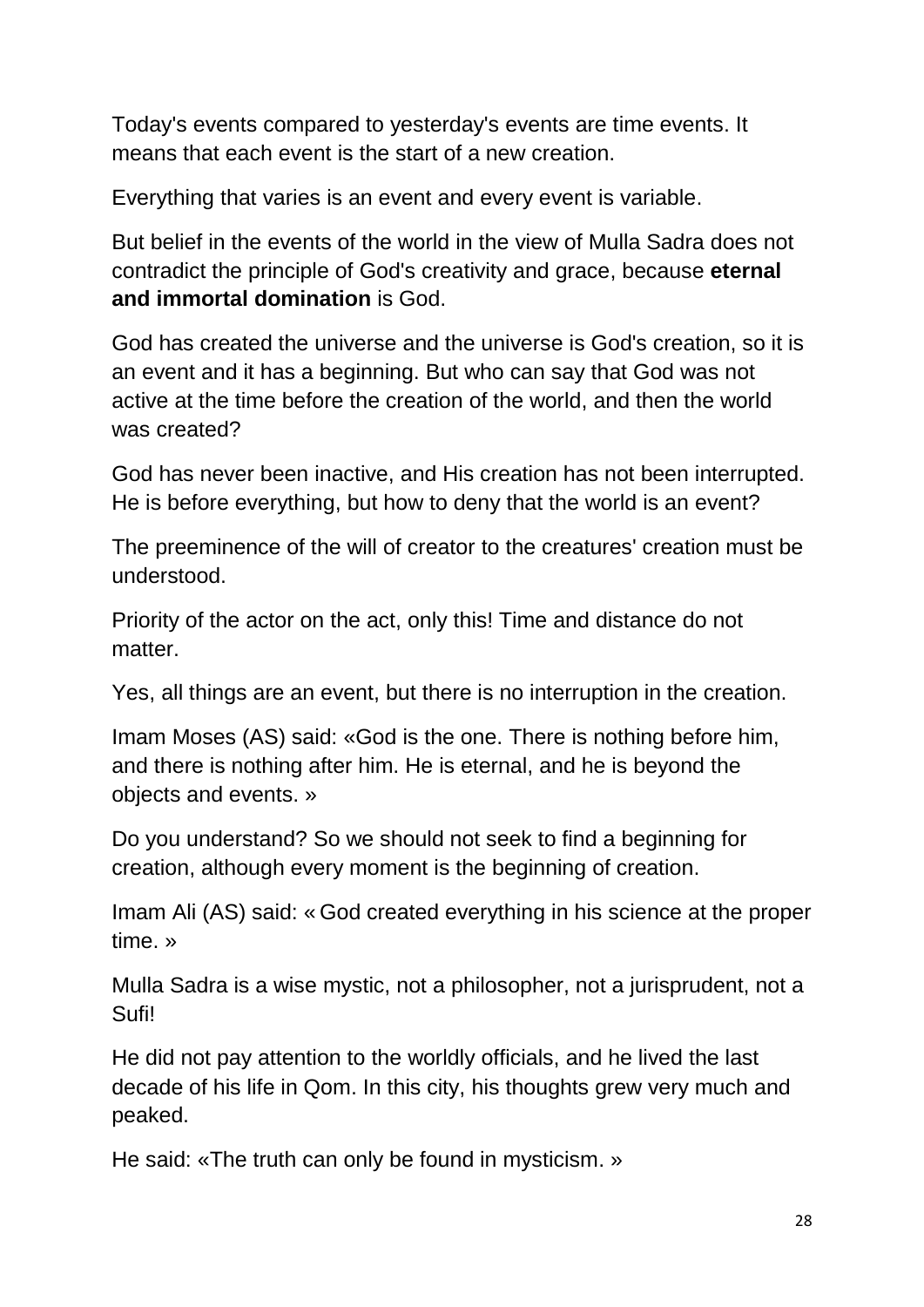The thoughts of Mohid al-Din Arabi, Rumi, Sheikh Baha'i, and… were very influential in Mulla Sadra's beliefs. He even chose the name of his book according to mysticism: **Four travels**.

There are similarities between Abu Hamed Ghazali in the fifth century and Mulla Sadra in the eleventh century in the last part of their life and combining science with mysticism.

Mulla Sadra said: ''All the objects are shadows and the owner of these shadows is God.''

Attar says: '' O God! You are boundless. Who is infinite except you?''

Mulla Sadra regards the praise of creatures as an innate thing, and believes that each creature praises God.

God said in holy Qur'an that:

﴿كُلُّ مَنْ عَلَيْهَا فَانٍ. وَيَبْقَىٰ وَجْهُ رَبِّكَ ذُو الْحَلَالِ وَالْإِكْرَامِ﴾ .<br>ب .<br>ئ **ٔ** ر<br>د ْ ام<br>ا َ ْ .<br>. ب ب<br>: َ َ َ ئي<br>ـ

Whatsoever is on the earth will perish. And the Face of your Lord full of Majesty and Honor will abide forever.<sup>1</sup>

God is with everything and everyone!

No one and nothing is empty of God!

He is unique!

#### ٭٭٭

## **Nur (means light) and Nar (means fire) has the same root!**

Both **heaven and hell** are God's grace.

God's grace is infinite.

﴿يُبَدِّلُ اللَّهُ سَيِّئَاتِهِمْ حَسَنَاتٍ وَكَانَ اللَّهُ غَفُورًا رَّحِيمًا﴾ .<br>. ن  $\ddot{\phantom{0}}$ ء<br>أ ئ ِ<br>پا ي  $\overline{a}$  $\ddot{\cdot}$ ب ا ا ا َ

1

Allah will change their sins into good deeds, and Allah is Oft-Forgiving, Most Merciful<sup>2</sup>

<sup>1-</sup> Surah Ar-Rahman (The Most Gracious), 26 & 27

<sup>2-</sup> Surah Al-Furgan (The Criterion), 70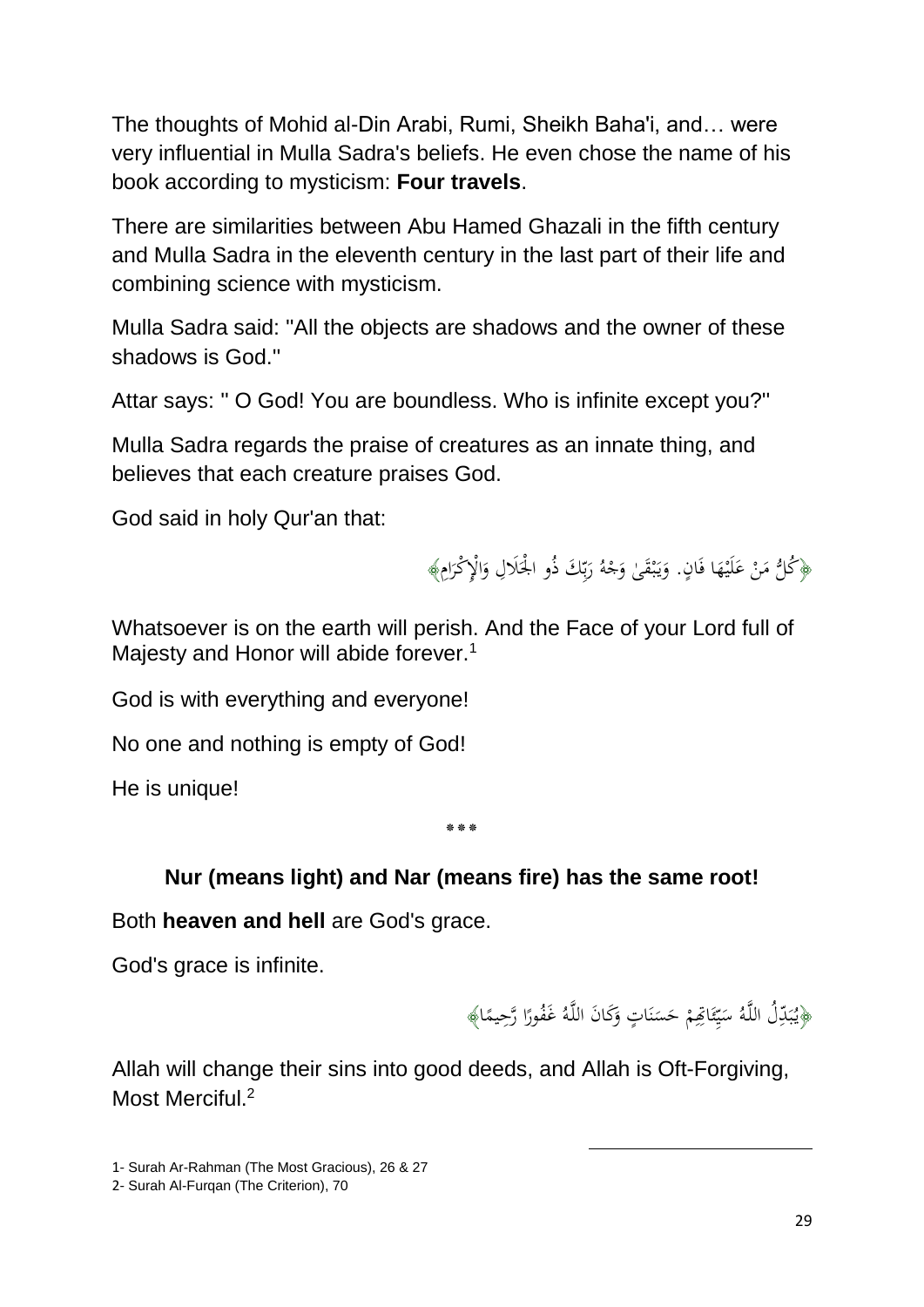All humans reward or punish according to their deeds. See the following verses of Qur'an:

> ﴿وَاعْبُدُوهُ وَاشْكُرُوا لَهُ إِلَيْهِ تُرْجَعُونَ﴾ ا َ ر<br>ب ا<br>أ َ َ **ٔ**

Worship Him, and be grateful to Him. To Him (Alone) you will be brought back. $1$ 

> ﴿قُلْ يَتَوَفَّاكُم مَّلَكُ الْمَوْتِ الَّذِي وُكِّلَ بِكُمْ ثُمَّ إِلَىٰ رَبِّكُمْ تُرْجَعُونَ﴾ **ٔ** َ ْ ِ<br>بِ َ ا <sup> $\mathcal{L}$ </sup> ِ<br>با ب  $\overline{\phantom{0}}$ ،<br>'  $\overline{\phantom{a}}$ ِّ

Say: "The angel of death, who is set over you, will take your souls, and then you shall be brought to your Lord."<sup>2</sup>

> ﴿وَما لِيَ لَا أَعْبُدُ الَّذِي فَطَرَنِي وَإِلَيْهِ تُرْجَعُونَ﴾ ٍ<br>په **ٔ** اُ إ َ ُمُو ب ْ  $\zeta$ َ َ

And why should I not worship Him (Allah Alone) who has created me and to whom you shall be returned.<sup>3</sup>

> ﴿فَسُبْحَانَ الَّذِي بِيَدِهِ مَلَكُوتُ كُلِّ شَيْءٍ وَإِلَيْهِ تُرْجَعُونَ﴾ َ ٍ<br>په **ٔ** ِ إ َ ٍ ْ  $\overline{\phantom{a}}$ ِ  $\ddot{\phantom{0}}$ ي ِّ َ ب

So Glorified is Allah and exalted above all that they associate with Him, and in Whose Hands is the dominion of all things, and to Him you shall be returned  $4$ 

> ﴿لَّهُ مُلْكُ السَّمَاوَاتِ وَالْأَرْضِ ثُمَّ إِلَيْهِ تُرْجَعُونَ﴾ َ ٍ<br>په **ٔ** اِ .<br>.<br>. َ ا َ َ  $\overline{\mathfrak{c}}$

Sovereignty of the heavens and the earth belongs to God, and then to Him you shall be brought back.<sup>5</sup>

> ﴿مَنْ عَمِلَ صَالِحًا فَلِنَفْسِهِ وَمَنْ أَسَاءَ فَعَلَيْهَا ثُمَّ إِلَىٰ رَبِّكُمْ تُرْجَعُونَ﴾ ِ ن ا ة<br>أ ا  $\overline{\phantom{a}}$ ْ  $\overline{\phantom{a}}$ َ ِ<br>بِ َ ا  $\triangleleft$ **ٔ** َ َ  $\ddot{\phantom{0}}$ ْ  $\overline{\phantom{a}}$ َ

> > 1

1- Surah Al-Ankabut (The Spider), 17

- 5- Surah Az-Zumar (The Groups), 44
- 6- Surah Al-Jathiyah (The Kneeling), 15

<sup>2-</sup> Surah As-Sajdah (The Prostration), 11

<sup>3-</sup> Surah Ya-Sin, 22

<sup>4-</sup> Surah Ya-Sin, 83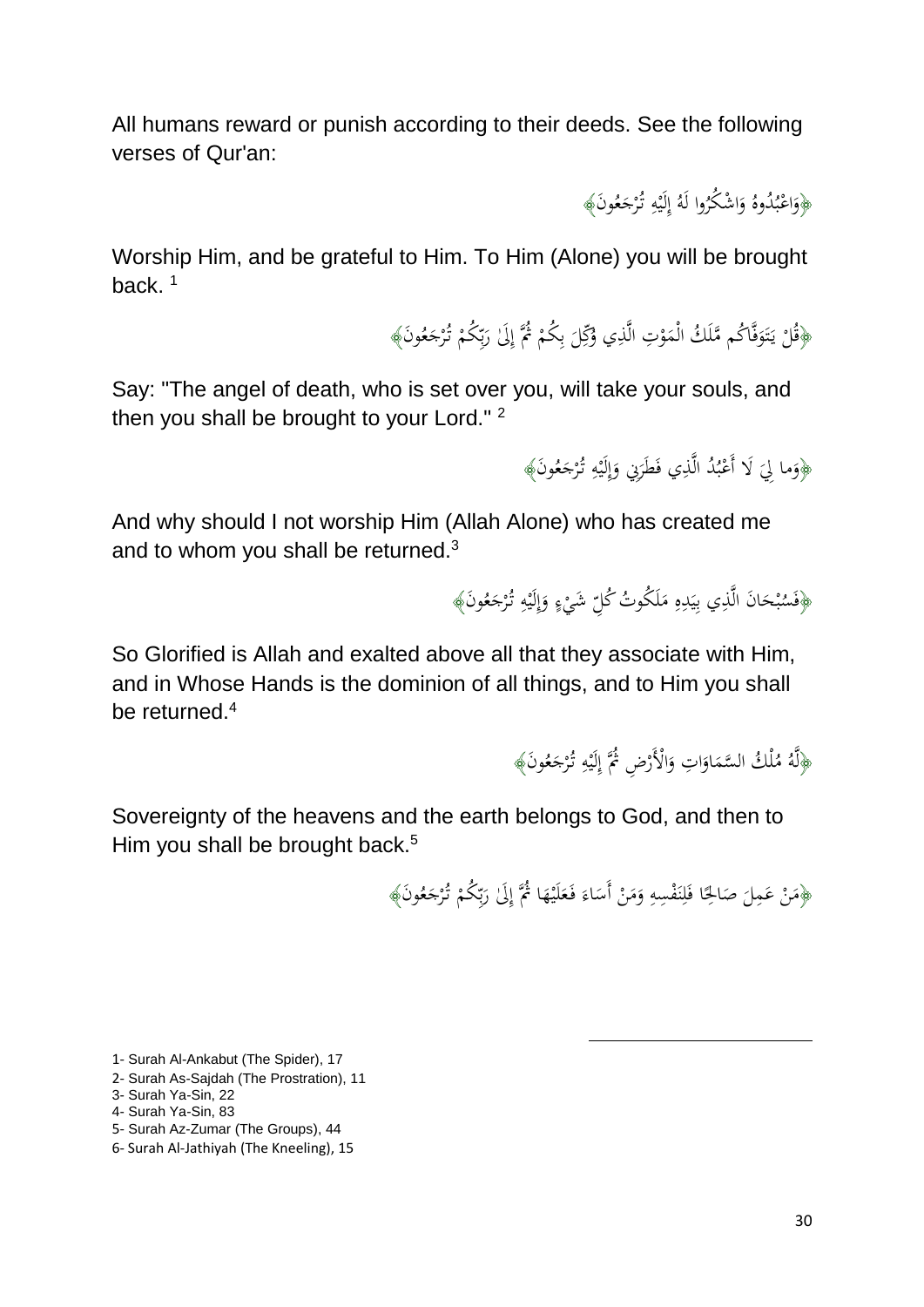Whosoever does a good deed, it is for his own self, and whosoever does evil, it is against (his own self). Then to your Lord you will be made to return. <sup>6</sup>

> ﴿كَيْفَ تَكْفُرُونَ بِاللَّهِ وَكُنتُمْ أَمْوَاتًا فَأَحْيَاكُمْ ثُمَّ يُمِيتُكُمْ ثُمَّ يُخْيِيكُمْ ثُمَّ إِلَيْهِ تُرْجَعُونَ﴾ ا<br>ا ي ْ .<br>ت َ ْ ْ َ ِ ِ .<br>. **ٔ** اِ ْ ِ ي ٔ<br>ٔ ْ ِ<br>ب َ

How can you disbelieve in Allah? Seeing that you were dead and He gave your life. Then He will give you death, and then again will bring you to life (on the Day of Resurrection) and then unto Him you will return.<sup>1</sup>

> ﴿وَإِلَى اللَّهِ تُرْجَعُ الْأُمُورُ﴾ َ ِ ٍٍٍٍٍٍٍٍٍٍٍٍٍٍٍٍٍٍٍٍٍٍٍٍٍ إ َ

And to Allah return all matters (for decision).<sup>2</sup>

.<br>. ﴿وَاتَّقُوا يَوْمًا تُرْجَعُونَ فِيهِ إِلَى اللَّهِ ثُمَّ تُوَقَّ كُلُّ نَفْسٍ مَّا كَسَبَتْ وَهُمْ لَا يُظْلَمُونَ﴾ َ ِ<br>ٍہ ِ إ ٍ<br>په ِ<br>ف َ ا ،<br>. ب<br>: َ ْ َ ب  $\ddot{\phantom{0}}$ ُ<br>مُ

And be afraid of the Day when you shall be brought back to Allah. Then every person shall be paid what he earned, and they shall not be dealt with uniustly. $3$ 

> ﴿كُلُّ نَفْسٍ ذَائِقَةُ الْمَوْتِ ثُمَّ إِلَيْنَا تُرْجَعُونَ﴾ .<br>. ن **ٔ** ِ ،<br>'  $\overline{\phantom{a}}$ ِ .<br>م َ

Everyone shall taste the death. Then unto us you shall be returned.<sup>4</sup>

﴿كُلُّ نَفْسٍ ذَائِقَةُ الْمَوْتِ وَنَبْلُوَكُم بِالشَّرِّ وَالْخَيْرِ فِتْنَةً وَإِلَيْنَا تُرْجَعُونَ﴾ َ .<br>. ن **ٔ** اِ إ َ .<br>. ن <u>:</u> ت ِ ِ ْ َ ِ .<br>. ب ِ<br>ن َ ،<br>.  $\overline{\phantom{a}}$ ِ ُ<br>مُ

 $\overline{a}$ 

Everyone is going to taste death, and we shall make a trial of you with evil and with good, and to us you will be returned.<sup>5</sup>

٭**٭٭**

<sup>1-</sup> Surah Al-Baqarah (The Cow), 28

<sup>2-</sup> Surah Al-Baqarah (The Cow), 210

<sup>3-</sup> Surah Al-Baqarah (The Cow), 281

<sup>4-</sup> Surah Al-Ankabut (The Spider), 57

<sup>5-</sup> Surah Al-Anbiyah' (The Prophets), 35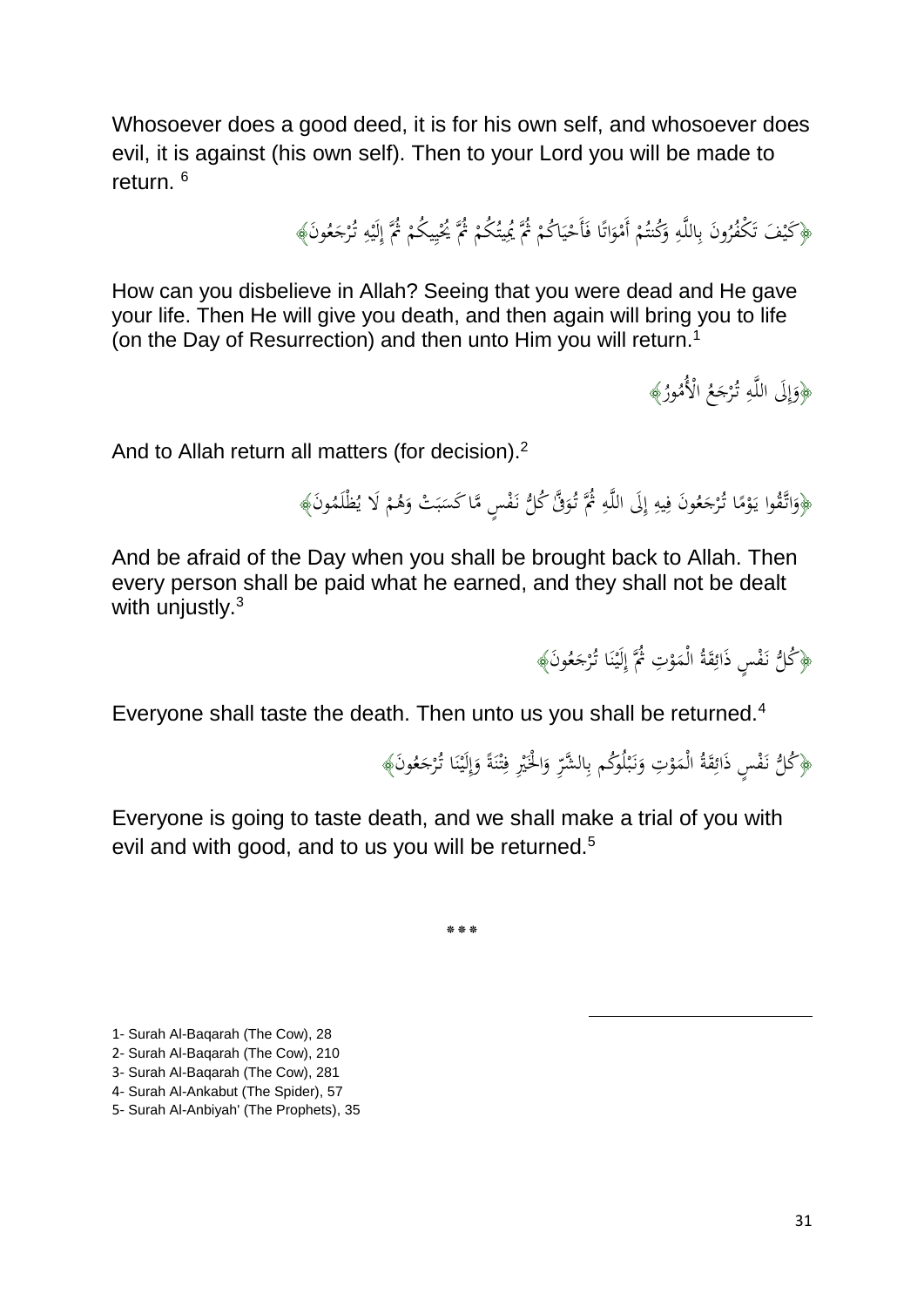# **Buddha…**

Buddha's discussion in **unity of being** is useful to us, because we can become familiar with the teachings of Buddha**.**

The Buddhism is summarized in four truths:

1-The suffering of man in life

2- The reason for suffering is sensual desires and his attachments

3-The only way to get rid of suffering is to reject sensual desires

4-It is possible to achieve happiness and prosperity (Nirvana, complete rest and peace in Buddhism)

Buddhism in India, Sri Lanka, China, Japan, Korea, Tibet, and Vietnam are mixed with local people's beliefs.

Buddha considers his teaching as a boat that is necessary to reach to the beach of salvation.

The beach of salvation is within humans.

Buddhists believe in reincarnation, and say: '' After death, we are recreated in another body and this cycle of birth and death repeat for many times, then we reach the happiness and get rid of all pains and sad nesses.''

This world is painful. Old age, disease, heart breaking, and disappointment, all of them are painful.

Buddhism believes that the reason for happiness or suffering is human action and deed.

Buddha is one of the most influential religious and philosophic leaders in east.

People who know Buddha say that '' Buddhism is a religion without God!''

They have neglected this: Nirvana is the definition of God! That is not defined!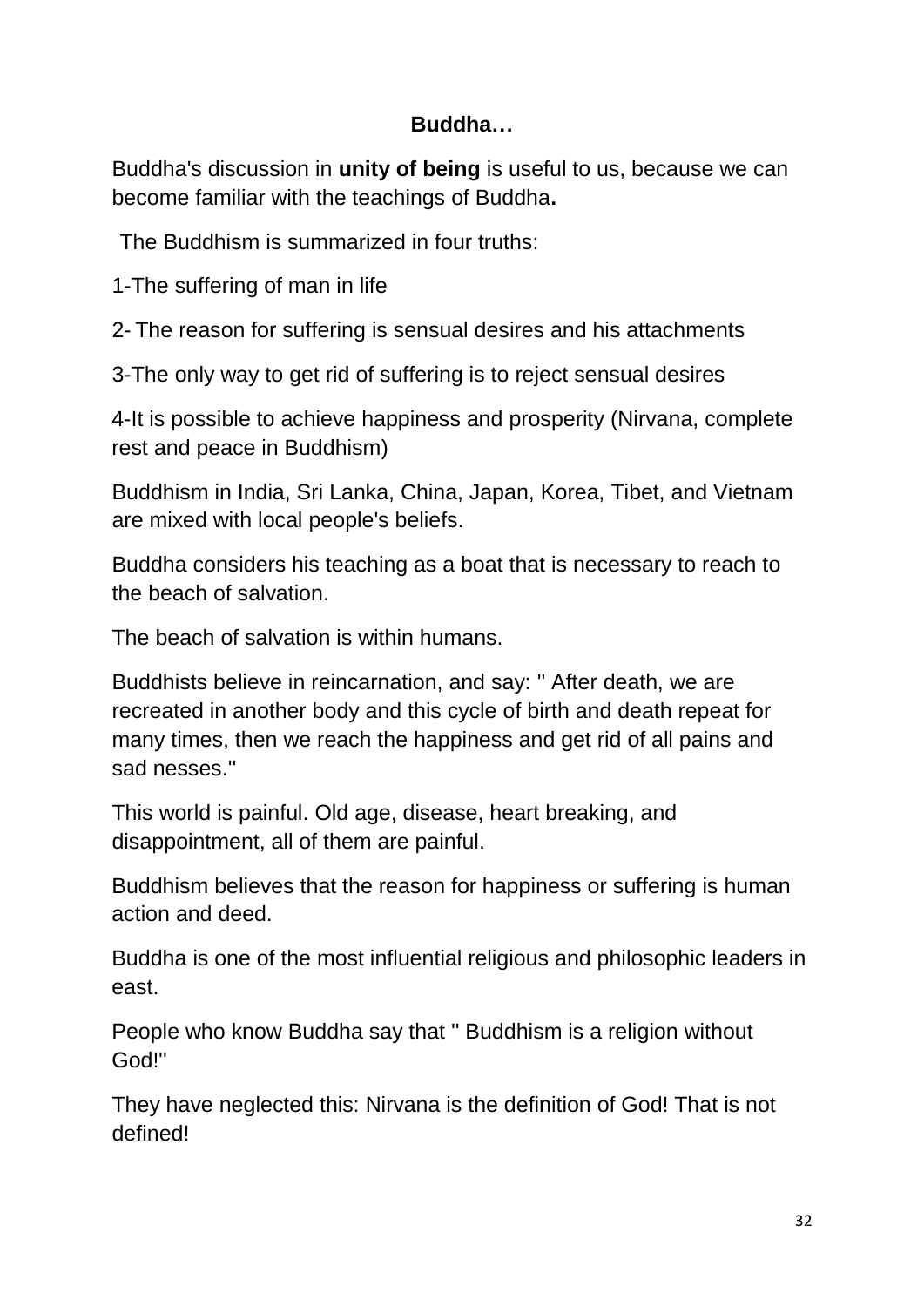Buddha separated women from men, and assigned special clothes for each of them.

He established perfect equality among his followers.

He said: '' Animals must not be killed. Humans should eat vegetables.''

He believes that what is very useful is internal and moral action. And it is necessary to rest the spirit so it can reach perfection and think.

The Buddha invites human being to pass away from mortal desires and life. You cannot get the brightness of the morning except by passing the night.

In India, I saw scenes of Buddhism and the impact of Buddha teachings on the Buddhist people and also on the European tourists.

The Buddha's simple religion, like other religions, became distorted and combined with superstition.

The sanctification of Buddha statues and the construction of large Buddha sculptures are examples of these distortions.

## **Siddhartha**

Siddhartha is the name of a book by Hermann Hesse that narrates the spiritual evolution of an Indian Brahman man.

Everything is immortal and everyone is perishable!

However, nothing and no one were destroyed and only changed.

**٭٭٭**

Where is our nature? What is it?

Undoubtedly, it's not body or flesh or bones!

Even it's not our mind or thoughts.

In the teachings of Upanishad it's said that your spirit is the whole world.

Spirit is an everlasting thing that everyone has it within himself.

When we sleep, we go to the depth of ourselves.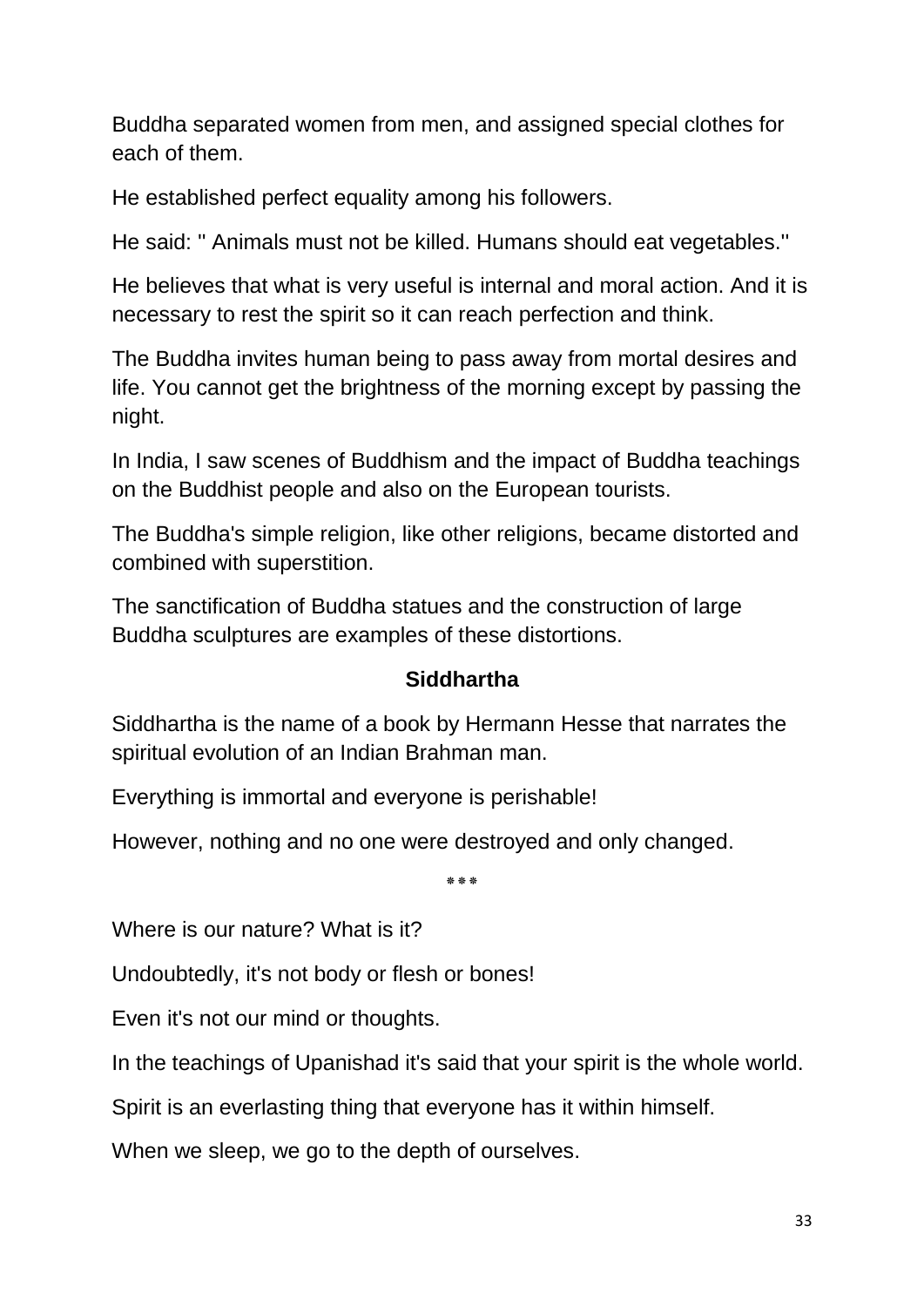We must know our selves, but we can't, because we escape from it.

We must get rid of fame, wealth, and subjectivism to know our selves.

Here, Siddhartha is like Abu Hamed Ghazali and Prince Ibrahim Adham.

Siddharta left his palace, personal garden, fame, wealth, and love, and went!

After that, the truth arose within him, and he reached **Nirvana**.

٭**٭٭**

# **Khayyam and natural disposition of him**

Khayyam's reputation in the Western world is due to his quatrains, not because of his high degree of science.

His grave is in Neyshabour.I visited his grave at the age of 64; it's a very pleasant place!

Khayyam said this quatrain: ''The secrets of pre-existence and eternity are unknown for me and you. Nobody can understand this mystery. ''

What is the interpretation of this quatrain? Does Khayyam express the human protest of the time and life? Does he say one thing and mean another? Or does he express the mortality of the world? Or is he a scientist who has said some quatrains in his leisure time to get rid of weariness and fatigue?

Khayyam said: '' God has given us whatever he wants in pre-existent world, so our sad nesses and worries are futile.''

Khayyam's verses about wine, cupbearer, mystery, secrets, spirit, death, sea, paradise, and destiny, all have a special meaning. We must get acquainted with Khayyam's attitude in the collection of his quatrains, and

then interpret them.

Khayyam is a wise man who believed in God as the maker of the world and the painter of pre-existence. He is a mathematician and astronomer.

He did not know the world accidentally and without God, however, his poems contain human protests and many questions.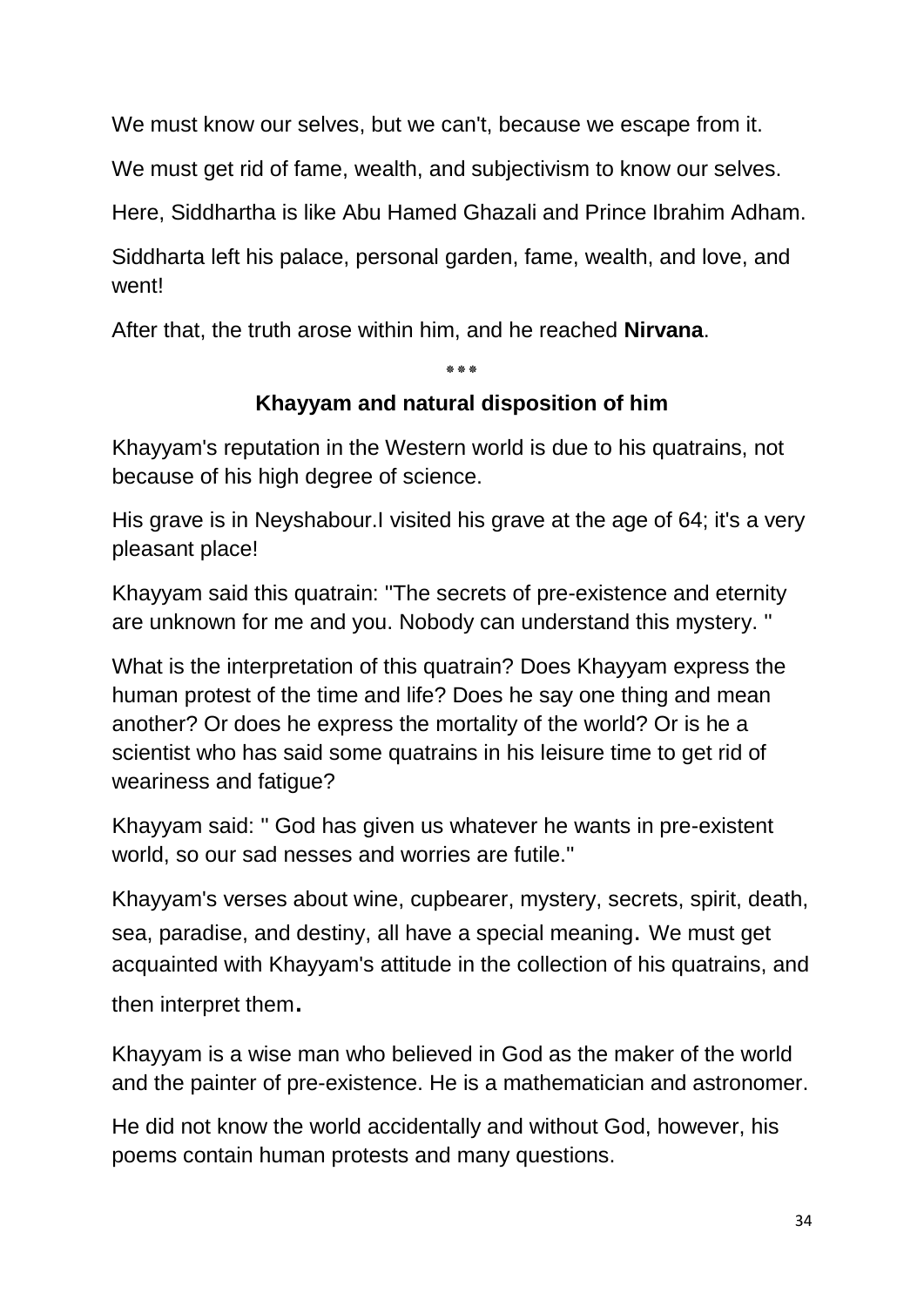For example he said the following poem:

'' It's said that there is paradise. In that place, there are pure wine and hourise (beautiful girls). So if we choose to have wine and hourise in this world, it's not wrong, because the end is that.''

# **Khayyam isn't a mystic or Sufi; he is a wise astronomer and philosopher.**

Contrary to Sadiq Hedayat's and Ahmad Shamlou's theory, Khayyam is not a material scientist, a wine-maker, and a pleasure-seeking man.

He is a fan of the moment, as he says in the following verse:

''Past is past, don't think about it. Future hasn't come, don't be worry about it. Be happy and don't waste your life.''

Getting rid of sadness and being happy and kind are wise teachings of Khayyam. We must cleanse ourselves from sins and sufferings.

Yes, the world is like an inn that has two doors, birth and death! Death is necessary, because on the ground is the soil of the predecessors**.**

# **Abu Hamed, Ghazali Tusi**

He is the man who named Hojjat al-Islam (proof of Islam) for all the seasons of Islam, born 450 AH.

First, see the strange events of the Ghazali era:

• The occurrence of the crusade that continued from 490 AH to about 200 years.

• Hassan Sabah, the institutor of the Esmaeili government, deployed in Alamut Castle in 481 AH.

• Jerusalem, the first Muslim Kiblah was attacked by European Jewish people.

• Al-Boyah's Shia found many followers in Rey, Baghdad, and Tous.

• In Iran, civil war broke out between the heads of the Seljuk government, and people were in pain and suffering.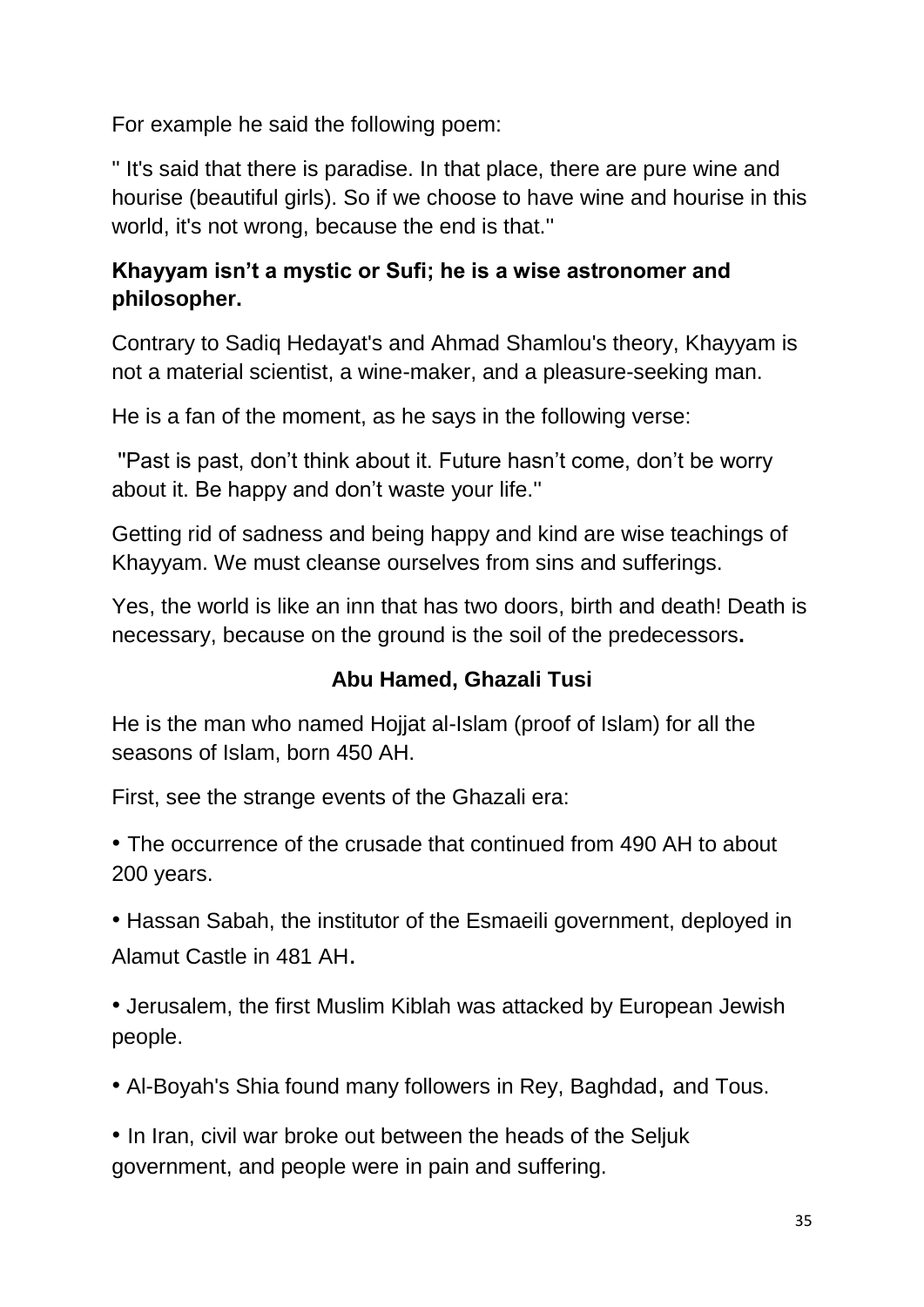• There were many scientific and religious differences in his era.

Abu Hamed Ghazali Tusi lived and rose in these circumstances.

At the invitation of Khwaja Nizam al-Mulk, the powerful minister of the Seljuqids, Ghazali became the teacher of the Nezamieh.

He gradually reached fame and wealth.

He was ignorant of religion's appearances and imitation.

At the age of forty, there was a spiritual and mental evolution in Ghazali. He put his brother, Ahmad, in his place, and abandoned fame and fortune. He escaped from the authority of jurisprudence, professorship and Imamate and went away!

He spent ten years secretly in spiritual contemplation and austerity in the Levant, Palestine and Jerusalem.

Finally, he returned to Tous in 498 AH, and taught his students in his hometown. He no longer accepted the invitation of any kingdom and did not receive any money from anyone.

Then he died at the age of 55 in Tous.

In the last fifteen years of his life, he was criticized and attacked by the scholars. Is not it strange? The greatest controversial scholar of that era became a mystic who was in full peace with the whole world.

﴿هَلْ يَسْتَوِي الَّذِينَ يَعْلَمُونَ وَالَّذِينَ لا يَعْلَمُونَ﴾<br>. ْ ب<br>: َ ٍ<br>ٍ Are those who know equal to those who don't know? 1

Ghazali was one of those who don't know the truth, but when he left pride and strife became one of those who know.

Ghazali has many works and many of his books have been translated into English, French, German, Hebrew, and other languages, and have been published many times.

His most famous books: Philosopher's stone of prosperity, Makatib, Advice of kings, Child letter.

أُمّ ت ا<br>ا ي  $\zeta$ 

ْ ب<br>:

1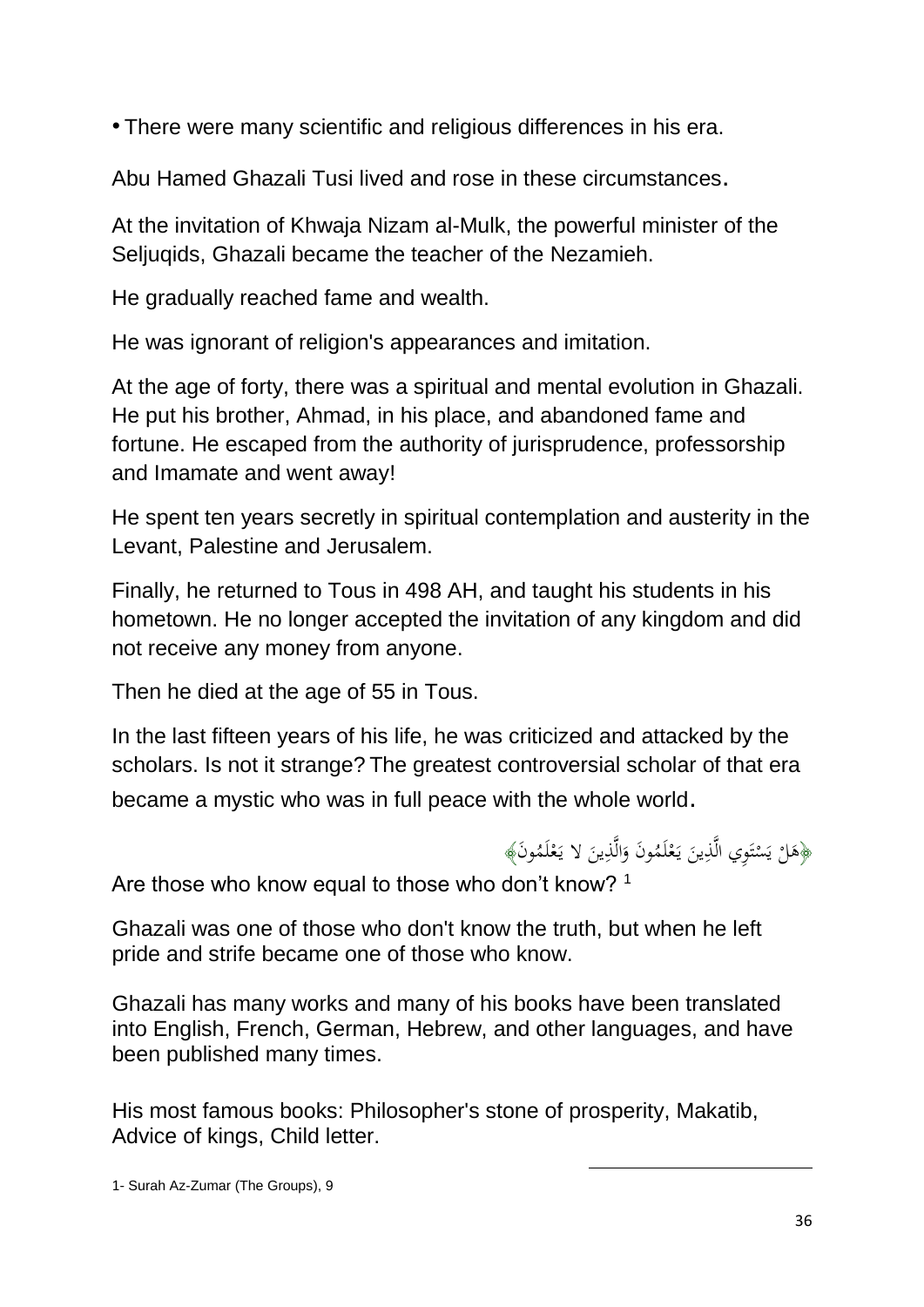'' Philosopher's stone of prosperity '' is a valuable book that has 4 main elements: **Understanding your own self**, **understanding God**, **understanding the world**, and **understanding the future life**.

He believed in good and peaceful ethics, simple way of life, patience, contentment, and effort!

Don't forget that Ghazali is the mystic of 5<sup>th</sup> century, and two hundred years after him, Rumi and Shams come with the category of mysticism and love.

Ghazali eliminated ignominy and superstition. He didn't fear of loneliness, and accepted whatever was right, even from his opponents!

He explicitly stated that the debate and prejudice in religion are forbidden.

He combined the intellectual laws of Islam with Sufism, and this was his special art.

In his opinion, Sama', happiness, and pleasant songs were true and lawful. He was interested in educating people from childhood to old age.

He believed in monotheism. His method and attitude left a strange effect on the way of thinking in the Muslim world.

٭**٭٭**

﴿وَلِكُلٍّ دَرَجَاتٌ مِّمَّا عَمِلُوا﴾<br>مسمد ِ َ  $\ddot{ }$ ِ ل َ

For all there will be degrees (or ranks) according to what they did.  $1$ 

Everyone enjoys God's grace as much as his good deeds.

﴿وَأَن لَّيْسَ لِلْإِنسَانِ إِلَّا مَا سَعَىٰ. ۚ وَأَنَّ سَعْيَهُ سَوْفَ يُرَىٰ﴾  $\overline{a}$  $\overline{\phantom{a}}$ إ  $\ddot{\phantom{0}}$ <u>ا</u> ل .<br>-ي َ ر<br>. **ٔ**  $\ddot{\phantom{0}}$ ا<br>ا ي ْ  $\ddot{\phantom{0}}$ َ

1

And that man can have nothing but what he does (good or bad). And the result of his deeds will be seen.<sup>2</sup>

<sup>1-</sup> Surah Al-An'am (The Cattle), 132

<sup>2-</sup> Surah An-Najm (The Star), 39 & 40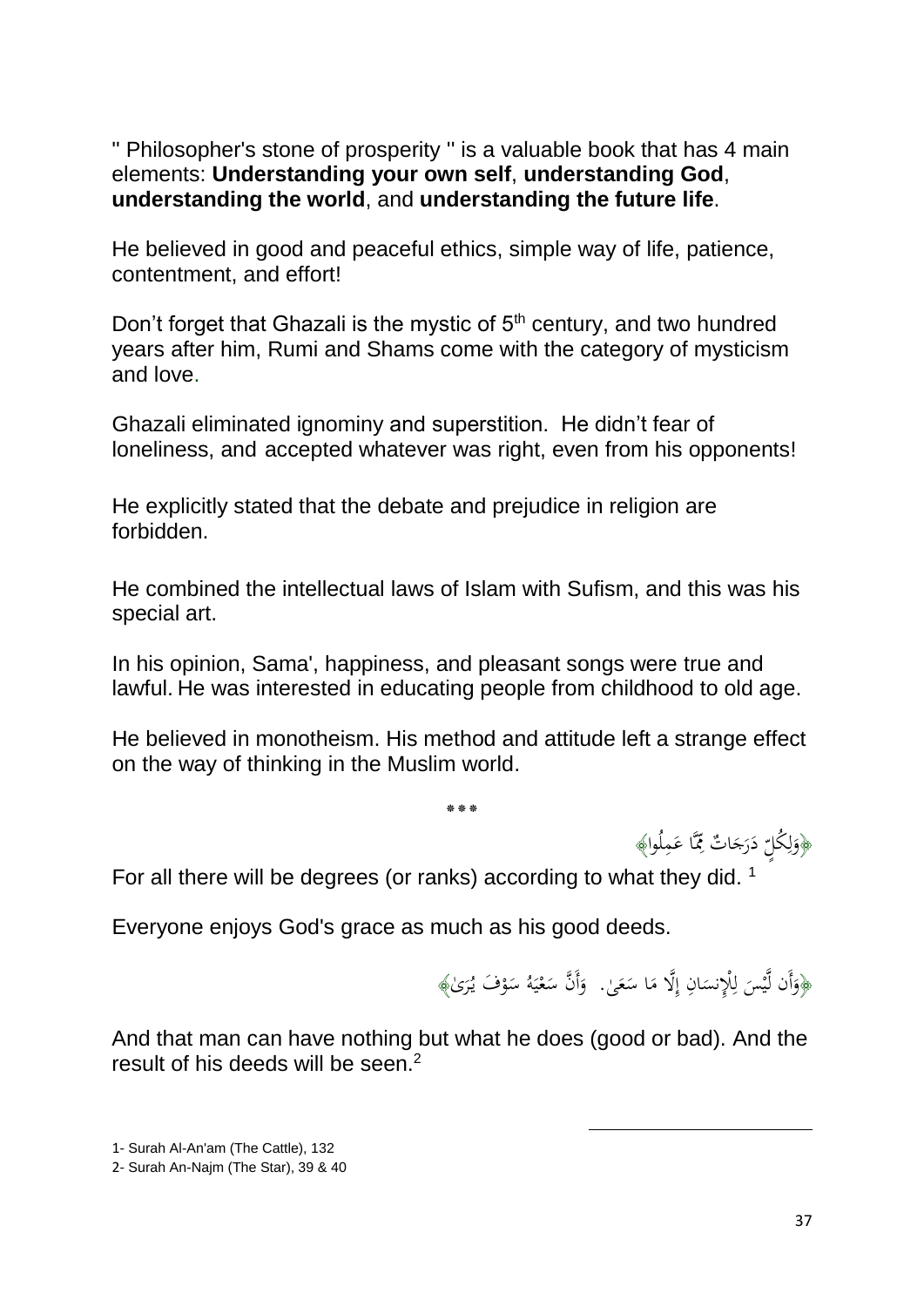Life is like a dandelion in the air! Young man is happy by getting it and old man is sad by losing it.

All creatures on the earth and in the seas and oceans enjoy God's grace.

God is beautiful, and loves beauty.

Everything is mortal.

Sohrab Sepehri says: '' Neither I nor any of the people in this village are immortal.''

Only God is immortal. He is Allah, (the) One. The Self-Sufficient Master, Whom all creatures need, He neither eats nor drinks. He begets not, nor was He begotten; and there is none co-equal or comparable unto Him.

**بر ∠و ∠و** 

#### **Mind's works**

Transformation is work of mind. And the mentality of everyone is unique.

And for this reason, everyone's attitude towards life and creation is different from one another.

Mentality is made up of the type of gene, acquisition, family, culture, education, occupation, religion, politics, and many other things.

Polytheism, fears, concerns, selfishnesses, secularism, alienation, anxieties, and lasciviousness are due to wrong mentalities.

You can lead the mind with meditation to the good things and satisfaction to God's will.

Consequently, by controlling the mind and feelings, happiness and prosperity can be achieved.

## **Mystical look…**

The world and what is in it is like children's play. And this play is wisdom of God. Don't forget that also the existence of Satan is God's wisdom.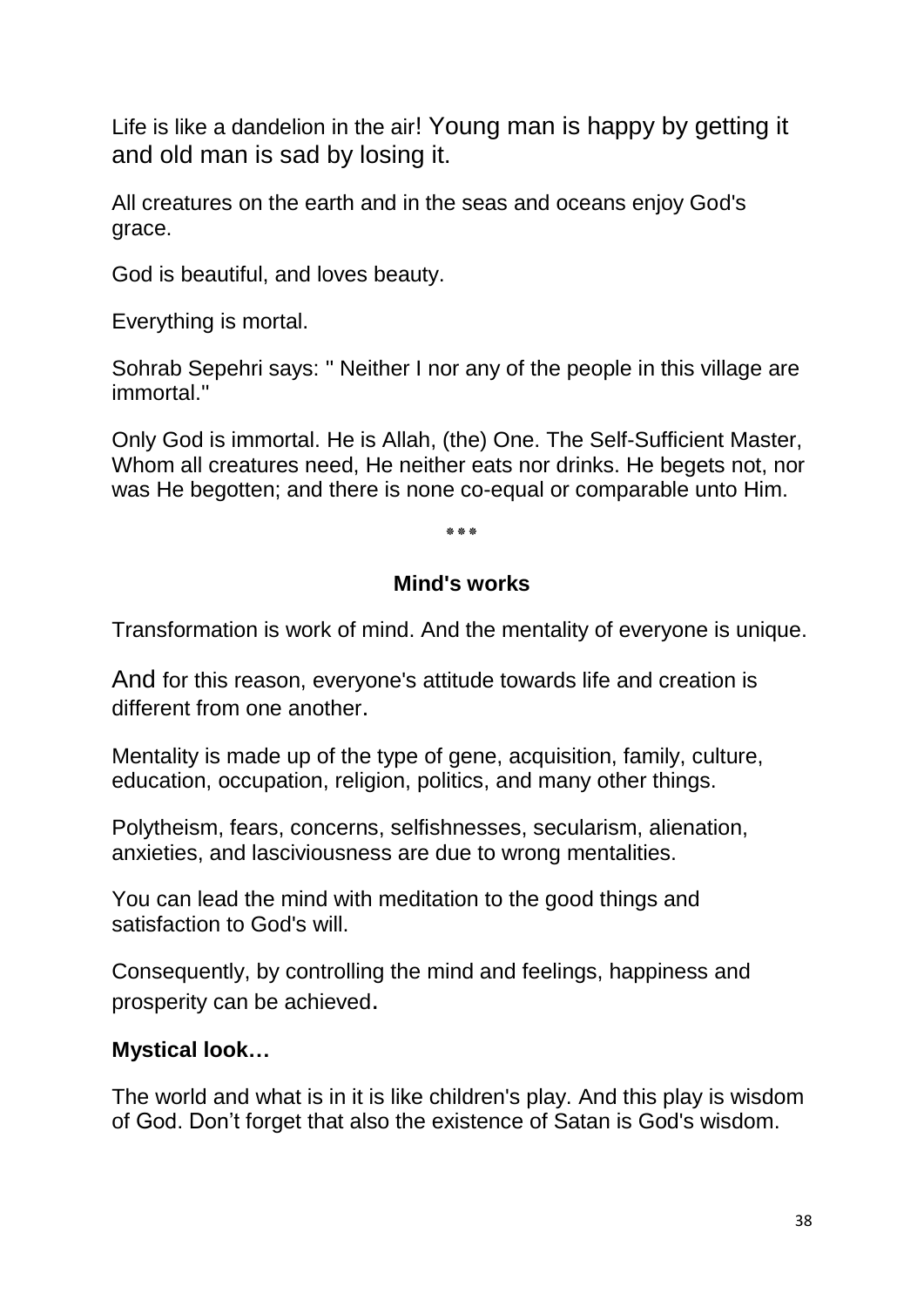Know that there is no absolute wrong or right in this world and everything is proportional.

> ﴿وَلَوْلَا دَفْعُ اللَّهِ النَّاسَ بَعْضَهُم بِبَعْضٍ لَّفَسَدَتِ الْأَرْضُ... ﴾  $\ddot{ }$ ،<br>. َ ً<br>أ  $\ddot{\phantom{0}}$ ْ .<br>: ب ِ<br>ب اب<br>ا <u>َ</u> ِ<br>ٍہ

And if Allah did not check one set of people by means of another, the earth would indeed be full of mischief.  $1$ 

The world is the sign of God; it's manifestation of God's will.

Pay attention to following verse of Qur'an:

ن<br>ا ﴿وَ قَضي رَبّكَ الّا تَعبدوا الّا ايّاه ﴾ ب<br>ب َ َ

And your Lord has decreed that you worship none but Him.<sup>2</sup>

All the worship of the people in churches, fire temples and mosques is ultimately for God, because everywhere is house of God!

**Mystics** only want to join god!

As Attar says: '' O God! Everything except you is a mirage and a show.''

Hatef says: '' There is one, and there is nothing except him. ''

Khajoo says: '' This is a world of face and appearance. And God is the concept of this world. If you pay attention to concept, you understand that everything is he.''

The value of any opinion depends on respect for people's will and tolerance with the opponents. Everyone who thinks that his opinion is complete and absolute considers the opinion of others as a futile and absurd thing, and this person is selfish and lover of his thought.You have to give everyone the right to choose. God says in Qur'an that:

1

﴿لا إِكْرَاهَ فِي الدِّينِ﴾ َ َ

There is no compulsion in religion. $3$ 

1- Surah Al-Baqarah (The Cow), 251

2- Surah Al-Isra' (The Journey by Night), 23

3- Surah Al-Baqarah (The Cow), 256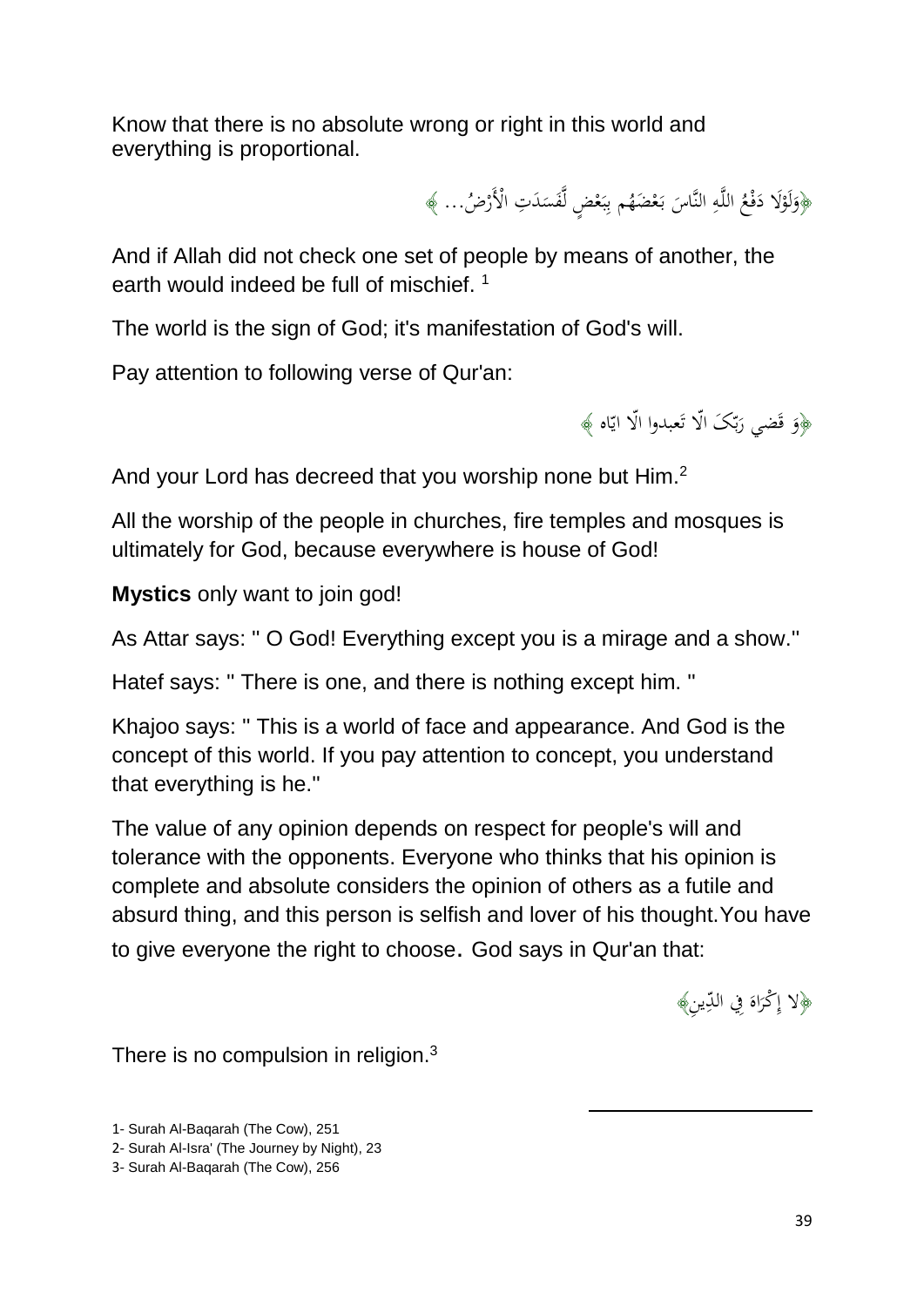

To you be your religion, and to me my religion (Islamic Monotheism). 1

﴿وَلا تَزِرُ وَازِرَةٌ وِزْرَ أُحْرَىٰ﴾ ر<br>ا ْ َ َ َ

No person earns any (sin) except against himself (only), and no bearer of burdens shall bear the burden of another. <sup>2</sup>

> ِّوْلا يُكَلِّفُ اللَّهُ نَفْسًا إِلَّا وُسْعَهَا﴾ ِ  $\epsilon$ َ **ـ** ا

Allah doesn't burden a person beyond his scope.<sup>3</sup>

﴿ كُلُّ نَفْسٍ بِمَا كَسَبَتْ رَهِينَةٌ﴾ نہ<br>نا ِ َ ب  $\overline{a}$  $\overline{\phantom{0}}$ ِ ُ<br>مُ

Every person is a pledge for what he has earned. $4$ 

One of the great sheikhs says: '' Don't let that differences in opinion of the people involve you, because these prejudices are wrong!''

The truth is unique.

O God! Give us true and monotheistic understanding.

The truth is beyond the difference of opinions and beliefs.

Although God manifests in all beings, his essence is one. The understanding of this point is the secret of creation; this is the truth.

All beings need God.

Everything that all beings have is from God. Everything is the grace of God.

1

Where are seven cities of love? Why is it said: «Satan is with one person, and he is farther away from two people. »?

<sup>1-</sup> Surah Al-Kaafiroon (The Disbelievers), 6

<sup>2-</sup> Surah Al-An'am (The Cattle), 164

<sup>3-</sup> Surah Al-Baqarah (The Cow), 286

<sup>4-</sup> Surah Al-Muddathir (The One Enveloped), 38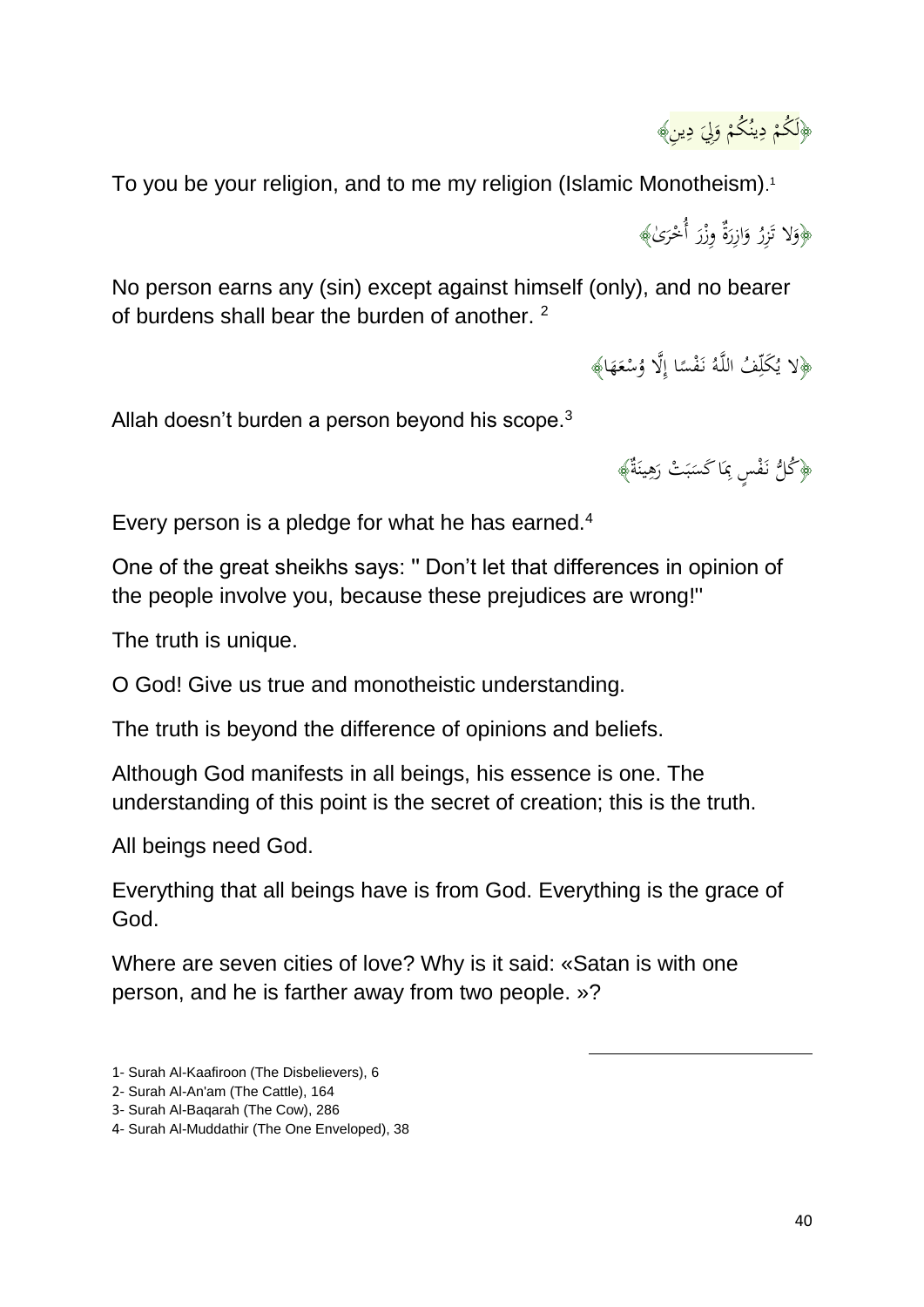Rumi believes if spiritual growth is done individually, there is the danger of the temptations of the Satan.

Spiritual growth must be shaped in society and in the community.

In addition, joy and happiness are more easily achieved in the society.

A very important point in understanding Sufism is the condition of the compatibility of the mystical categories with the teachings of the prophets and the imams.

The earth is never without God's successors, but don't forget that his successors are hidden, and only God knows them.

God's successors and his saints are separate from the liars and hypocrites.

Rumi says: ''Therefore in every epoch (after Mohammed) a saint arises (to act as his vicegerent): the probation (of the people) lasts until the Resurrection."<sup>1</sup>

We must believe in God's successor, because this is one of the divine secrets.

Religion is basically mysterious, and the mind can easily enter superstitions in it, because mind loves superstition.

> ٭**٭٭** ﴿هَلْ أَتَىٰ عَلَى الْإِنسَانِ حِينٌ مِّنَ الدَّهْرِ ۖ لَمْ يَكُن شَيْئًا مَّذْكُورًا…﴾ ء<br>م ان ما .<br>. يا<br>. ي **S**  $\ddot{\rm}$ َ ِ<br>مُ  $\ddot{\phantom{0}}$ **ک ٔ**

> > 1

Has there not been over man a period of time, when he was nothing to be mentioned? Verily, we have created man from Nutfah drops of mixed semen (discharge of man and woman), in order to test him, so we made him hearer and seer.<sup>2</sup>

The story of man is very amazing!

<sup>1</sup>-Masnavi, second volume

<sup>2-</sup> Surah Al-Insan (Man or Time), 1 & 2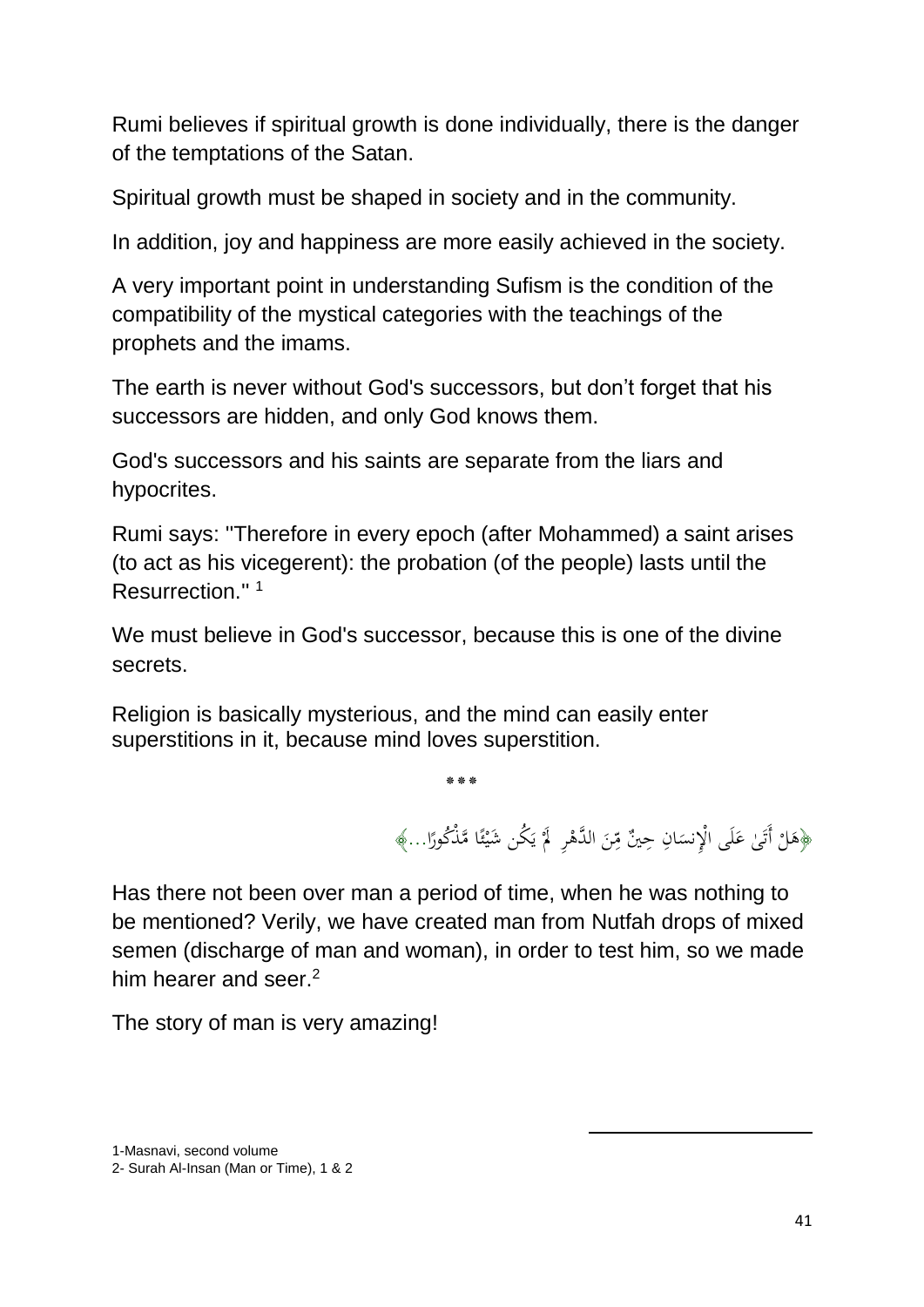Primitive human was ignorant and incapable, but creation had given him unknown and potential talents. The power of thinking gradually grew in him.

The first men transmitted their acquired knowledge to later generations by using paintings, fire, and metal and stone tools.

Natural disasters, rainstorm, thunderbolt, earthquake, volcano, the brilliance of the stars, genesis of the four seasons of the year, incidence of diseases, birth and death, all of them make human think.

Creation of Adam, prostration of angels, marriage with Eve, all of these created a new chapter in human life.

Some commentators of the Qur'an understand from the following verses that before the advent of Adam on the earth human beings lived in different parts of the world!

﴿وَإِذْ قَالَ رَبُّكَ لِلْمَلَائِكَةِ إِنِّي حَاعِلٌ فِي الْأَرْضِ خَلِيفَةً قالوا أَبَّخْعَلُ فِيهَا مَن يُفْسِدُ فِيهَا وَيَسْفِكُ الدِّمَاءَ﴾ ِل َ .<br>.<br>. َ إ  $\ddot{a}$ ِ<br>ئ َ ا بر<br>بد َ َ ِ إ َ  $\overline{\phantom{a}}$ َ ٍ<br>في َ  $\overline{a}$ ِ ْ ي َ َ ِ

And (remember) when your lord said to the angels: "Verily, I am going to place (mankind) generations after generations on earth." They said: "Will you place therein those who will make mischief therein and shed blood.''<sup>1</sup>

> ﴿وَما خَلَقْتُ الْجِنَّ وَالْإِنسَ إِلَّا لِيَعْبُدُونِ﴾ ب **ٔ** ان<br>ا ي ِ<br>ل إ .<br>-َ .<br>ك َ َ

And I (Allah) created not the jinns and humans except they should worship me (Alone).<sup>2</sup>

> ﴿وَلَقَدْ بَعَثْنَا فِي كُلِّ أُمَّةٍ رَّسُولًا أَنِ اعْبُدُوا اللَّهَ وَاجْتَنِبُوا الطَّاغُوتَ﴾ ب ِ :<br>: ڹ ت ْ َ َ ب ر<br>د  $\ddot{a}$ .<br>. ن :<br>; ث **ٔ** اب<br>ا

> > 1

And verily, we have sent among every nation a Messenger (proclaiming): " Worship Allah (Alone), and avoid (or keep away from) all false deities."<sup>3</sup>

The purpose of man's creation is to worship God with knowledge.

<sup>1-</sup> Surah An-Nahl (The Bees), 36

<sup>2-</sup> Surah Adh-Dhariyat (The Winds that Scatter), 56

<sup>3-</sup> Surah An-Nahl (The Bees), 36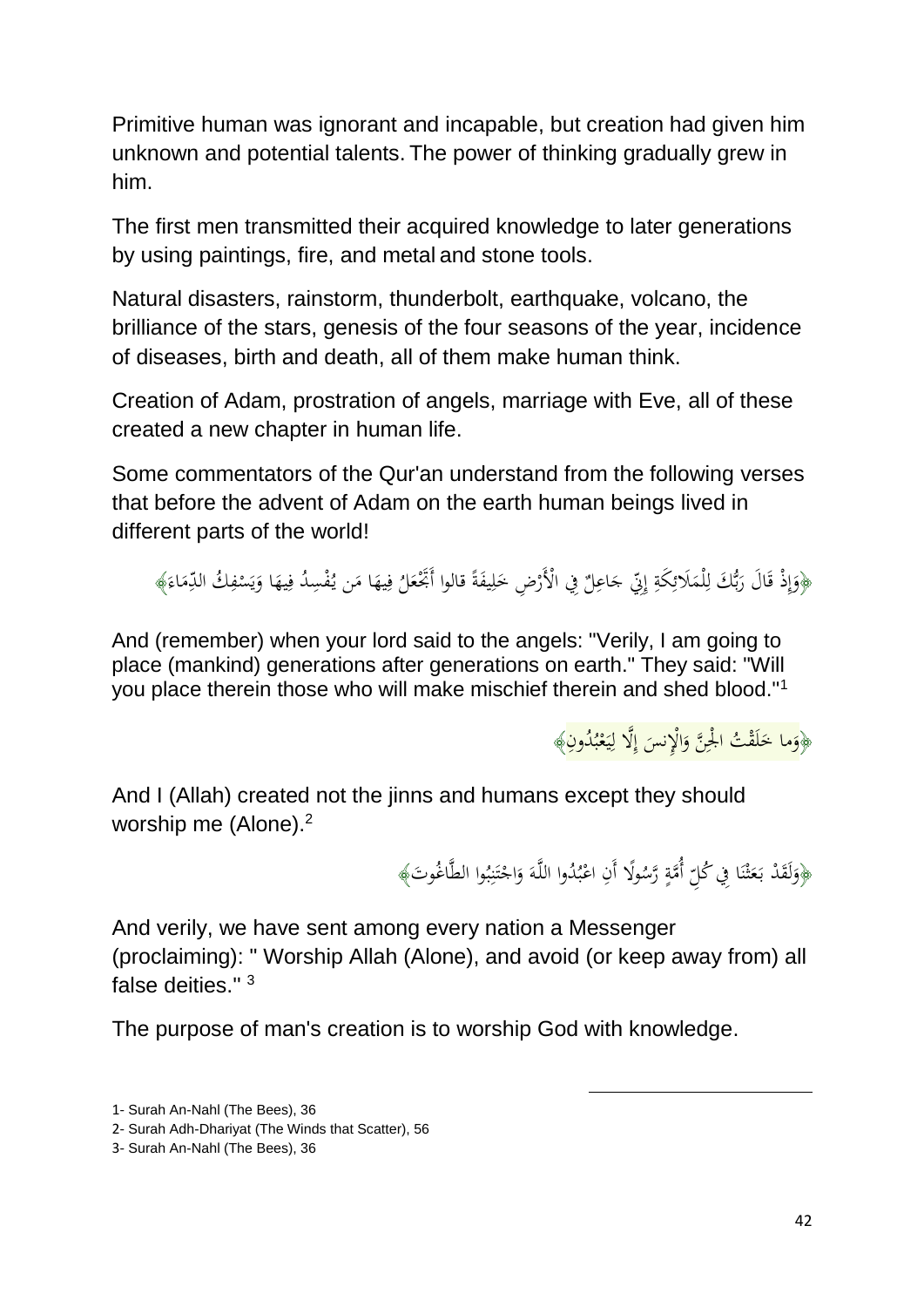God is creator and we are his successor in the earth.

God directs us to send the spacecraft into the moon and other spheres with a fine calculation, and land them on the surface of the planets at a given time.

﴿يا مَعْشَرَ الْجِنِّ وَالْإِنسِ إِنِ اسْتَطَعْتُمْ أَن تَنفُذُوا مِنْ أَقْطَارِ السَّمَاوَاتِ وَالْأَرْضِ فَانفُذُوا لَا تَنفُذُونَ إِلَّا .<br>ف َ ا َ  $\overline{\phantom{a}}$ ْ ∕. ن<br>ا ْ و<br>ته **ٔ** ت **ٔ** َ ر<br>.  $\overline{\phantom{a}}$ ن<br>ن بِسُلْطَانٍ﴾<br>ـ

O assembly of jinns and men! If you have power to pass beyond the zones of the heavens and the earth, then pass (them)! But you will never be able to pass them, except with authority (from Allah)!  $1$ 

He commanded: penetrate into the heavens and the earth! When we think, the law of attraction attracts our thought. Trying and praying are ways to reach our desires. The law of attraction helps humans to meet their wishes.

# **Attraction, in the view point of Unity of being**

The law of attraction attracts our thoughts and desires, and turns them into action.

So the law of attraction answers our thoughts, but does not pay attention to the good or bad content of our thoughts. Positive and constructive thinking attracts positive reflection; and negative thinking attracts negative reflection.

Rumi says: ''Each one of the atoms on atoms which exist in this earth and heaven is like amber (a magnet) for its congener."<sup>2</sup>

For example beautiful song provides you with pleasant thoughts, and painful situations make you sad.

1

So the type of our thinking becomes reality.

We build our lives.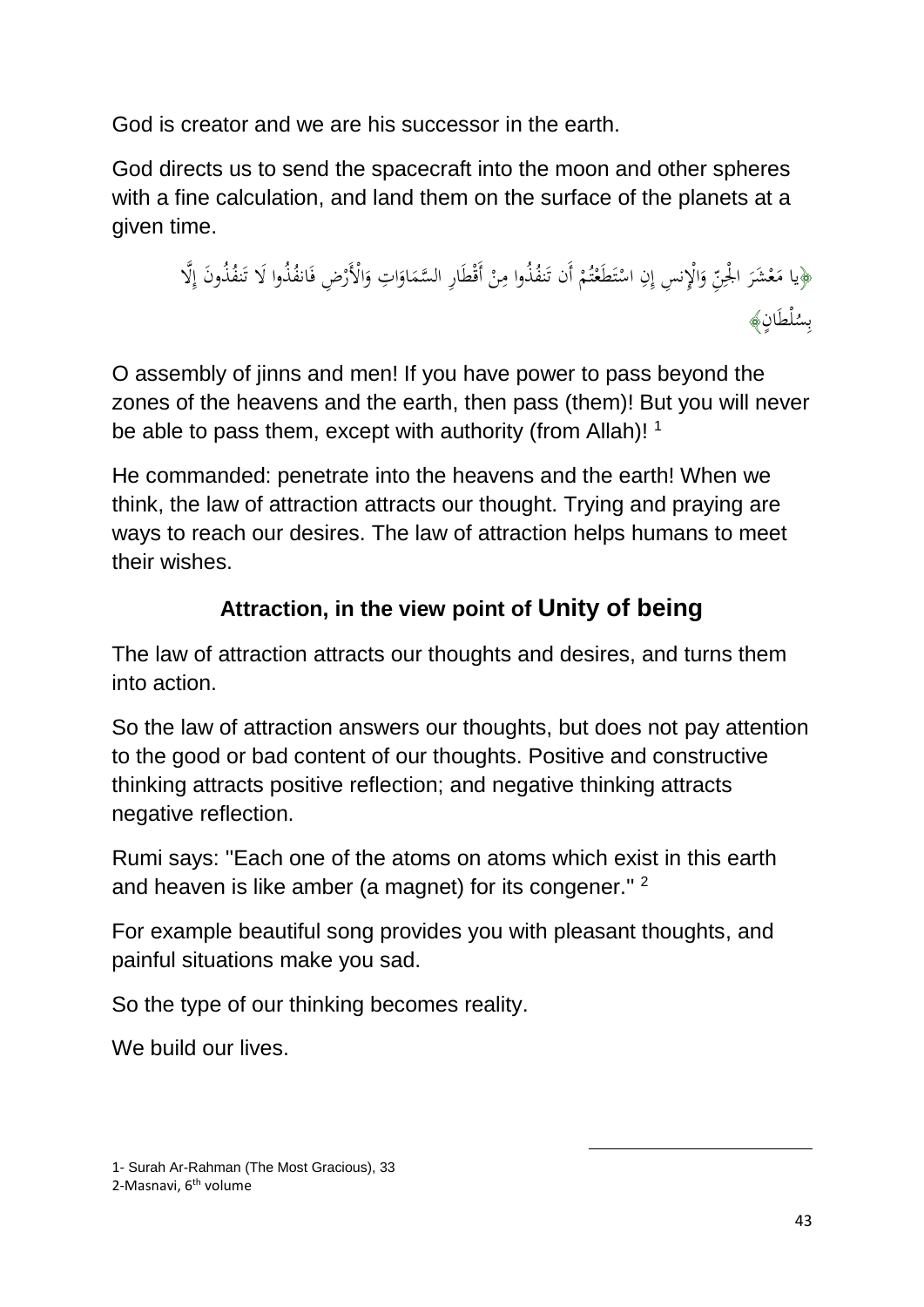Our thought has frequency and magnetic wave. The world is like a mirror; it takes the waves of our thoughts and turns them into reality.

In fact, human is like a telecommunication to send and receive messages.

Thinking of God's blessings and joy would make us happy.

And thinking of the shortcomings and the sad nesses make us sad.

A swallow asked the ostrich that: ''Why don't you think about flying? ''

The ostrich replied proudly: ''I think about falling by getting away from the ground. The more I get away from the ground, the more painful falling I will have. So it's better to don't think about jumping. "

The man is proud of being spokesman, but most people do not understand each other's words! Even those who have the same language!

٭**٭٭**

What you send to the world by your thinking builds your life.

If you like to change your life, you must correct your transmitter channel and change the frequency of your thoughts.

Why do not most people get their demands?

Because they constantly think about things that they do not want, but they don't understand!

They have to think about things they want.

For example, people think about fear of poverty as they need to think about wealth and blessing.

The mistake is that they focus on poverty, but they wish for wealth!

٭**٭٭**

We are constantly thinking in a conscious or unconscious way.

What you focus on it in your thoughts will gradually become your real life.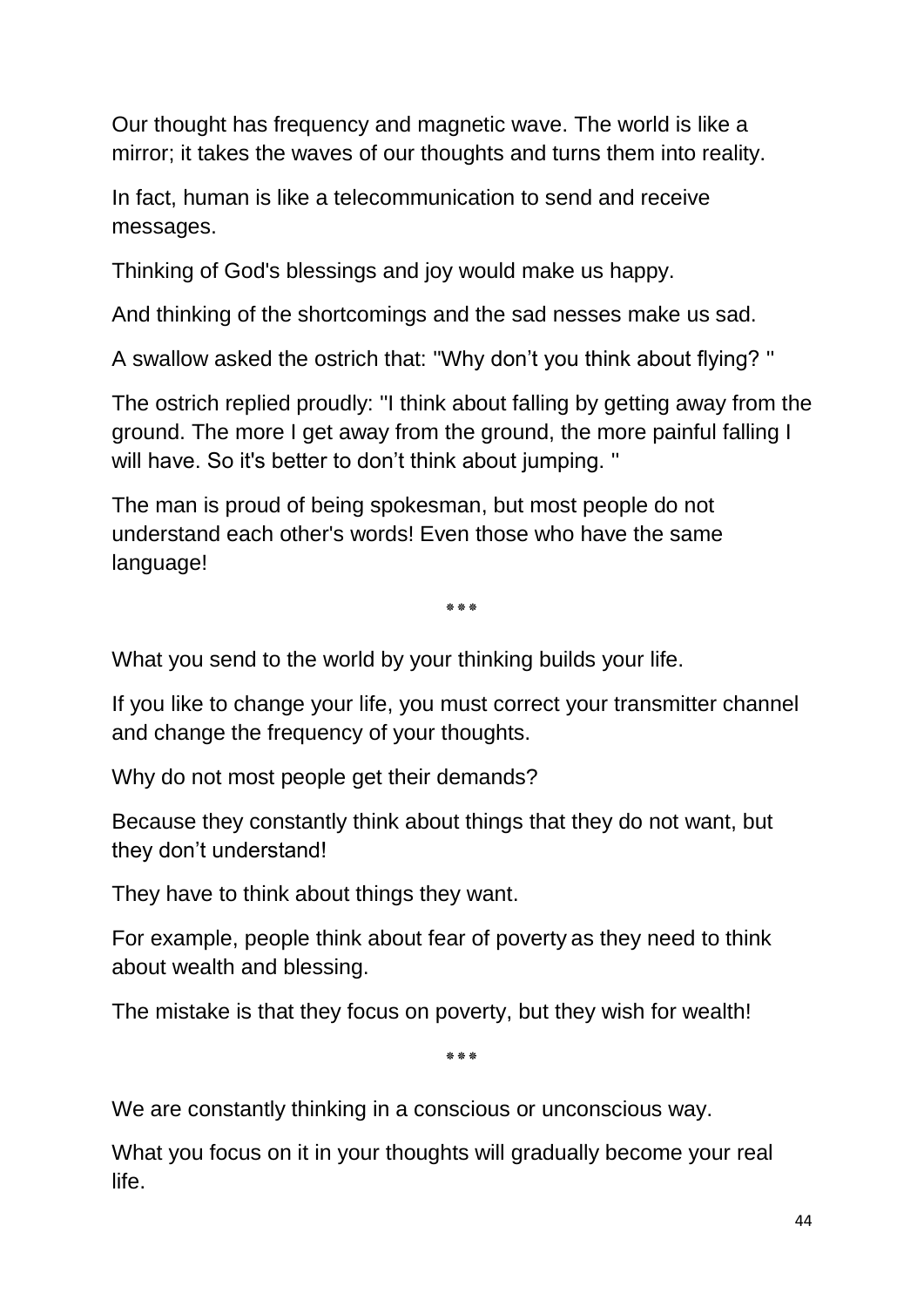If we focus on bad things, our lives will be bad.

Listen to the pain and suffering of others, but do not forget yourself.

Do not forget the role of prayer.

Each of us has two kinds of feelings, good and bad. Good feeling gives us vitality, calmness, health and strength. Bad feelings make us sad and depressed.

Ask yourself: ''How do I feel now?''

If you don't feel good, find the reason and fix it.

If you start your day with good thinking, you will attract good people!

Beautiful scenery, happy words, thinking about beautiful things, playing with a child, mountain climbing, and swimming, watching the moonlight, the smell of flowers, beautiful picture, reading a book, and walking with friends, all of them can make us happy.

God is needless; he is greater than what we think. So ask what you want from God. Because:

> ﴿وَلِلَّهِ خَزَائِنُ السَّمَاوَاتِ وَالْأَرْضِ﴾ َ ا َ  $\overline{\phantom{a}}$ ِ<br>ئې َ َ ِ ڶ ل َ

To Allah belong the treasures of the heavens and the earth. 1

What you want in prayer should be clear and unambiguous; you should know what you want.

Disappointment is the biggest obstacle to reach our wishes.

﴿وَلا تَيْأَسُوا مِن رَّوْحِ اللَّهِ﴾ ֦֘ <u>ٔ</u> ِ **ٔ** ي

1

Never give up hope of Allah's Mercy. 2

You must pursue your demands to achieve them.

1- Surah Al-Munafiqun (The Hypocrites), 7

2- Surah Yusuf (Prophet Joseph), 87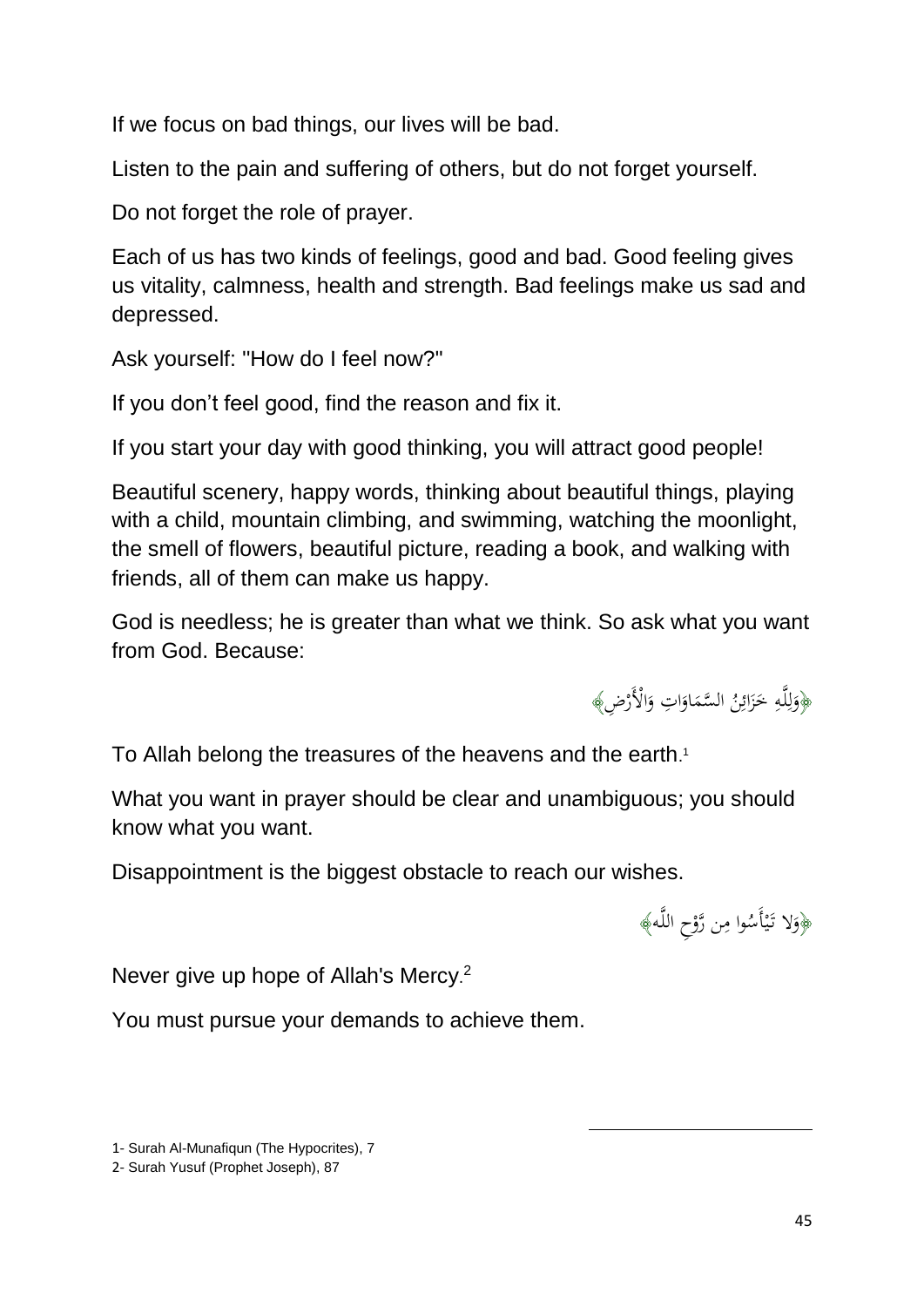Life is like a river that flows into the sea. You do not need to swim against the flow of water! Use the huge energy of the river.

The world is fast and accelerated, and there is no moment to stop.

The life has no return, and only once!

So choose good things like family, healthy, trip, good friends, favorite spouse, and…!

٭**٭٭**



Then let man look at his food.<sup>1</sup>

Enjoy your life, and eat healthy food! Focus on chewing while eating.

Every night before bedtime, look at the day you passed and correct its mistakes!

Make a list of good changes, and thank God for any good happenings. Thousands of thanks!

Say every morning: '' Oh, what a great new day! ''

Don't say that: '' I don't have this, I don't have that. '' Don't focus on what you don't have. Focus on what you have and be thankful.

> ﴿لَئِن شَكَرْتُمْ لَأَزِيدَنَّكُمْ وَلَئِن كَفَرْتُمْ إِنَّ عَذَابِي لَشَدِيدٌ﴾ ِ<br>ش <sup>1</sup> ً<br>-.<br>.<br>. **ء** اٍ ا ر<br>ا ِ<br>ش َ

> > 1

And (remember) when your Lord proclaimed: "If you give thanks (by accepting Faith and worshipping none but Allah), I will give you more (of My Blessings), but if you are thankless (i.e. disbelievers), verily! My Punishment is indeed severe."<sup>2</sup>

Do not be pessimistic. Focus on good things!

1- Surah Abasa (He frowned), 24

<sup>2-</sup> Surah Ibrahim (Abraham), 7

<sup>3-</sup> Surah Al-Baqarah (The Cow), 29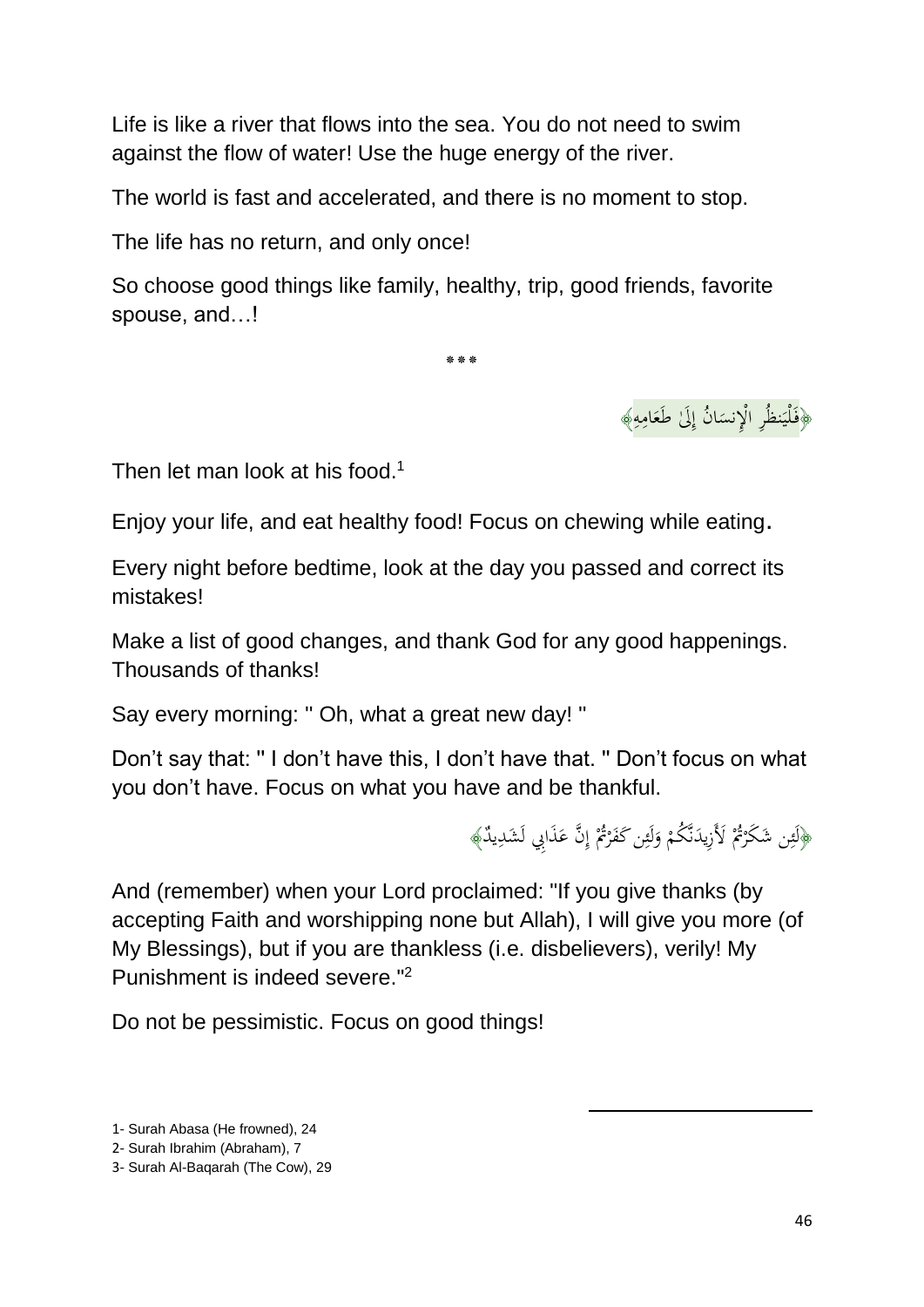﴿هُوَ الَّذِي خَلَقَ لَكُم مَّا فِي الْأَرْضِ جَمِيعًا﴾ .<br>أ َ َ م<br>ر

He it is who created for you all that is on earth.<sup>1</sup>

O man! Use all the blessings of God!

Take life easy, but try to meet your demands!

٭**٭٭**

God says in holy Qur'an that:

﴿كَفَىٰ بِنَفْسِكَ الْيَوْمَ عَلَيْكَ حَسِيبًا﴾ ر<br>د َ ،<br>. با<br>پا ن ِ<br>با ب  $\overline{a}$ 

Read your book. You yourself are sufficient as a reckoner against you this Day.<sup>2</sup>

Yes. Human being is a creature between pain and pleasure, parting and joining, proof and negation, paradise and hell, body and soul!

Everything depends on God.



Allah blots out what He wills and confirms (what He wills). $3$ 

Hafiz says: ''I am the slave of resolution, who is free from whatever taketh color of attachment.''

Rumi said: '' O man! Be free! How long do you want to be involved in materialism? ''

Be free from all attachments such as wealth, education degree, family and children. It means that don't depend on them.

1

Yes, Islam is the religion of salvation from worldly attachments.

<sup>1-</sup> Surah Al-Isra' (The Journey by Night), 14

<sup>2-</sup> Surah Ar-Ra'd (The Thunder), 39

<sup>3-</sup> Surah Al-Ma'idah (The Table Spread with Food), 48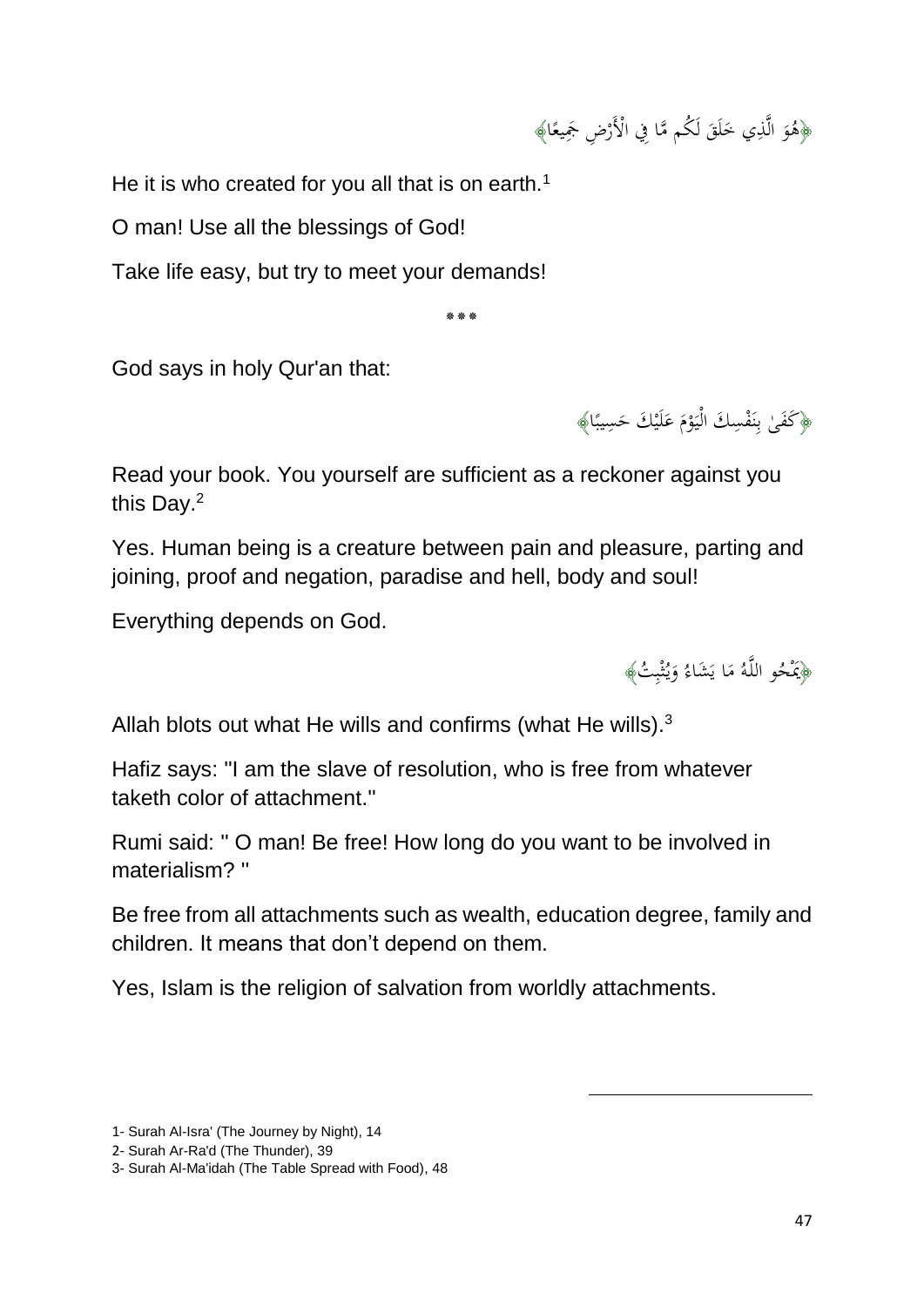For example fasting is a practice for self-control. The laws of Islam are for the growth of the soul.

> ﴿فَاسْتَبِقُوا الْحَيْرَاتِ إِلَى اللَّهِ مَرْجِعُكُمْ جَمِيعًا﴾ ْ ام<br>ا ِ اٍ<br>∙ ا  $\overline{a}$ ْ ِ ب ن<br>أ ت ْ

Strive as in a race in good deeds. The return of you (all) is to Allah.<sup>3</sup>

Perhaps you realize that God is the truth of our existence. God is our divine soul. And that's why all our works must come from God without asking why.

If you carefully think about objects, you see God in everything.



To Allah belongs whosoever is in the heavens and on earth.<sup>1</sup>

God says:

﴿لَقَدْ خَلَقْنَا الْإِنسَانَ فِي أَحْسَنِ تَقْوِيم. ثُمَّ رَدَدْنَاهُ أَسْفَلَ سَافِلِينَ ﴾  $\overline{a}$  $\ddot{\phantom{0}}$ .<br>. ن .<br>كم َ .<br>ك ِ ِ  $\ddot{\phantom{0}}$  $\overline{\phantom{0}}$ **ٔ** .<br>نا ن <u>:</u>  $\ddot{ }$ َ

1

Verily, we created man of the best stature, Then We reduced him to the lowest of the low.<sup>2</sup>

Human history is more a series of non-rational and lowest of the low things than wisdom! All human beings need God.

Noah and ark and storm, Ibrahim and fire, Moses and his story, and Mohammad's monotheistic message, all of them are manifestations of God's will.

Have you ever asked yourself that: Why is every goal to be repeated after it's gotten out and no longer attractive?!

That's why these are games of the mind; we threat, accuse, make a mistake, hurt others, lie, say evil, pretend, trick, insult, pray, help, complain, make peace, taunt, procrastinate, judge others, and etc. We are unaware of the truth, and waste our lives.

1- Surah Al-Anbiyah' (The Prophets), 19

2- Surah At-Tin (The Fig), 4&5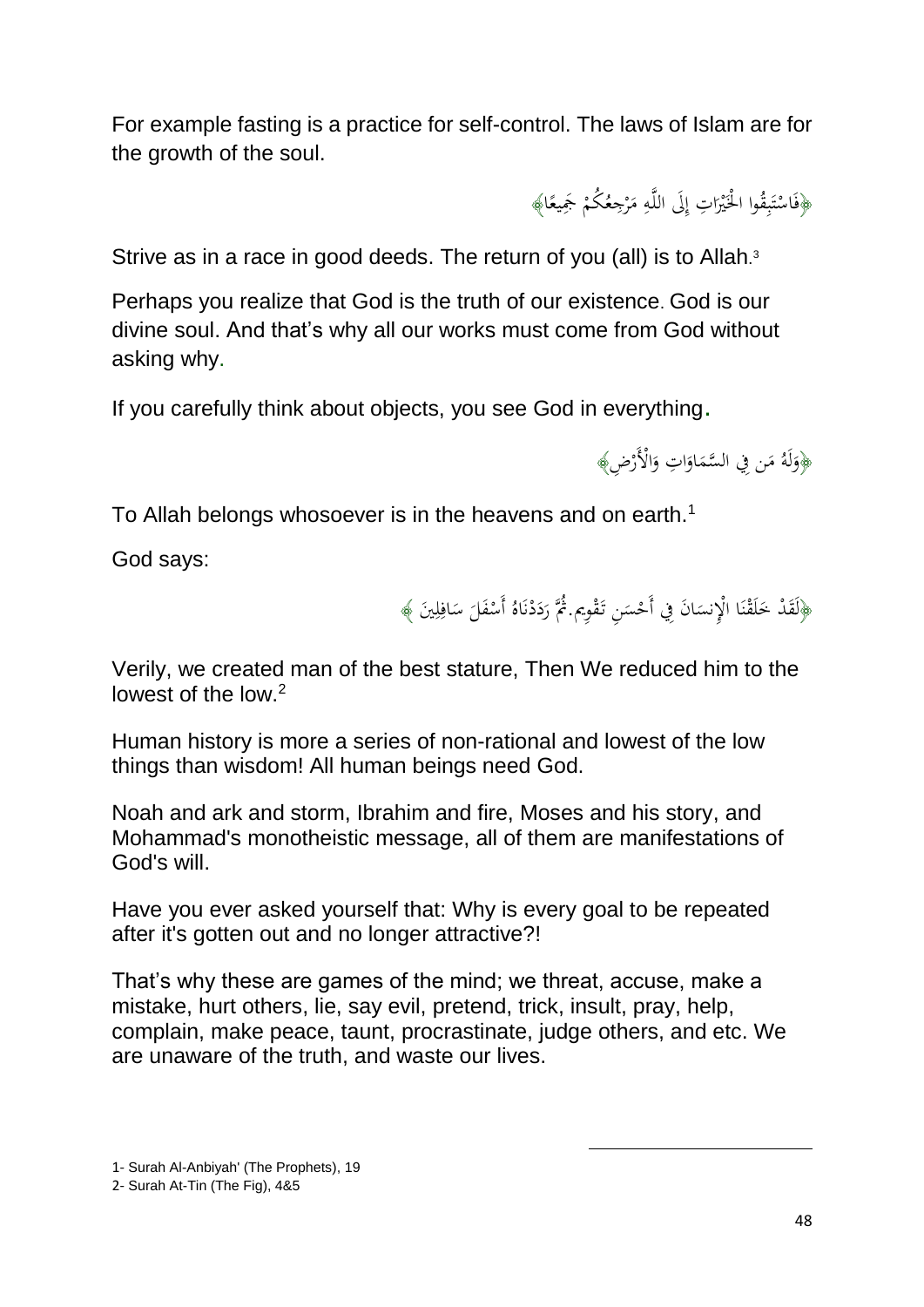٭**٭٭**

#### **What should we do to find our true self?**

Our childhood events have an impact on our behavior.

Why? Because the child within us never leaves us at all ages.

We must assume all problems like childhood as a childish play.

Don't look for happiness in others (spouse, children, car, luxury house, Vila, friend, wealth and…).

We only need calmness!

We can solve our problems, but have one condition: Just depend on God, because he is within us, and never leave us alone. He is nearer than me to me.

He is the God who manifests in nightingale sound, flight of birds, light, wind and rain, and flowers!

True happiness doesn't mean reaching desires, it means leaving all affairs to God, because Allah is the All-Seer of (His) slaves.

God is nearer to mankind than his jugular vein (by Our Knowledge).

We don't see the objects as they really are.

Prophet asked God that: ''O God! Make me understand the reality and truth of things.''

Objects are the effects of God's will.

Rumi says the following poem:

'' Just as, when thou falsest asleep, thou goest from the presence of thyself into the reality of thyself: Thou hearest from thyself, and deemest that such or such a one has secretly told thee in the dream that (which thou hast heard). Thou art not a single "thou," O good comrade; nay, thou art the sky and the deep sea."<sup>1</sup>

1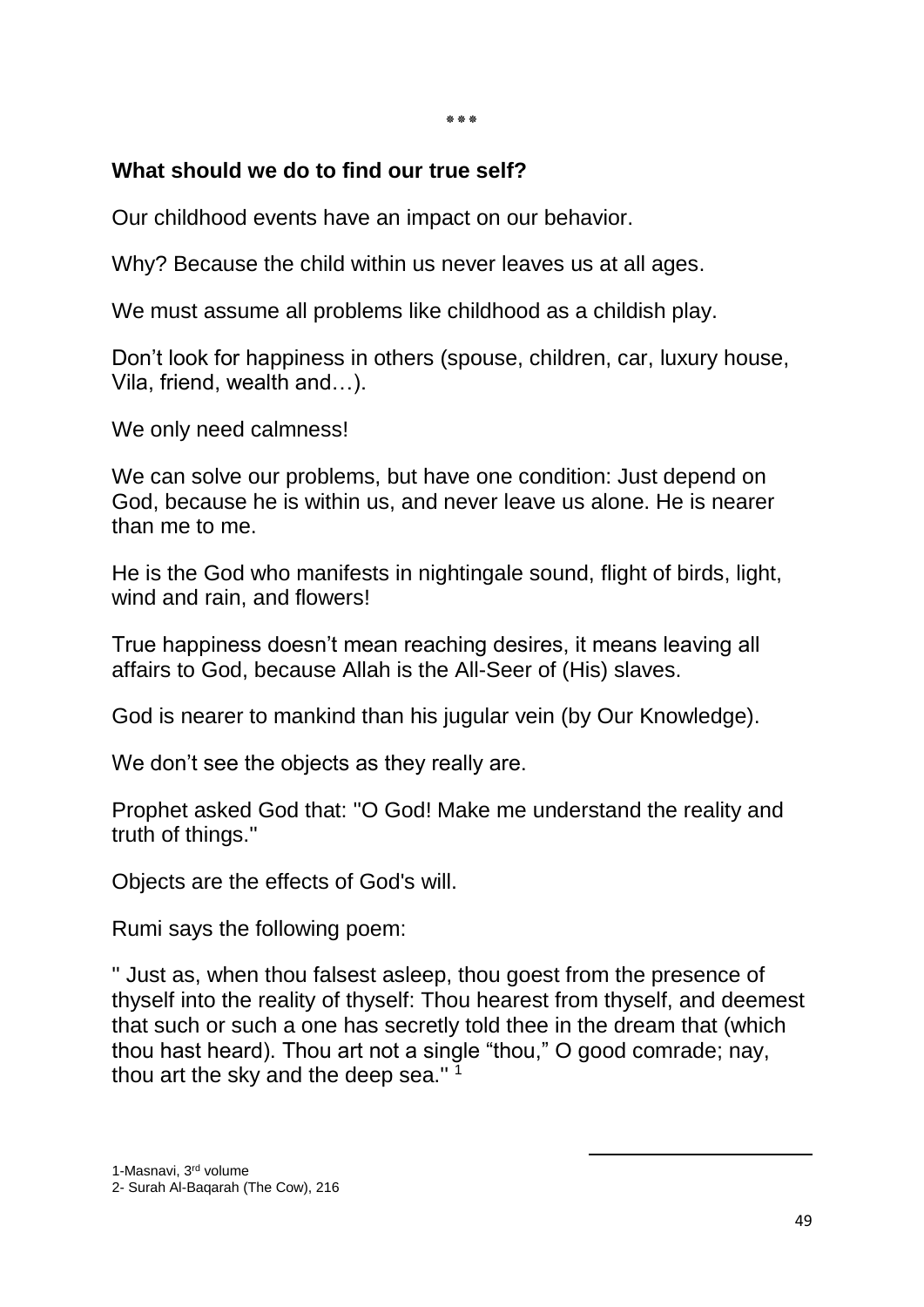﴿وَاللَّهُ يَعْلَمُ وَأَنتُمْ لَا تَعْلَمُونَ﴾ ْ ْ َ **ٔ** .<br>: َ

Allah knows but you do not know.<sup>1</sup>

Confessing to ignorance and not knowing are signs of understanding and one of the results of mysticism.

Take steps with the naked feet of selfishness.

God said:

﴿إِنِّي أَنَا رَبُّكَ فَاخْلَعْ نَعْلَيْكَ إِنَّكَ بِالْوَادِ الْمُقَدَّسِ... ﴾ **∶** َ ِ<br>ب ِ **ٔ**  $\zeta$ ْ .<br>ئ بر<br>بد َ ُنا<br>ا

Verily! I am your Lord! So take off your shoes, you are in the sacred valley, *Tuwa*. 2

So your fears are gone and you surrender to God, then you can understand **unity of being**.

Your life is controlled by God.

﴿فَاللَّهُ خَيْرٌ حَافِظًا وَهُوَ أَرْحَمُ الرَّاحِمِينَ ﴾ َ <u>و</u> َ ِ َ

Allah is the Best to guard, and He is the Most Merciful of those who show mercy.<sup>3</sup>

All things are from God and there is nothing without God.

Mystics believe that we must remember God so that he remembers us.

**٭٭**٭

God said:

﴿لَئِن شَكَرْتُمْ لَأَزِيدَنَّكُمْ وَلَئِن كَفَرْتُمْ إِنَّ عَذَابِي لَشَدِيدٌ﴾  $\overline{\phantom{a}}$ .<br>.<br>. ِ<br>مُ ي ر<br>گ ِ ر<br>أ ِ َ

1

1- Surah Ta-Ha, 12

<sup>2-</sup> Surah Yusuf (Prophet Joseph), 64

<sup>3-</sup> Surah Ibrahim (Abraham), 7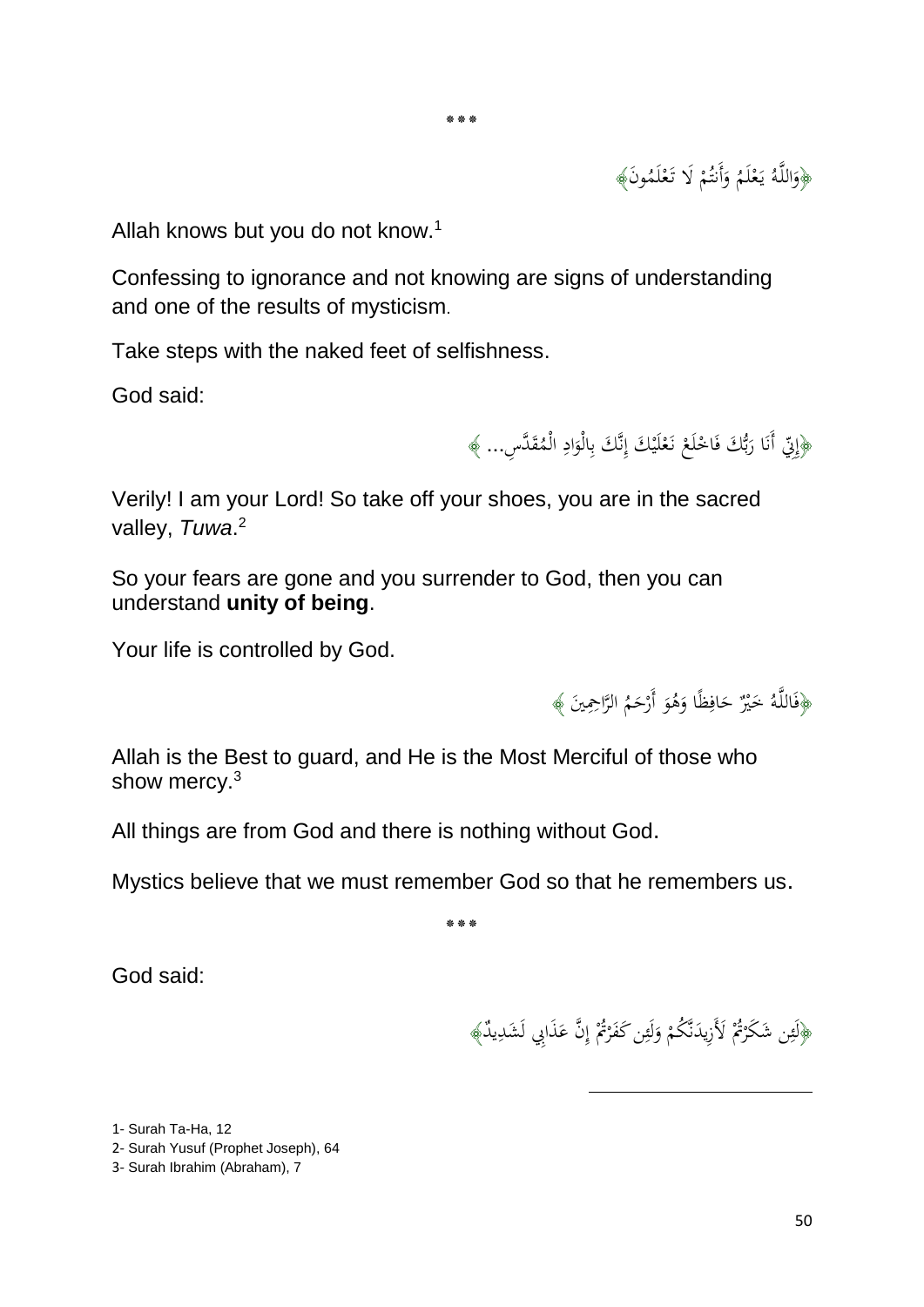''If you give thanks (by accepting Faith and worshipping none but Allah), I will give you more (of My Blessings), but if you are thankless (i.e. disbelievers), verily! My Punishment is indeed severe."<sup>1</sup>

Remembering God and thanking the blessings does not mean saying God's names and attributes.

We must remember God with love and without rebellion. God is with us; and heavens and earth belong to him.

Why does God consider all beings as his signs?

Every phenomenon is a miracle. I wonder that there are people who deny the miracle!

Beach, bush, winter blooms, and sleep, animal's sound, bird's flight, insects' moves, sunset, moon, stars, swamp, and wonderland of the seas, all of them are miracles.

Why do not we benefit from our worship? It's because we worship God for fear of hell or interest in paradise.

The Qur'an speaks of the constant presence of God everywhere, the essence of God, and his uniqueness.

> ﴿وَإِذَا سَأَلَكَ عِبَادِي عَنِّي فَإِنِّي قَرِيبٌ﴾ ة<br>م :<br>أ ر<br>د  $\ddot{\cdot}$ ب  $\overline{a}$ ِ إ َ

And when my slaves ask you (O Muhammad) concerning me, then (answer them), I am indeed near (to them by My Knowledge).<sup>2</sup>

٭**٭٭**

Rumi says the following poem:

''O God! Let us turn our heads from ourselves towards you, because you are nearer unto us than we (unto ourselves). From you (come) both the prayer and the answer; safety and dread are also from thou. You are nearer to me than my neck-artery: how long shall I say 'Oh'? 'Oh' is a call to one who is far off.  $" 3$ 

1

1- Surah Al-Baqarah (The Cow), 186 2-Masnavi, second volume 3-Masnavi, second volume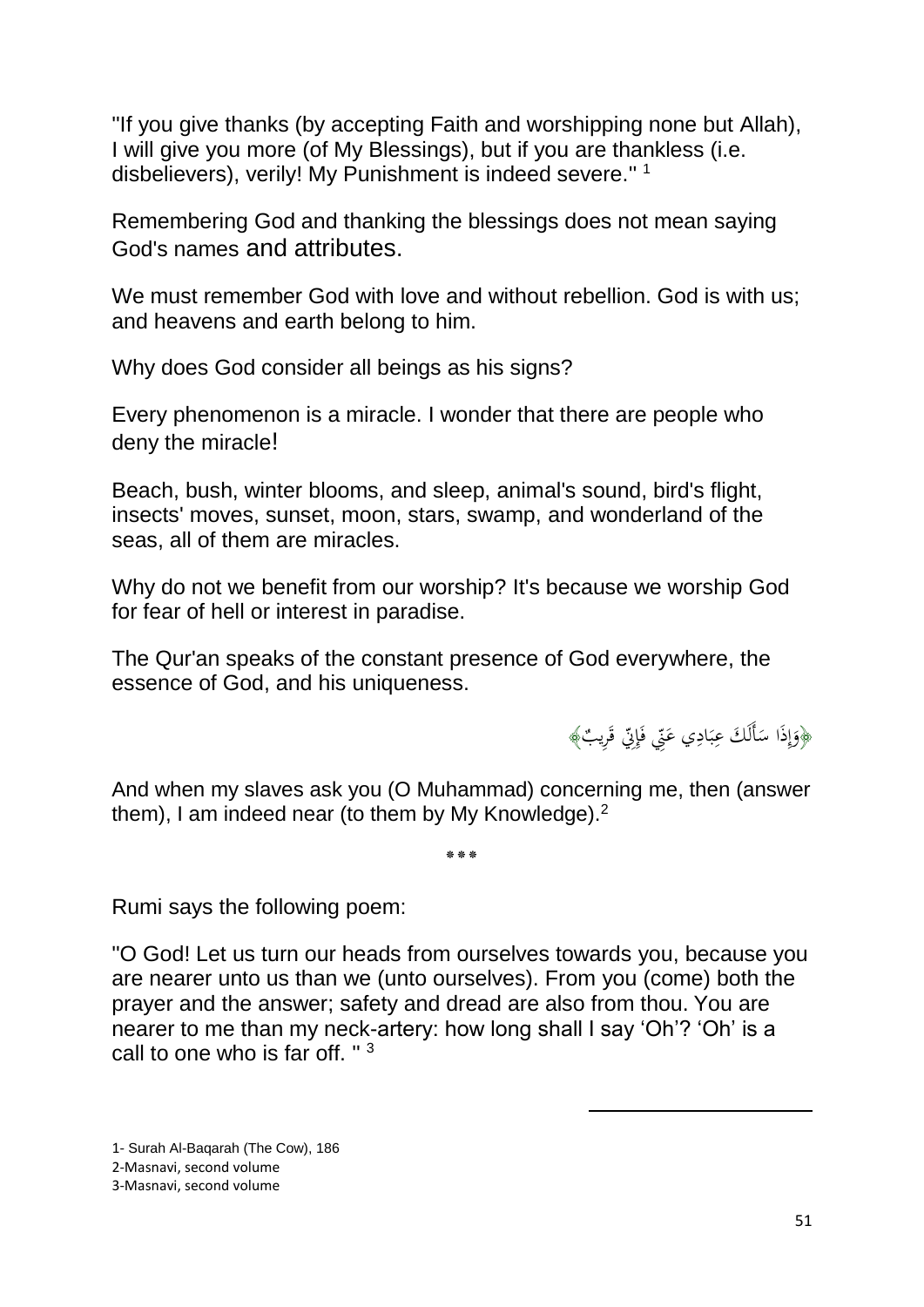Race, gender, height, nationality, and things like this don't matter to God. Piety is very important to him; and the dearest person is the most pious person.

Rumi said:'' O God! Give goodness unto us in our present life, and give goodness unto us in our future life! Make the way agreeable to us as a garden: O Glorious One, you are our goal.'' <sup>1</sup>

We are unstable and mortal. That is why we wish immortality and immortal blessings are promised to men.

We must ask forgiveness and health only from god.

The wise man pays attention to the backend of things, but ignorant man pays attention to the appearances.

Rumi said: '' (I see) the branches of tree dancing like fishes, the leaves clapping their hands like minstrels.''

The wise man is tactful, but the ignorant man is hasty and ignorant of the outcome of his work!

Live simply, because simplicity and health and happiness are better than anything.

Help others, and be generous.

٭**٭٭**

﴿لاَ إِكْرَاهَ فِي الدِّينِ قَد تَّبَيَّنَ الرُّشْدُ مِنَ الْغَيِّ﴾ َ َ ِ<br>ِإِ إ .<br>أ َ  $\overline{a}$  $\ddot{\phantom{0}}$ 

1

There is no compulsion in religion. Verily, the Right Path has become distinct from the wrong path.<sup>2</sup>

Right path is clear, and God recommends this way.

Wrong path is clear too, and Satan recommends this.

And I'm free to choose one of these two ways.

<sup>1-</sup> Surah Al-Baqarah (The Cow), 256

<sup>2-</sup> Surah Al-Baqarah (The Cow), 269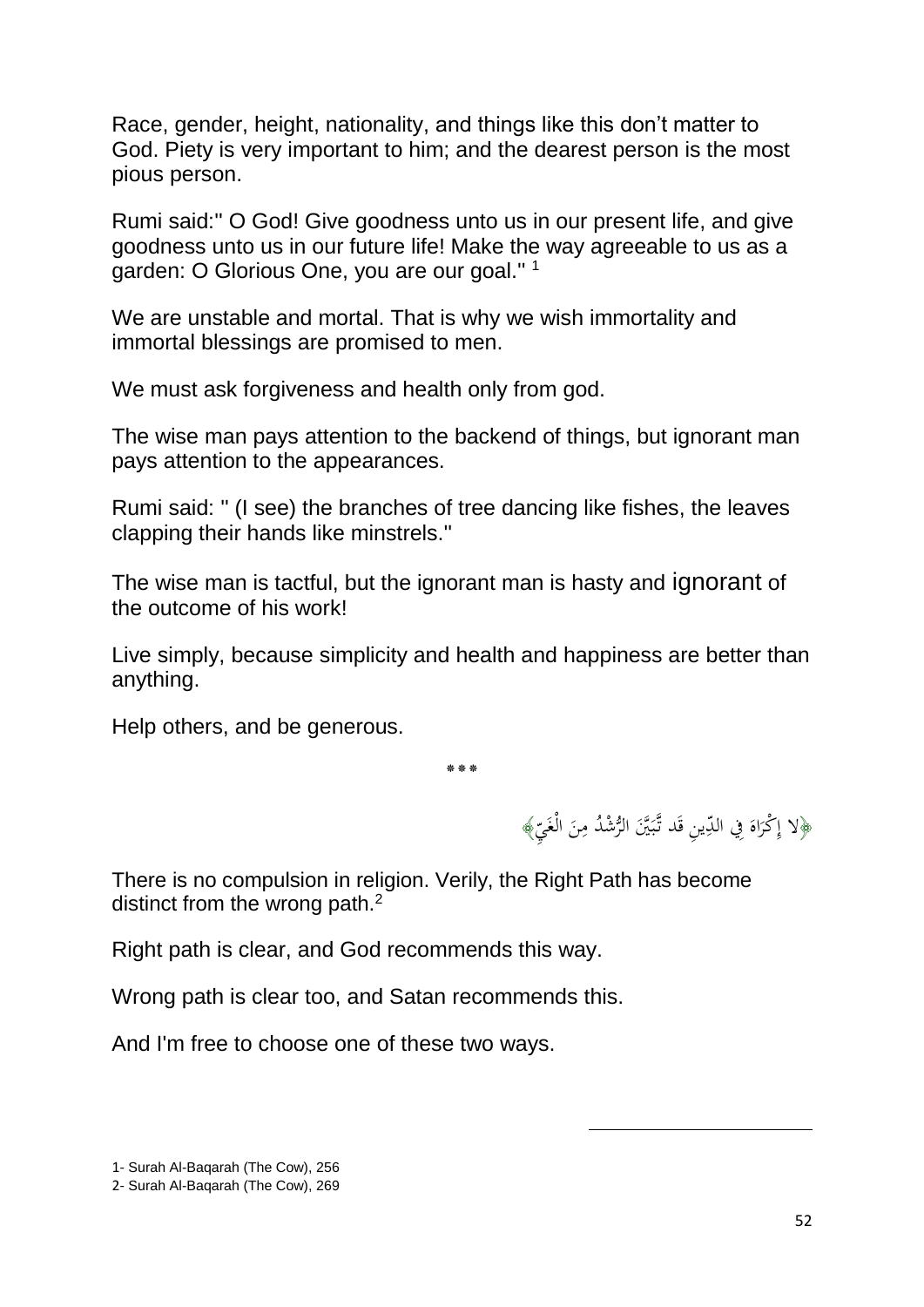٭**٭٭**

Imam Ali (AS) says: «The best piety is to hide it. »

﴿يُؤْتِي الْحِكْمَةَ مَن يَشَاءُ وَمَن يُؤْتَ الْحِكْمَةَ فَقَدْ أُوتٍيَ خَيْرًا كَثِيرًا﴾  $\overline{\phantom{a}}$  $\overline{\phantom{a}}$ ة<br>م ا  $\ddot{z}$ ا ا ْ  $\zeta$ <u>ة</u>  $\overline{a}$  $\overline{\phantom{a}}$ َ

He grants wisdom to whom He pleases, and wisdom is a great goodness.<sup>1</sup>

Who is wise? Wise is the one who acts on his own knowledge.

But who is philosopher? The philosopher is a scientist who knows a lot of science and philosophy.

Bertrand Russell, the English philosopher, is a materialist, and he denies God. His famous question is that: what did God make of?

Philosophers do not know how the matter was created.

Wisdom and philosophy are two separate issues. Wisdom originates from existence and philosophy of education!

In our history, Ferdowsi, Attar, Mulla Sadra, Rumi, Hafiz, Khayyam, Sanai, and Sheikh Shabestari are mystic and wise men.

٭**٭٭**

## **Wisdom of creation**

What is the wisdom of sending prophets among people?

God says:

﴿لَقَدْ أَرْسَلْنَا رُسُلَنَا بِالْبَيِّنَاتِ وَأَنزَلْنَا مَعَهُمُ الْكِتَابَ وَالْمِيزَانَ لِيَقُومَ النَّاسُ بِالْقِسْطِ...﴾ ्<br>∧ **ٔ** ت َ  $\overline{\phantom{a}}$ .<br>. زا<br>نر َ .<br>. ن ن<br>پا ي  $\ddot{\cdot}$ ِ .<br>. .<br>.  $\ddot{\phantom{0}}$ ِ<br>ب ب َ ا<br>ا ي ؚ<br>ٳ ا زا<br>ن ْ

1

Indeed we have sent Our Messengers with clear proofs, and revealed with them the Scripture and the Balance (justice) that mankind may keep up justice. 2

1- Surah Al-Hadid (Iron), 25

<sup>2-</sup> Surah Al-Ma'idah (The Table Spread with Food), 8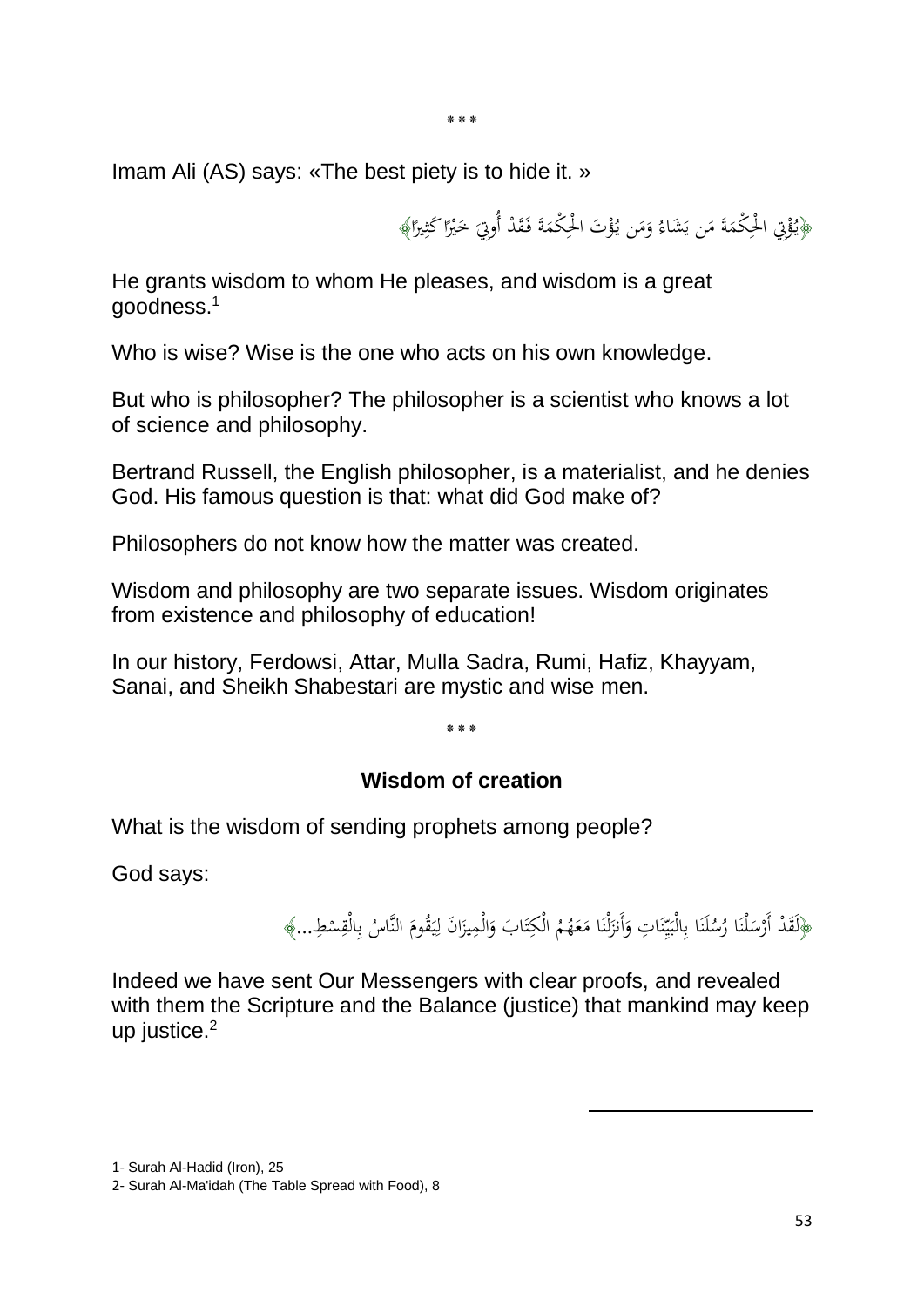We should understand wisdom to find out what are the mysteries of the sending prophets in history?

Prophet Solomon is a symbol of wisdom. See some of his wisdom:

He says: '' How ugly it is to answer a person before listening to his words.''

And also says: '' The first step to gain knowledge is piety.''

﴿اعْدِلُوا هُوَ أَقْرَبُ لِلتَّقْوَىٰ﴾ َ م<br>ر J

Be just; that is nearer to piety.<sup>2</sup>

Moderation is the best thing. The lesson of Islam is moderation and avoiding extremism.

Effort and facilities have a great influence on moderation.

﴿وَأَن لَّيْسَ لِلْإِنسَانِ إِلَّا مَا سَعَىٰ﴾  $\ddot{\phantom{0}}$  $\overline{\phantom{a}}$ إ  $\overline{a}$ ِ ل .<br>-ي َ

Man has nothing but what he does (good or bad).<sup>1</sup>

Man has nothing without effort.

Man's effort depends on his motivation. If his motive is God, his efforts will be useful to his later life, but if his motive is anything else, his efforts are only for this world.

٭**٭٭**

Humans look for luxury homes and cars, and material marriages and absurd promises, but all of them are unstable and mortal!

Don't they know that everything is mortal?

Our truth likes to live in the moment, free from all the acquisitions, subjectivities, lies, selfish nesses, the law of entropy, and all the mortal things.

1

1- Surah An-Najm (The Star), 39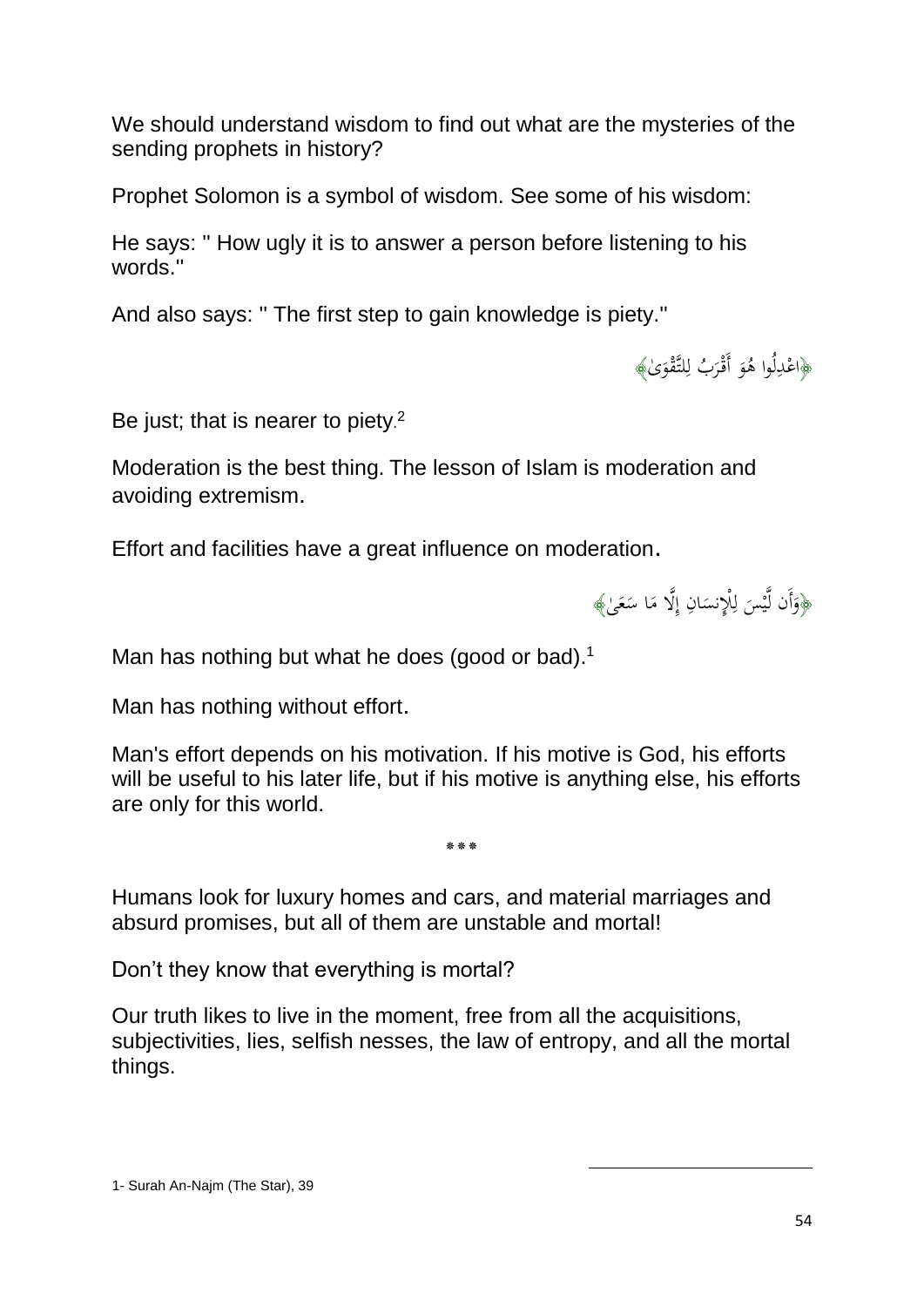When we understand our true nature and find that God is immortal, we see all things invalid and worthless.

So submit yourself to God.

We cannot even imagine the dynamics and movements of our body organs properly. We have experienced sleep, forgetfulness, aggression, hunger, and anger, but how do we understand that neither slumbers, nor sleep overtake God?

How the salty and sweet water of seas are separated and not mixed together?

How does the law of attraction act on the law of gravity?

Yes, all of these are the manifestation of God's will.

Approaching to God requires submission to his will.

﴿وَلَهُ أَسْلَمَ مَن فِي السَّمَاوَاتِ وَالْأَرْضِ طَوْعًا وَكَرْهًا﴾ <u>ٔ</u> َ د<br>ا ،<br>' .<br>.<br>. َ ا َ  $\overline{\phantom{a}}$ ام<br>ا ا **ٔ** َ

To God submitted all creatures in the heavens and the earth, willingly or unwillingly.<sup>1</sup>

Islamic mysticism believes in unity of God by using the Qur'an, Sunnah of the Prophet, wisdom, and science.

If we understand monotheism and God's unity, our lives are wisely. Otherwise, we will regret in the Day of Judgment.

Escaping from the rule of God is not possible. We must surrender to God's will.

# **Submission and Satisfaction**

I'm not my body, because this body is constantly changing from childhood to now.

My body is only for voluntary movements. My truth is the spirit of God that is the truth of everyone and everything.

1

This spirit is immortal and finally returns to God.

<sup>1-</sup> Surah Ale-Imran (The Family of Imran), 83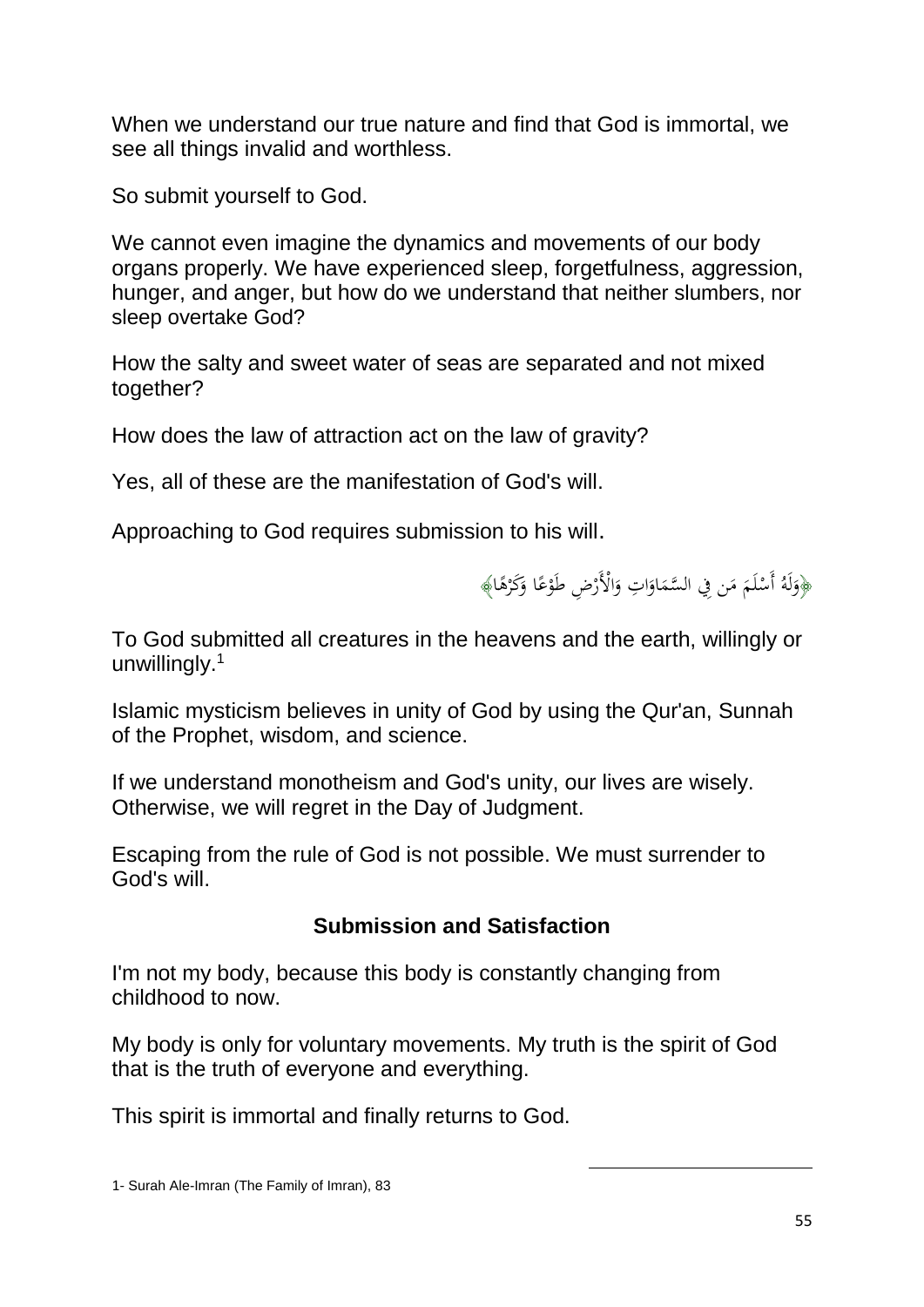This world is created by God's light; God is the light of heavens and earth.

So death is also the beginning of another life.

Rumi says: ''I died to the inorganic state and became endowed with growth, and (then) I died to (vegetable) growth and attained to the animal. I died from animalism and became Adam (man): why, then, should I fear? When have I become less by dying? ''

In holy Qur'an it's said that: «Everything will perish except God's face. To Allah we belong and truly, to Him we shall return.﴿

Everything is absurd until the Day of Judgment.



The Day when all the secrets (deeds, prayers, fasting, etc.) will be examined (as to their truth).<sup>1</sup>

What is the force that causes blood circulation, breathing, the movements of the body, and the growth of hair and nails?

As a result, we must submit to God.

#### **We renew… at every moment**

Our creation is such that it constantly forgets the past to remember it again.

Every one of us understands ourselves in comparison to another, but death is the end point for these forgetting and remembering and comparing.

God says in Qur'an that:

﴿مِنْهَا خَلَقْنَاكُمْ وَفِيهَا نُعِيدُكُمْ وَمِنْهَا نُخْرِجُكُمْ تَارَةً أُحْرَىٰ﴾ ِ َ <sup>t</sup> .<br>. ن .<br>في َ  $\Leftrightarrow$ ن ∕' ً<br>ن ْ َ .<br>أ ت ْ  $\epsilon$ ن ِ<br>ِم َ ْ ِ  $\epsilon$ 

1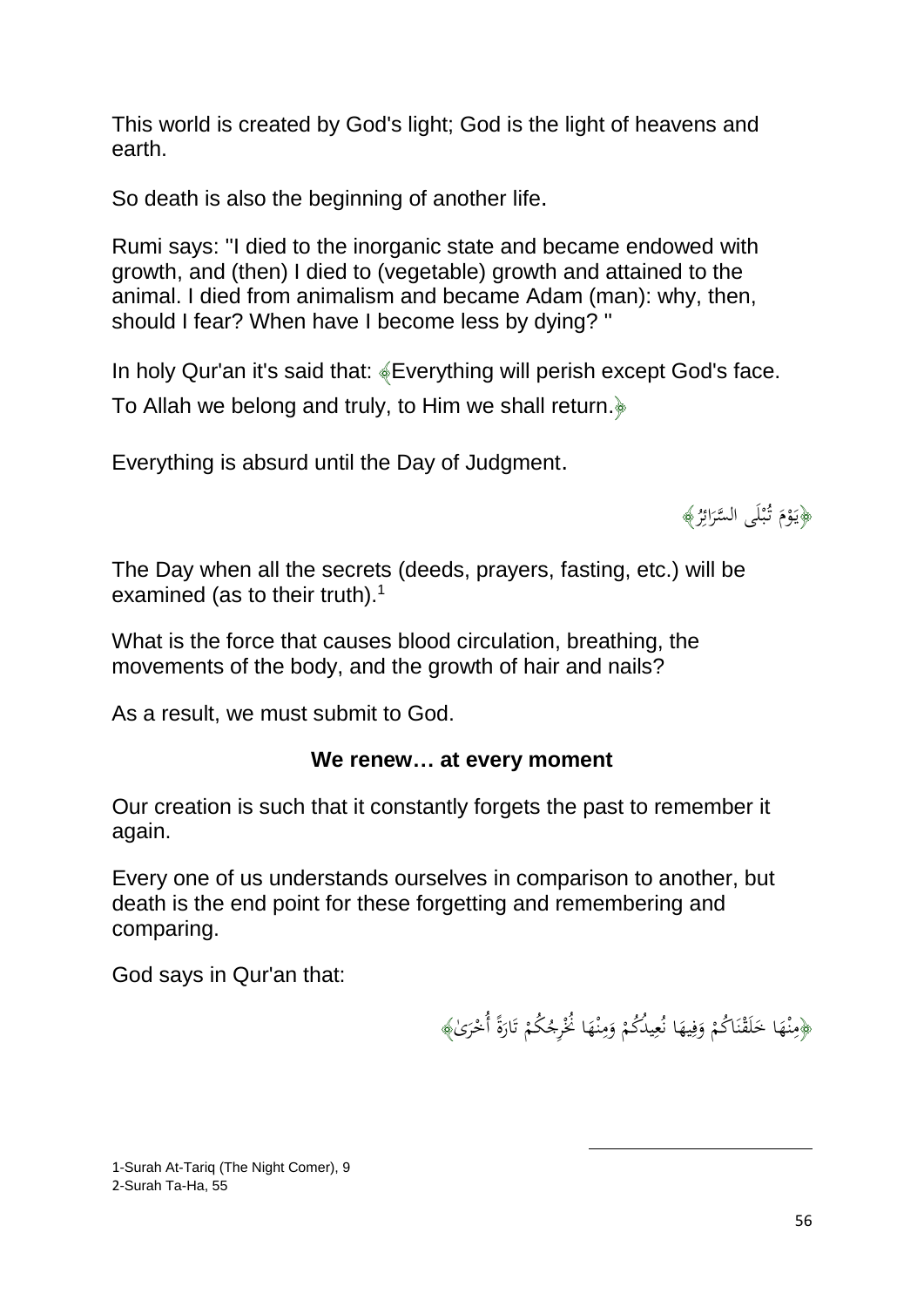Thereof (the earth) we created you, and into it we shall return you, and from it we shall bring you out once again.<sup>1</sup>

God is eternal, so blessed be Allah, the Best of creators.

In fact, we are nothing without God, and inherently need him. The more we understand that we are nothing the more we know ourselves and God.

Whatever is understandable is limited, because we and all creatures are limited. That's why we can't understand God absolutely, because he is unlimited.

We are not apart from God, but the effect and manifestation of Him. And the truth is not more than one. God says:



And Our Commandment is one, as the twinkling of an eye.<sup>2</sup>

All phenomena represent this unique truth. As long as we engage in subjectivities, we do not understand this secret.

All suffering and pleasures are unstable. So we must get rid of all affiliations in the world.

# **Why did some people seek refuge in caves and forests?**

Even some of them have preferred animal encounters to life among humans, but isolation, living in the cave and jungle, and contacting with animals can't solve any problem.

Hafiz says: '' There is no standing between the lover and the beloved (between God and his creatures). The only thing between them is selfishness and self-centeredness.''

1

Hafiz, Khayyam, and other mystics knew that the only obstacle to achieving God is human mentality and subjectivism.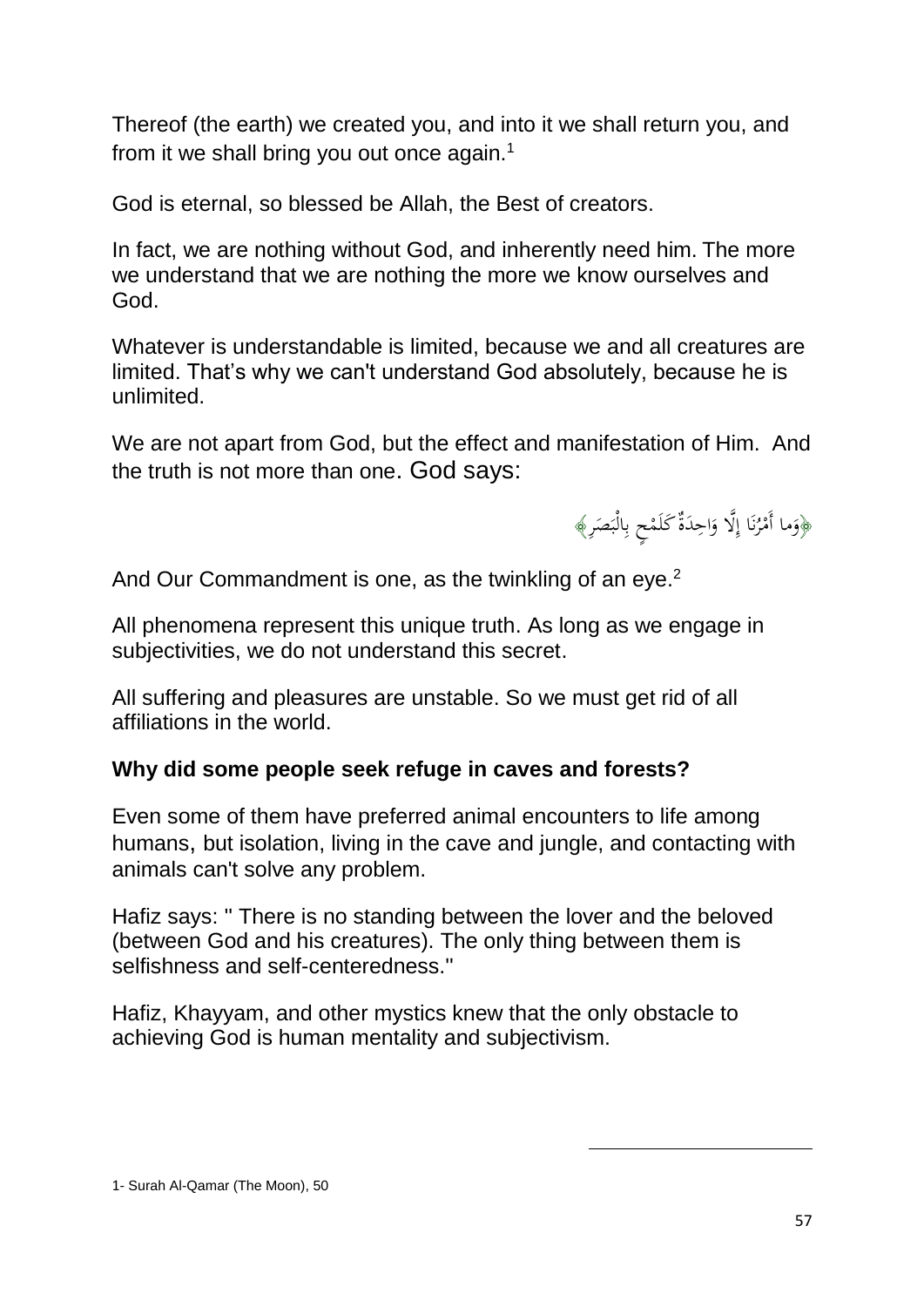The world is made up of particles and atoms, and this is the most important human science report. Know that every particle of particles of the world represents one names of God.

Phenomena are the manifestations of God's will, and they are nothing without God.

We must admire the beauty of phenomena, but look beyond them. We must appreciate things that we have, and thank God for the things we do not have.

We can't understand God, and can't say anything about him; we can only be with him. To be with God, you need more silence than speaking.

Get rid of the horrible sound of planets and the mechanical life, and understand silence.

Blessed is God in Whose Hand is the dominion, and He is Able to do all things. You cannot fight with God and you cannot escape him.

Rumi says: ''Do not be intoxicated with these cups, which are (phenomenal) forms, lest thou become a carver of idols and an idolater.''

Heart, spirit, and human nature are beyond the five senses. By the 5 senses and through the heart, the supreme goal of life can be understood.

٭**٭٭**

## **Common story of the nations, tribes, and sects**

God says in holy Qur'an that:

﴿إِنَّا خَلَقْنَاكُم مِّن ذَكَرٍ وَأُنثَىٰ وَجَعَلْنَاكُمْ شُعُوبًا وَقَبَائِلَ لِتَعَارَفُوا﴾ َ .<br>ا ت <u>ل</u> ل  $\overline{\phantom{0}}$ ِ<br>ئا  $\ddot{\cdot}$ ب َ َ ا ْ :<br>. َ َ َ ِ<br>مُ  $\ddot{ }$ ن .<br>في َ

1

O mankind! We have created you from a male and a female, and made you into nations and tribes, that you may know one another.<sup>1</sup>

God creates white-skinned, black-skinned, Indian, Iranian, American, Shiite, Sunnis, Turks, Arabs, Muslim, Christian, and...

<sup>1-</sup> Surah Al-Hujuraat (The Dwellings), 13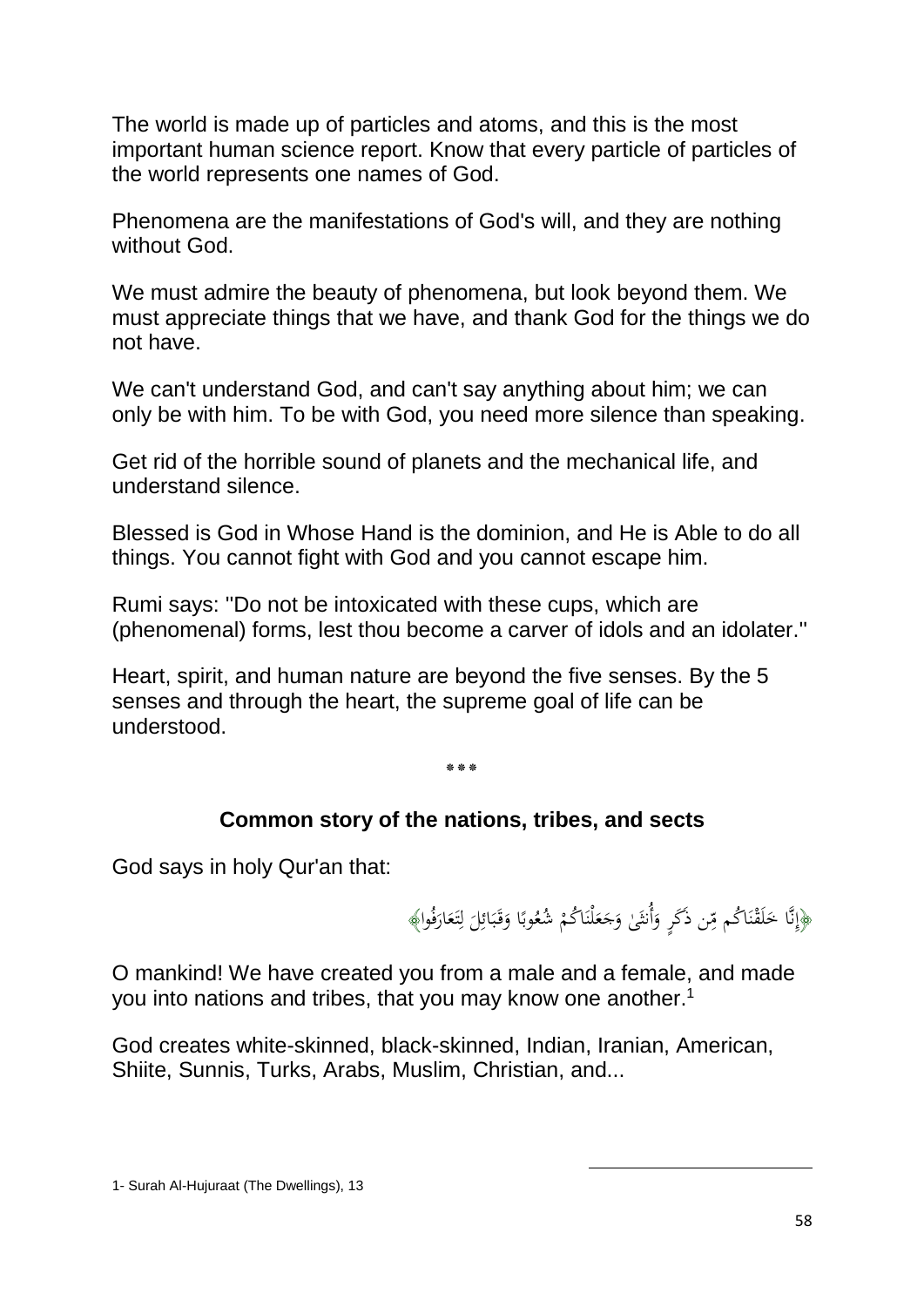The current Torah is nothing but the common stories of the descendants of Israel that made the Jews a special tribe in history.

Aryan immigration is nothing but stories of the resistance of this people against the onslaught of other nations.

Western culture is a reflection of the teachings of the gospels written by the Disciples of Christ, in addition to ancient Greek civilization.

All the stories of human beings are the result of their collective and shared mentalities. These mentalities are manifest errors and have no meaning.

These stories are attractive for mind, but they are the creator of prejudice and polytheism. The truth is beyond these.

Good and bad deeds of peoples and nations are the result of their thoughts and God's will!

٭**٭٭**

#### **Hafiz, the last word in Islamic mysticism**

He is Iranian poet and mystic. Hafiz and Rumi are called two giants of mystical literature. And that's the right name for them.

Pay attention to the following poems from Hafiz:

''Don't wonder at the revolution of the time. There are many a thousand tales of this.''

''If there is no purity, the mosque and the tavern are the same. There is no good in a house where infallibility does not exist.''

Piety is a requirement of righteous deeds; and piety means purity…

٭**٭٭**

Hafiz says about Prophet Muhammad that: '' My idol, who didn't go to school, and didn't write. With a glance, he became the precept-teacher of a hundred schools.''

> ﴿وَما كُنتَ تَتْلُو مِن قَبْلِهِ مِن كِتَابٍ وَلَا تَخُطُّهُ بِيَمِينِكَ إِذًا لَّارْتَابَ الْمُبْطِلُونَ﴾ ب ت<br>أ ت <u>ّ</u> ِ ِ ا<br>ا ي ِ<br>پ بذ َ :<br>أ ت ِ ِ ِ .<br>. ب َ ِ <u>:</u> ت َنْ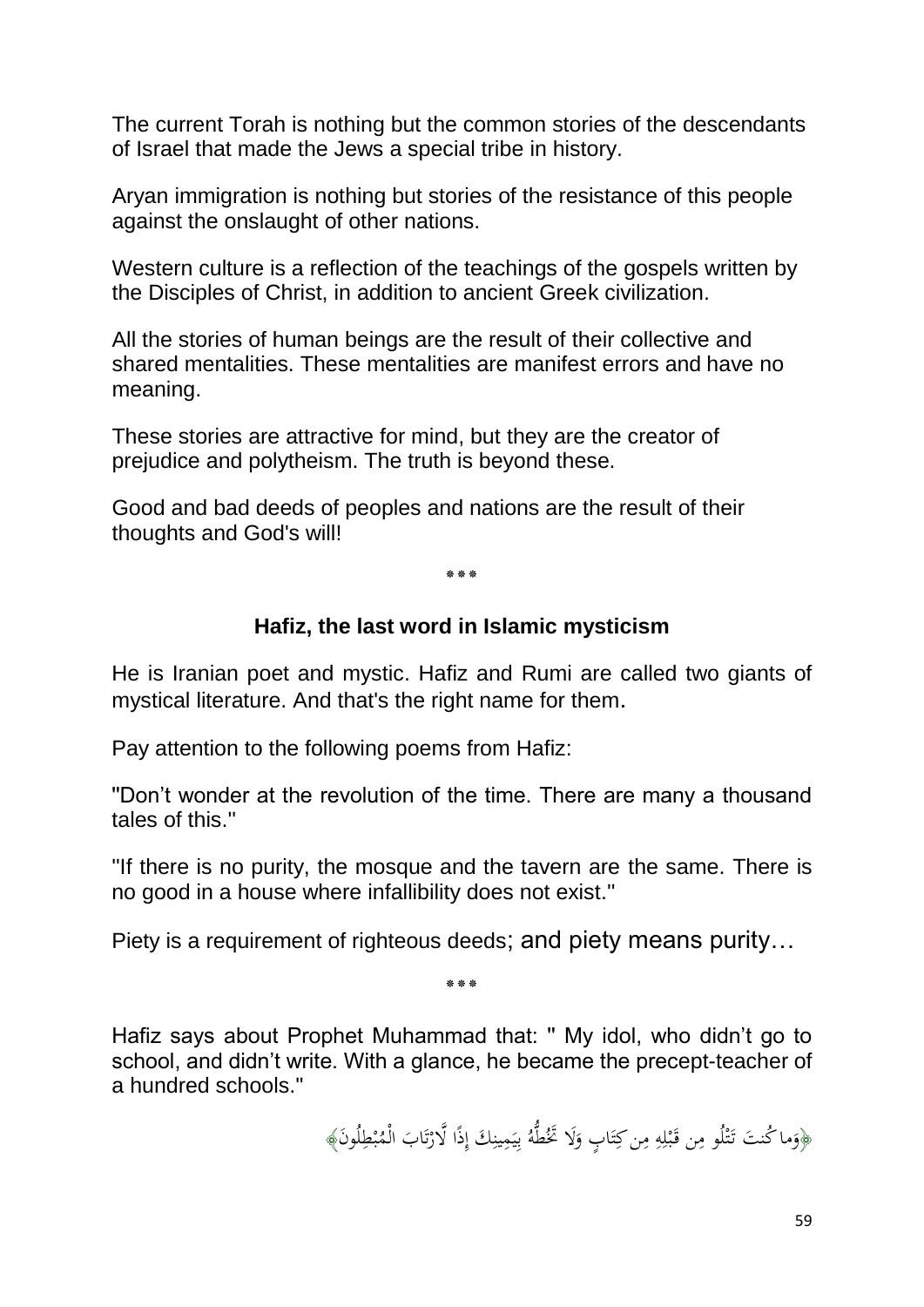(O Muhammad!) You neither read any book before it (this Qur'an), nor you wrote any book (whatsoever) with your right hand. In that case, indeed, the followers of falsehood might have doubted.<sup>1</sup>

Hafiz says: '' Talk about minstrel and wine; little seek the mystery of time; nobody can discover this mystery and will not.''

How can we understand the mystery of the world with philosophical wisdom?

Hafiz says: ''Don't pay attention to the wrangle of seventy-two sects, because they didn't see the truth, and only say legend.''

Get rid of conflicts of various sects, Sufis, materialists, economists, communists, liberals, and etc.! Find the truth.

Hafiz says: ''Everyone, whether sensible or insensible, is the seeker of the beloved. Everywhere, the mosque or the church, is the house of love.''

He believes that all places on the earth are the house of worship of God, the house of love.

Be in love with God! Because:

﴿قُلْ إِنَّ صَلَاتِي وَنُسُكِي وَمَخْيَايَ وَمَمَاتِي لِلَّهِ رَبِّ الْعَالَمِينَ﴾ َ َ ِ ڵ ُ<br>ا َ  $\ddot{\cdot}$ ا<br>ا ي َ بر<br>ن َ  $\ddot{\phantom{0}}$ ِ إ **ٔ** 

1

Say (O Muhammad!): "Verily, my *Salat* (prayer), my sacrifice, my living, and my dying are for Allah, the Lord of the mankind, jinns and all that exists."<sup>2</sup>

٭**٭٭**

Hafiz says: '' O Hafiz! Drink wine; practice profligacy and be happy; but do not ridicule the Qur'an.''

Hafiz is opposed to hypocrisy and fraud.

1- Surah Al-Ankabut (The Spider), 48

2- Surah Al-An'am (The Cattle), 162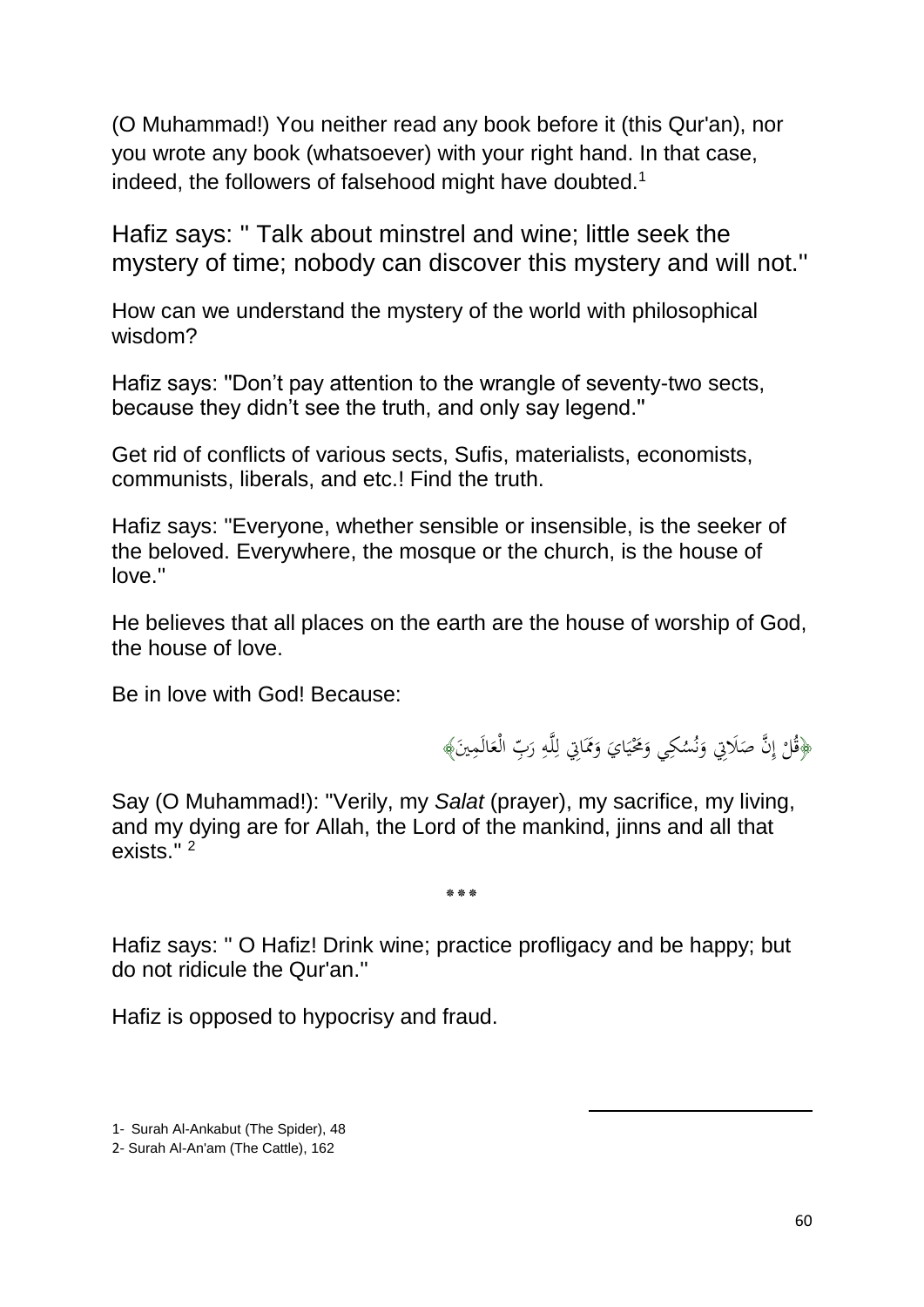He says: '' Bring wine; if you look carefully, all people make fraud and deceive.''

> ﴿تِلْكَ الدَّارُ الْآخِرَةُ بَخْعَلُهَا لِلَّذِينَ لَا يُرِيدُونَ عُلُوًّا فِي الْأَرْضِ وَلَا فَسَادًا وَالْعَاقِبَةُ لِلْمُتَّقِينَ﴾ نَا ا  $\ddot{\phantom{0}}$ َ .<br>. َ ڶ  $\triangleleft$ َ َ َ ِ.<br>پُر ِ ل  $\ddot{\cdot}$ ب ِ َ

That home of the Hereafter (i.e. Paradise), we shall assign to those who rebel not against the truth with pride and oppression in the land nor do mischief by committing crimes. And the good end is for the pious.<sup>1</sup>

Who is Hafiz, the genius of Islamic mysticism? He is a mystic poet who introduced the principles and moral details to Iranian culture with historical and Quranic examples in the form of lyric poem.

Is this definition of Hafiz sufficient?

Hafiz says: '' I've never heard more pleasant than the sound of love's speech that is a great moment that remain in this revolving dome.''

Hafez believed in which of these cases? Purity or dualism? Ethic or lust? Reputation or disgrace? Wisdom or love?

He says in his poem that: '' On the creator's pen, passed no error. Blessed is his pure sight that forgives our errors.''

Hundreds of books and essays have been written to understand the thoughts of Hafiz in the above poem.

He says: '' O Hafiz! Our existence is a mystery that it is a legend to investigate.''

Goethe, famous German poet and philosopher, wrote that: '' O Hafiz! Your words are great like eternity. And your speech, like the dome of the sky, depends only on its self.

٭**٭٭**

Hafiz said: '' Plant the tree of friendship, its fruit is hearts' desires. Uppluck the brush of enmity, it brings countless troubles.''

1

He is strongly opposed to pretense and hypocrisy, and says the following poem about this: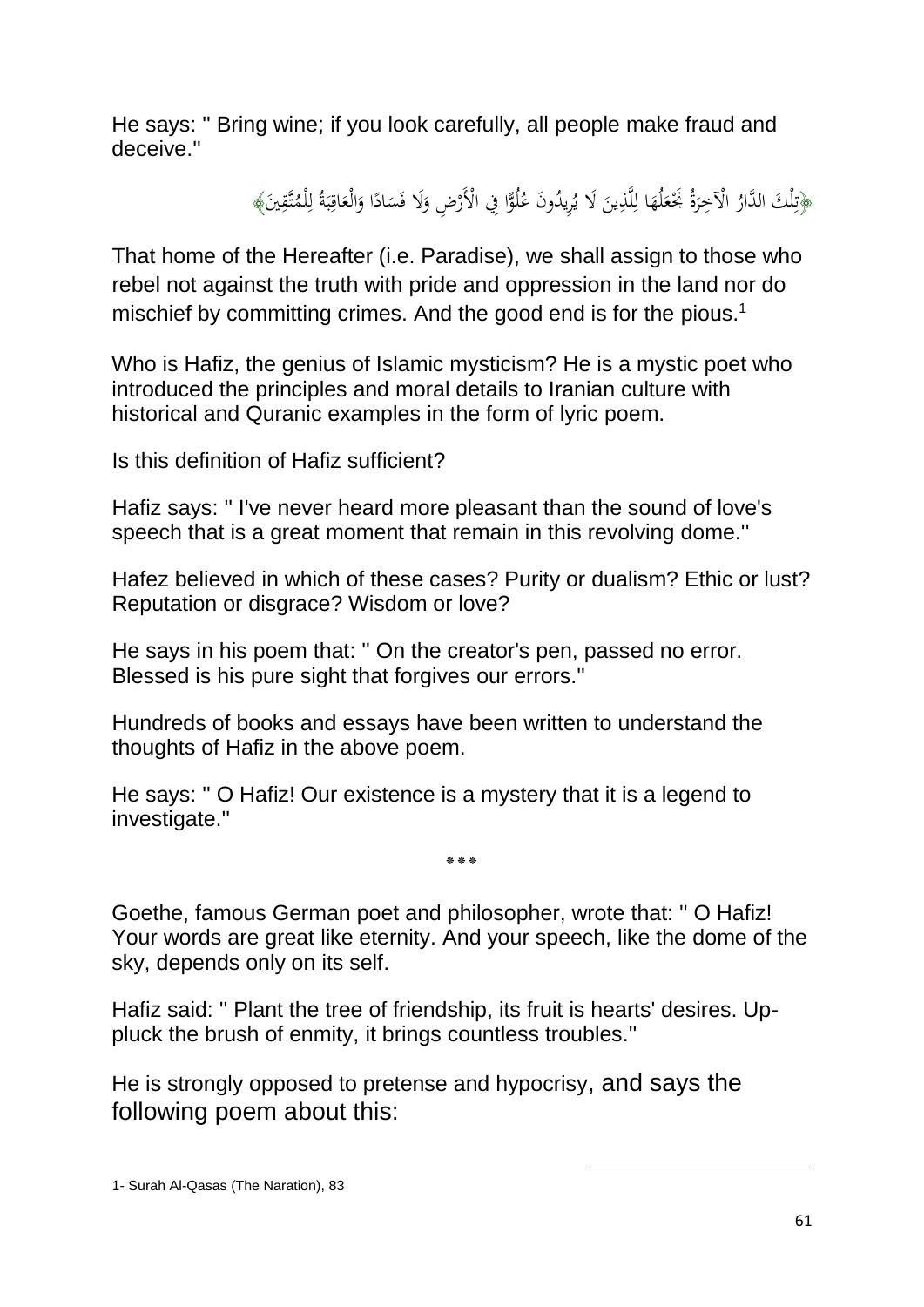'' The preachers who preach in the prayer-arch and pulpit behave differently when they are alone. Duplicity and hypocrisy do not cause happiness and pleasantness of the heart, so choose the way of love. ''

Why is he called "Knower of the Secrets "or ''Poet of all centuries''? That's because he describes teachings of the holy Qur'an for Persian speakers, this service is rare. Before him, Rumi and Attar had done this.

Hafiz says: ''We are neither hypocritical profligates, nor the companions of hypocrisy. Witness to this state is he, who is the knower of hearts.''

Inevitably, we have to finish talking about Hafiz, the star of mystical literature.

٭**٭٭**

## **Farid al-Din Attar Neyshaburi**

He is the great poet of Islamic mysticism, who lived eight hundred years ago.

He says in his famous book called ''Reminder of God's saints'' that: ''O God! The creation of the world is the endless manifestation of your will. I combine your name with the perfume of poetry, and present it to the world while your name was in danger of being forgotten and distorted.''

Attar more than any other Persian poet tells story; his stories are about one thousand and three hundred ,short and long stories based on the mystical teachings of the Qur'an and full of praise of God and his saint and awakening of man.

He says:'' If the whole world is like a sea, the earth is like a poppy on the sea. O man! Look at yourself to understand the value of yourself.''

He begins his famous book called ''Reminder of God's saints'' with the name of Imam Sadiq (AS), and after mentioning the name of other Imams, ends his book with the name of Imam Baqir (AS).

His temple is in the city of Neyshabur, close to the great man of wisdom and astronomy and literature, Khayyam!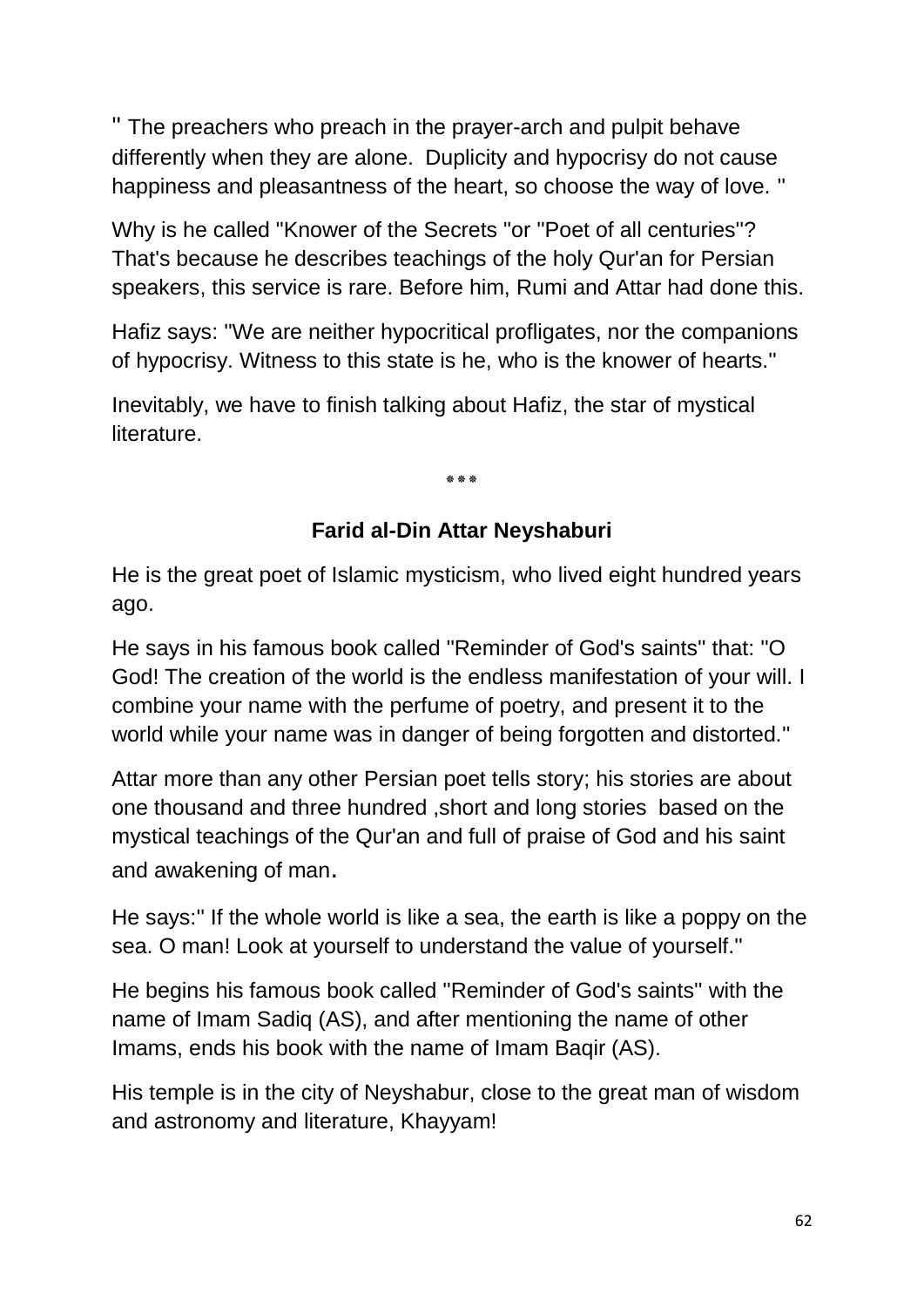Attar's literary works are moderate, wise and ironical. He talks about spiritual cultivation, and obedience and submission to God in his book.

The name of his other book is ''Birds Language''. In this book, he describes the journey of birds to King's court to reach Seemorgh (the name of a bird and it means thirty birds), and seven deserts in this way. Hoopoe is a symbol of spiritual leadership. Sparrow Symbol of fear, owl symbol of the claim, and nightingale is the symbol of beauty. Each of the others birds has a special character.

In this mystical way, birds must pass through seven deserts: deserts of desirers, love, knowledge, independence, monotheism, amazement, poverty and mortality.

Birds that pass through these deserts safely will finally reach the goal.

In this journey, thousands of birds die for various reasons or leave the way at the middle.

At the end, only 30 birds reach the target and there they see nothing but Seemorgh (30 birds)!

If 40 birds arrived at the target, they would see forty birds at their destination. What do you understand?

The purpose of Attar to create this story is to express the ups and downs of life and to know the soul and submission to the will of God.

We like these birds have weaknesses and positive abilities. This book can be a start for us to begin our mystical way to God.

Below are some of the beautiful words of Attar:

Imam Sadiq is the king of people, Proof of Prophets, lover mystic, and the leader of sheikhs.

٭**٭٭**

Anyone who imagines God as an object is an unbeliever!

٭**٭٭**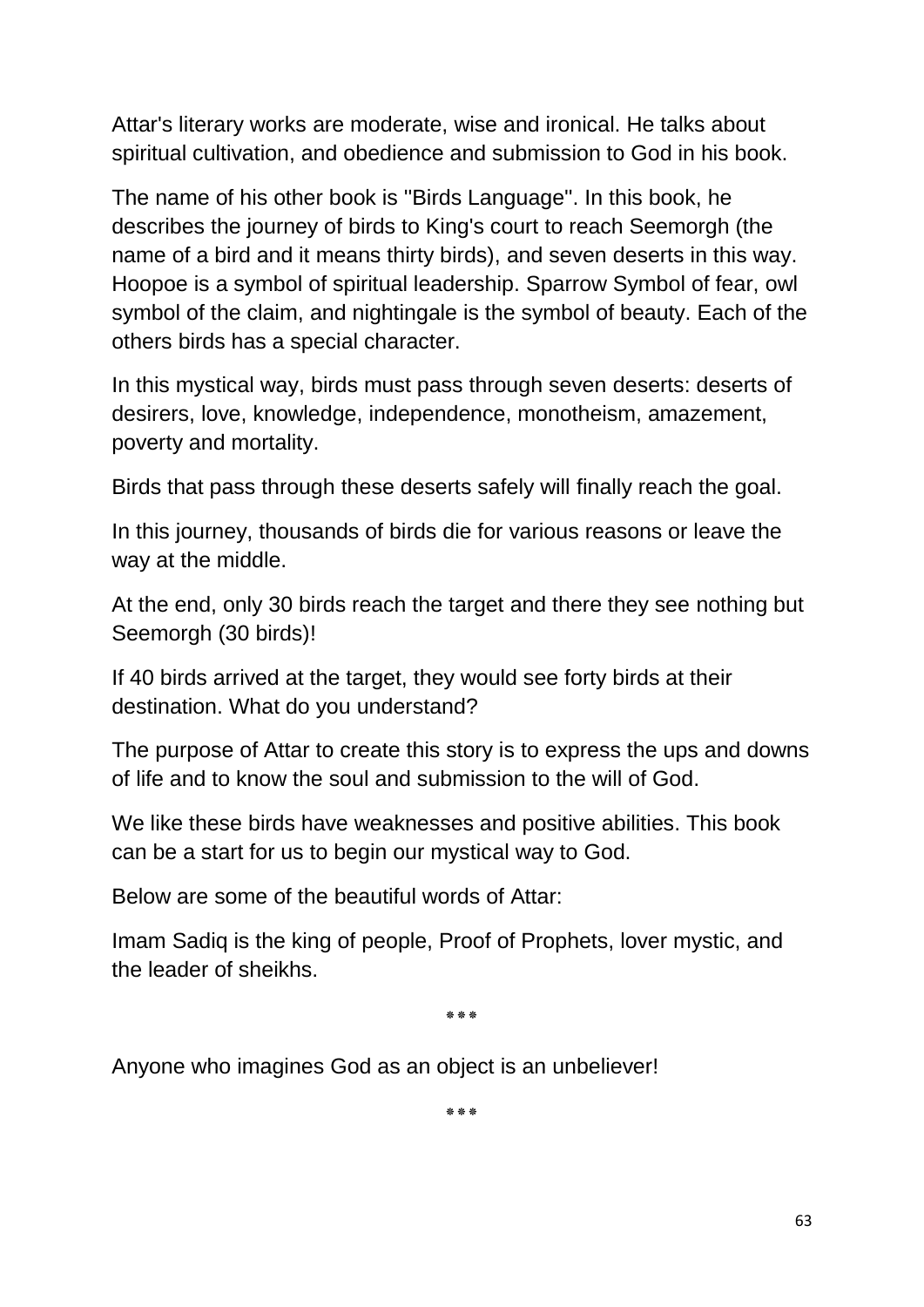God bless anyone who wants without mediation. Love is divine madness.

٭**٭٭**

Heaven and hell are in this world…

Heaven is good health, welfare, and blessing; and hell is disaster.

Blessing is to leave your affair to god!

And hell is to leave this to yourself.

٭**٭٭**

Bring wine of knowing God, because time passes! When everyone is invited to God, nobody will be out of this circle.

O God…accept us!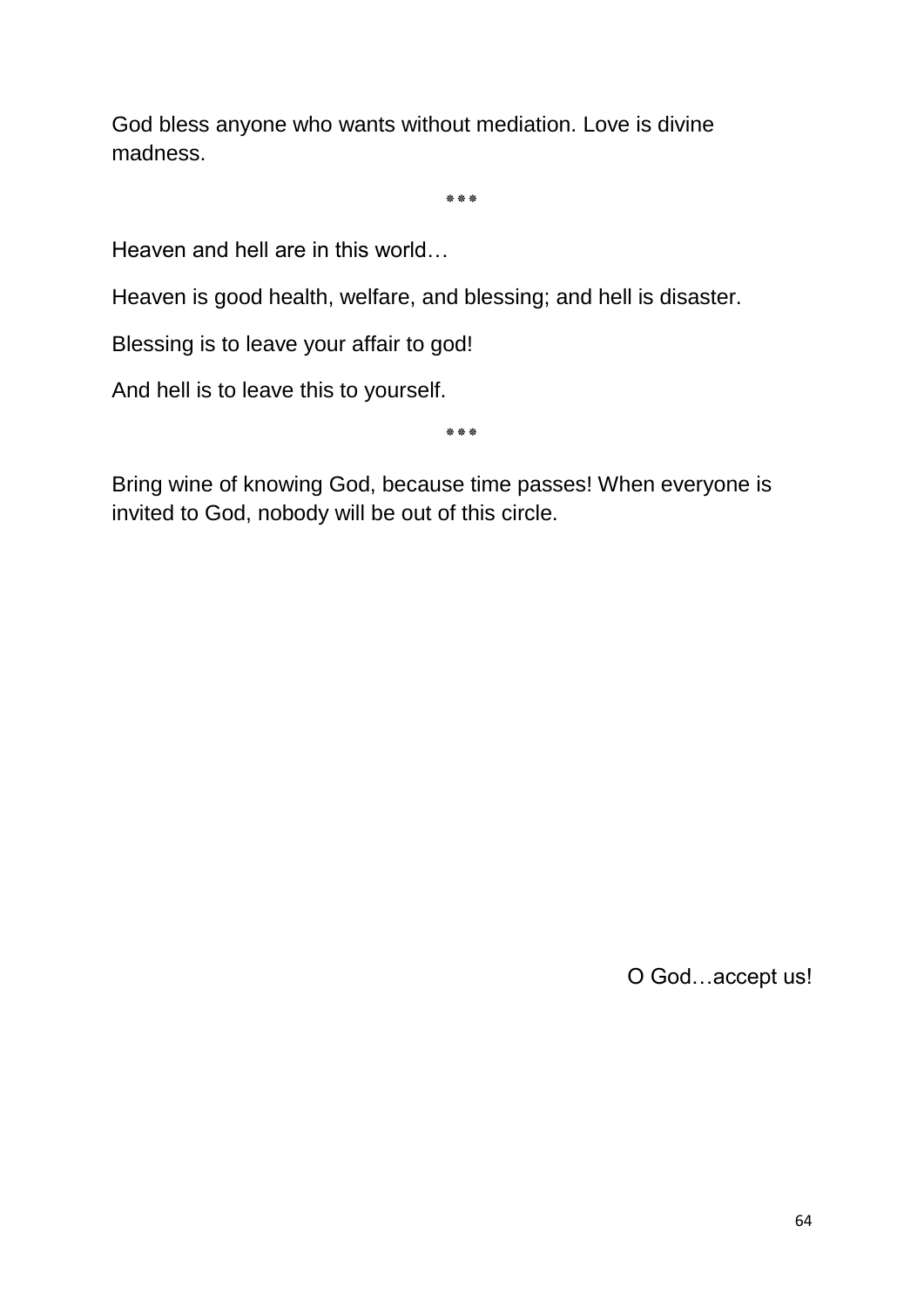# **List of Book Resources:**

- Holy Qur'an
- Gospels «John, Mark, Matthew, Luke»

• Nahjulbalaga.Abolhassan Sharif Razi, Description: Mohamed Abdoud, 1416 AH

• Sahifat al-Sajjadiyah. Attributed to Imam Sajjad, edit by Ali Ansarian, Damascus, 1405 AH

• Mafatih al-Janan (keys of paradise). Sheikh Abbas Qomi, translated by Mahdi Elahi, nineteenth edition.

• Al-Kafi. Mohammad ibn Ya'qub ibn Ishaq Koleini Razi, researched by Ali Akbar Ghaffari, fourth edition, 1401 AH.

• Nahj al-Fasaheh. Abolgasem Payandeh, Javidan Publications Organization, Tehran, Twenty-third edition, 1371.

• Al-Khasal. Sheikh Saduq, Qom, Islamic Publishers Office, forth edition, 1414 AH.

• Ghorar Al Hekam and Dorar Al Hekam. Abd-al Vahed Amadi Tamimi (550 AH), researched by Jalal- al Din Mohaddas, Tehran university, third edition, 1360.

● Masnavi. Rumi, Jalal- al Din Muhammad (604- 672 AH),1393.

• Carts of gods, Daniken, Erich Von, translated by Mehrdad Shahin, Negarestan book publication, Tehran, 1384.

• Ershad Al-Qolub. Deilami Hassan, Theological Institute, forth edition, 1398 AH.

• From knowing to emancipation. Krishna Moretti, facts publication, Tehran, third edition, 1989 AD.

• Islamology, Doctor Shariati (1312-1356), Qalam Publishing Company, Tehran, Ninth edition, 1393.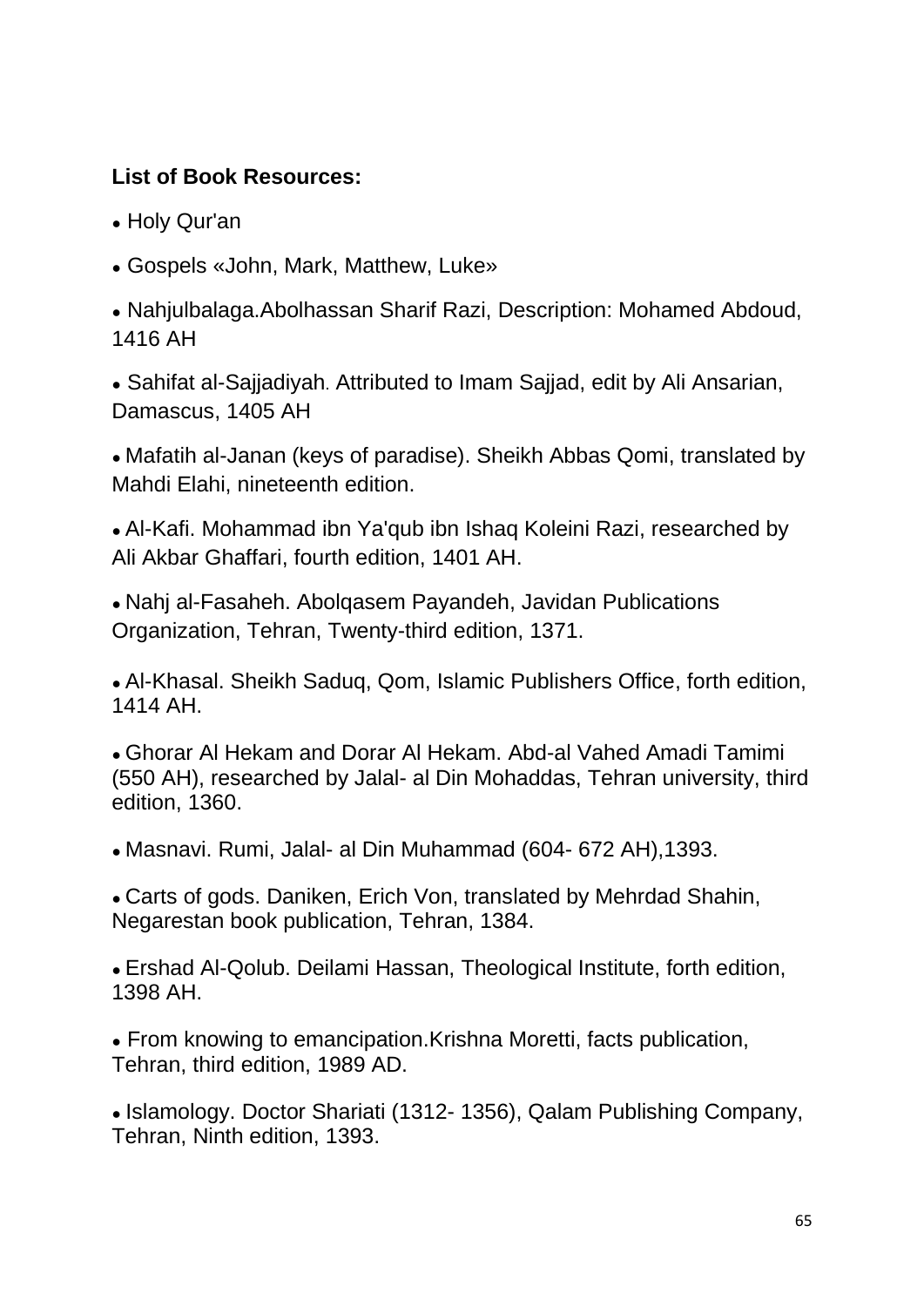• Perfect human. Martyr Morteza Motahhari, Tehran, twelfth edition, 1383.

• Bahar Al-Anvar. Mohammad Baqir ibn Mohammad Taghi Mailisi.

• Saadi's Bostan. Translated by Mosleh ibn Abdullah (691 AH), translation and Publishing House of Pars Book, Tehran, eleventh, 1390.

• Nylon Awakening. Bazgar Messiah, Tehran, third edition, 1392.

• Hyrcanian History. Mohammad ibn Jarir, Nazem Publishing, Tehran, 1390.

• Scourages of mysticsm. Shafie Kadkani Mohammad Reza, Tehran.

• Reminder of God's saints. Attar, Tehran, central printing house, ninth edition, 1361.

• Great interpretation. Fakhr Razi, 544-606 AH, translated by Halabi Ali Asqar, Tehran, 1371.

• The last Prophet. Written by a group of authors, Hosseinieh Publishing House of Tehran, 1358.

• Poetical works of Parvin Etesami, Pars book, Tehran, 1390.

• Poetical works of Hafiz (792 AH), based on the corrected version by Ghasem Ghani and Mohammad Qazvini, Tehran, second edition, 1391

• Secrect. Byrne Rhonda, science publication, Tehran, second edition, 1386.

• Selected Hymns of Rig-Veda, Translated by Mohammad Reza Jalali, Tehran, third edition, 1348.

• Siddhartha. Hasse Hermann, translated by Parviz Dariush, Tehran, Foroozan book, first edition, 1362.

• Ferdowsi's Shahnameh. (329-416 AH), Hermes publication, Tehran, fifth edition, 1381

• Love, Superior Strength. Joseph, Sepanj publication, Tehran, 1373.

• Fosus Al-Hekam (means truth of wisdom). Ibn Arabi, 560-638 AH, Tehran.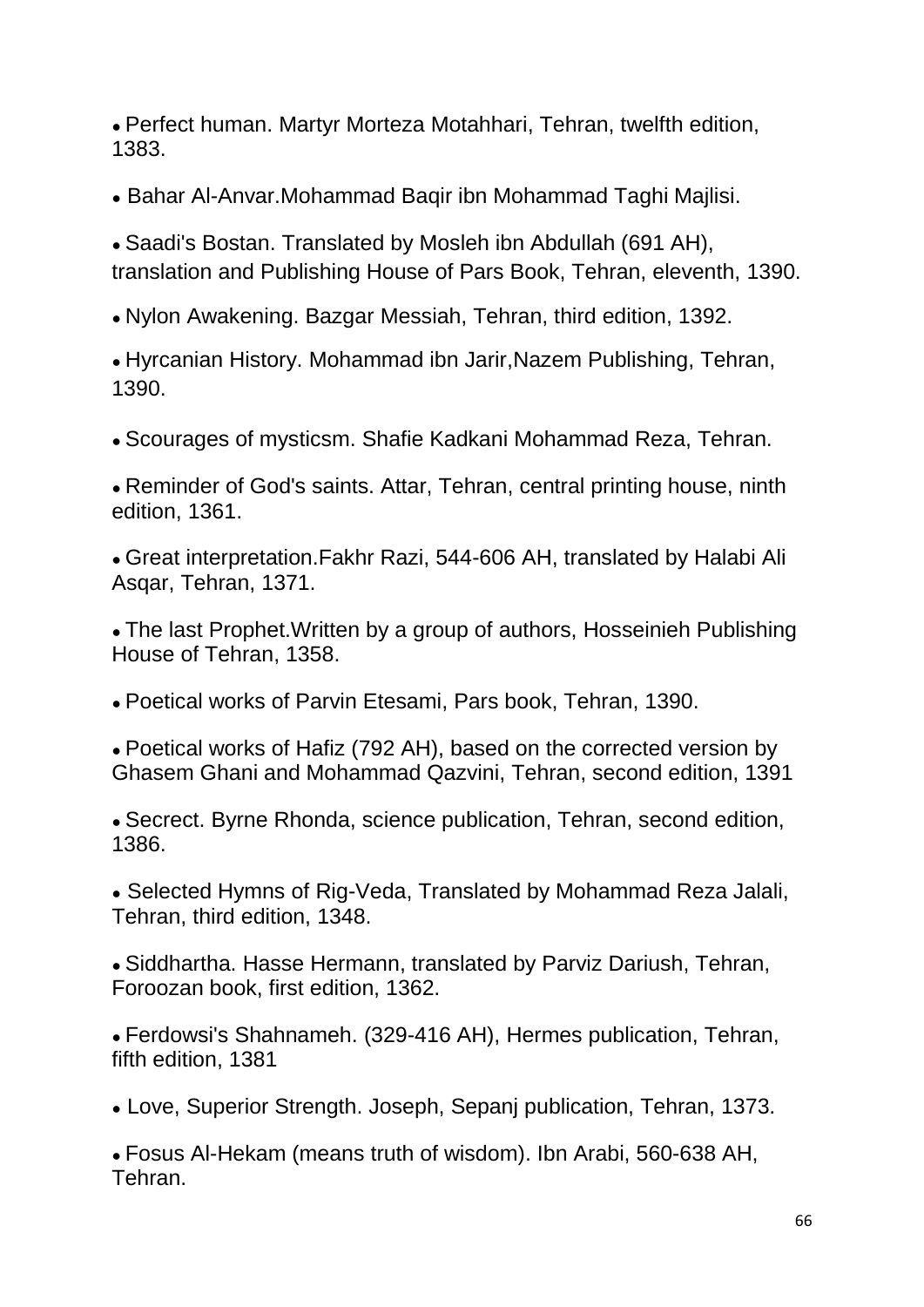- Era and life of Imam Sadiq(AS). Abu Zahre Mohammad, Egypt.
- Eastern philosophy. Shaygan Daruish, Beyrouth, 1993 AD.
- Fih Ma Fih. Rumi, Ferdos publication, Tehran, first edition, 1385.

• Lexicon of Qur'an. Qarshi Ali Akbar, Publishing House of the Islamic books, Tehran, 1367.

• At- Tawhid book. Sheikh Sadug, Alavian publication, Theological Institute, Bita.

• Quatrain of Khayyam. Khayyam, Omid publication, third edtion, 1372.

• Misbah al-Sharia (light of religious laws) and Meftah al-Haghighat(key of truth). Attributed to Imam Sadiq, described by Abd Razaq Gilani, Tehran, second edition, 1407 AH.

- Dotted words of holy Qur'an. Abd al-Bagi, Qom, third edition, 1421.
- Self-knowledge. Hassanzadeh, Babol publication, fifth, 1368.

• Mafatih al-Qeib (keys of secrets). Mulla Sadra, AmirBayan publication, Tehran, tenth edition, 1374.

• Letters of Prophet Muhammad. Mianji Ahmadi Ali, Yas publication, fifth edition, Tehran, 1363.

- Birds Language. Attar, 537-627 AH, Tehran, 1390.
- Enameler of Love. Zamani Karim, Nei publication, Tehran, third, 1384.
- Mizan AI hekmah. Mohammadi Mohammad, Qom, fifth edition.

• Political letters and treaties of Prophet Muhammad, translated by Mohammad Hosseini, Soroosh publication, second edition, 1339.

• Benediction. Carrel Alexis La priere (1873-1944 AD), Student Association of Mashhad, second edition, 1339.

• Present Force. Eckhart Tol, Mehregan publication, Tehran, 1390.

• Existence and drunkness. Khayyam, narrated by Dr. Gholam Hussein Ebrahimi, publication of information Newspaper, Tehran, 1389.